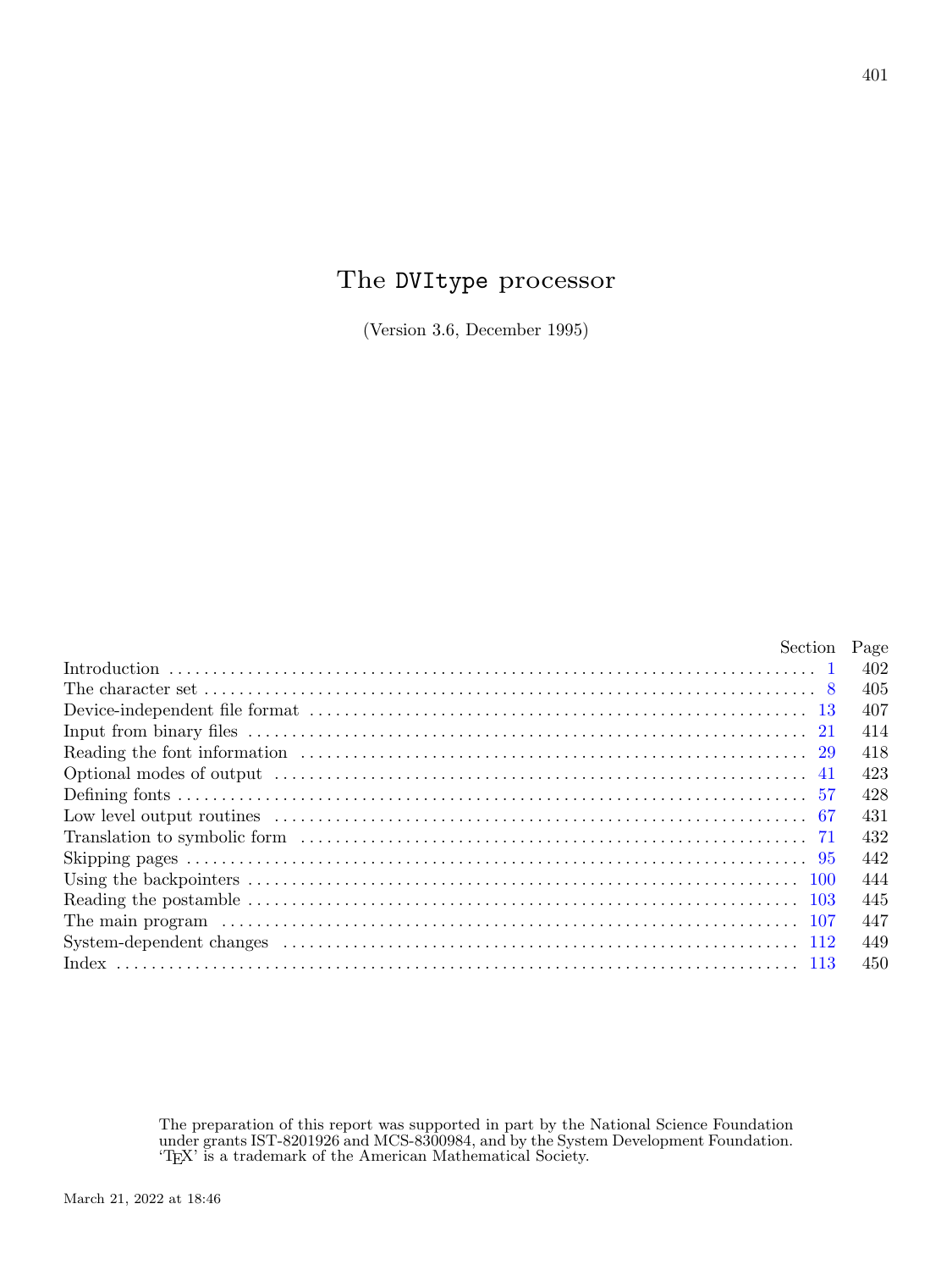<span id="page-1-0"></span>1. Introduction. The DVItype utility program reads binary device-independent ("DVI") files that are produced by document compilers such as TEX, and converts them into symbolic form. This program has two chief purposes: (1) It can be used to determine whether a DVI file is valid or invalid, when diagnosing compiler errors; and (2) it serves as an example of a program that reads DVI files correctly, for system programmers who are developing DVI-related software.

Goal number (2) needs perhaps a bit more explanation. Programs for typesetting need to be especially careful about how they do arithmetic; if rounding errors accumulate, margins won't be straight, vertical rules won't line up, and so on. But if rounding is done everywhere, even in the midst of words, there will be uneven spacing between the letters, and that looks bad. Human eyes notice differences of a thousandth of an inch in the positioning of lines that are close together; on low resolution devices, where rounding produces effects four times as great as this, the problem is especially critical. Experience has shown that unusual care is needed even on high-resolution equipment; for example, a mistake in the sixth significant hexadecimal place of a constant once led to a difficult-to-find bug in some software for the Alphatype CRS, which has a resolution of 5333 pixels per inch (make that 5333.33333333 pixels per inch). The document compilers that generate DVI files make certain assumptions about the arithmetic that will be used by DVI-reading software, and if these assumptions are violated the results will be of inferior quality. Therefore the present program is intended as a guide to proper procedure in the critical places where a bit of subtlety is involved.

The first DVItype program was designed by David Fuchs in 1979, and it went through several versions on different computers as the format of DVI files was evolving to its present form. Peter Breitenlohner helped with the latest revisions.

The banner string defined here should be changed whenever DVItype gets modified.

define  $\text{banner} \equiv \text{This} \sqcup \text{is} \sqcup \text{DVItype}, \sqcup \text{Version} \sqcup 3.6 \qquad \{\text{printed when the program starts}\}$ 

2. This program is written in standard Pascal, except where it is necessary to use extensions; for example, DVItype must read files whose names are dynamically specified, and that would be impossible in pure Pascal. All places where nonstandard constructions are used have been listed in the index under "system dependencies."

One of the extensions to standard Pascal that we shall deal with is the ability to move to a random place in a binary file; another is to determine the length of a binary file. Such extensions are not necessary for reading DVI files, and they are not important for efficiency reasons either—an infrequently used program like DVItype does not have to be efficient. But they are included there because of DVItype's rôle as a model of a DVI reading routine, since other DVI processors ought to be highly efficient. If DVItype is being used with Pascals for which random file positioning is not efficiently available, the following definition should be changed from true to false; in such cases, DVItype will not include the optional feature that reads the postamble first.

Another extension is to use a default case as in TANGLE, WEAVE, etc.

**define** random\_reading  $\equiv true$  { should we skip around in the file? } define *othercases*  $\equiv$  *others*: { default for cases not listed explicitly } define endcases  $\equiv$  end { follows the default case in an extended case statement } format *othercases*  $\equiv$  *else* format endcases  $\equiv$  end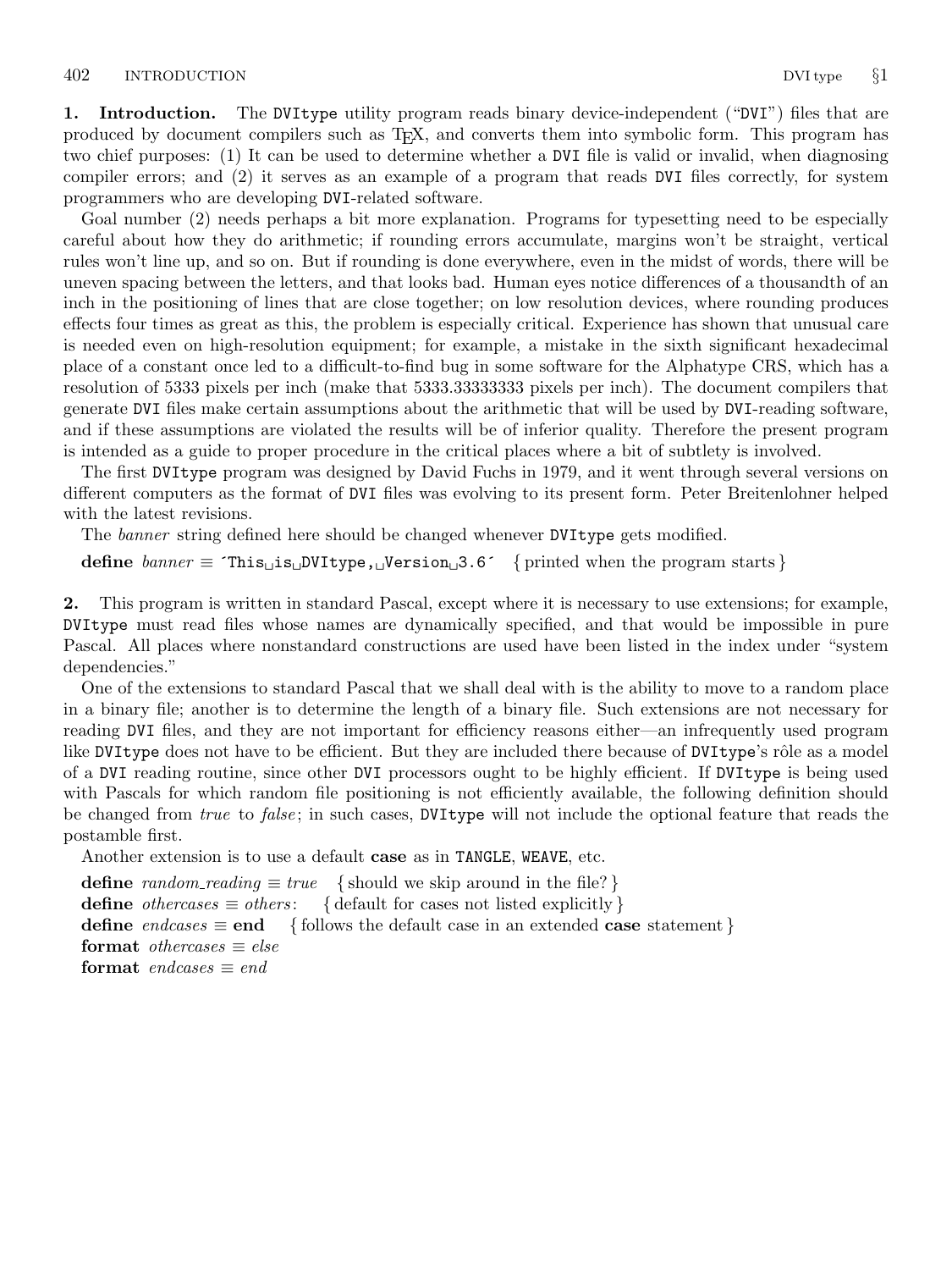<span id="page-2-0"></span>**3.** The binary input comes from *dvi-file*, and the symbolic output is written on Pascal's standard *output* file. The term *print* is used instead of *write* when this program writes on *output*, so that all such output could easily be redirected if desired.

define  $print(\textbf{\#}) \equiv write(\textbf{\#})$ define  $print\_ln(\texttt{\#}) \equiv write\_ln(\texttt{\#})$ program  $DVI_type$  (dvi\_file, output); label  $\langle$  Labels in the outer block 4 $\rangle$ const  $\langle$  Constants in the outer block 5 $\rangle$ type  $\langle$  Types in the outer block  $\langle$  [8](#page-4-0)  $\rangle$ var  $\langle$  Globals in the outer block [10](#page-4-0)  $\rangle$ procedure *initialize*; {this procedure gets things started properly} var i: integer; { loop index for initializations } begin  $print\_ln(banner)$ ;  $\langle$  Set initial values [11](#page-5-0)  $\rangle$ end;

4. If the program has to stop prematurely, it goes to the 'final end'. Another label, done, is used when stopping normally.

define  $final\_end = 9999$  { label for the end of it all } **define**  $done = 30$  { go here when finished with a subtask }

 $\langle$  Labels in the outer block  $4 \rangle \equiv$  $final$ *end*, done;

This code is used in section 3.

5. The following parameters can be changed at compile time to extend or reduce DVItype's capacity.

 $\langle$  Constants in the outer block  $5 \rangle \equiv$ 

 $max\_ fonts = 100;$  {maximum number of distinct fonts per DVI file }  $max\_widths = 10000;$  { maximum number of different characters among all fonts } line\_length = 79; { bracketed lines of output will be at most this long }  $terminal\_line\_length = 150;$ { maximum number of characters input in a single line of input from the terminal }  $stack_size = 100; \{ DVI files shouldn't push beyond this depth \}$ name\_size = 1000; { total length of all font file names }

name length = 50; { a file name shouldn't be longer than this }

This code is used in section 3.

6. Here are some macros for common programming idioms.

define  $incr(\#) \equiv \# \leftarrow \# + 1$  {increase a variable by unity} define  $decr(\#) \equiv \# \leftarrow \# - 1$  { decrease a variable by unity } define  $do\_nothing \equiv \{$  empty statement  $\}$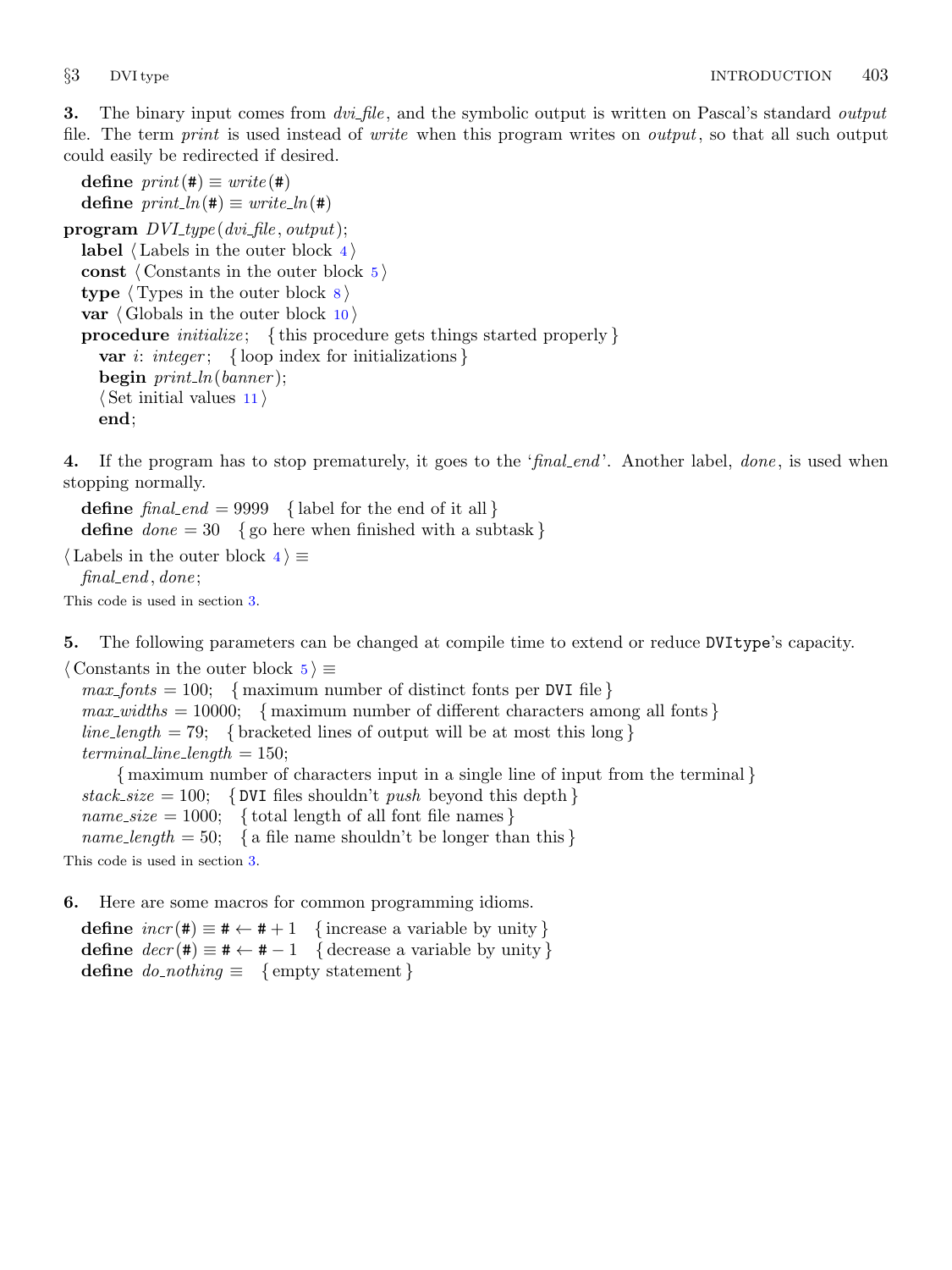<span id="page-3-0"></span>7. If the DVI file is badly malformed, the whole process must be aborted; DVItype will give up, after issuing an error message about the symptoms that were noticed.

Such errors might be discovered inside of subroutines inside of subroutines, so a procedure called jump out has been introduced. This procedure, which simply transfers control to the label final end at the end of the program, contains the only non-local goto statement in DVItype.

define  $abort(\#) \equiv$ begin  $print(\ulcorner \_ \cdot, \#); jump\_out;$ end define  $bad\_dvi(\texttt{\#}) \equiv abort('Bad \text{DVI}_{\sqcup} \texttt{file:}_{\sqcup}^{\neg}, \texttt{\#}, '!\vec{\ })$ procedure  $jump\_out;$ begin goto final\_end; end;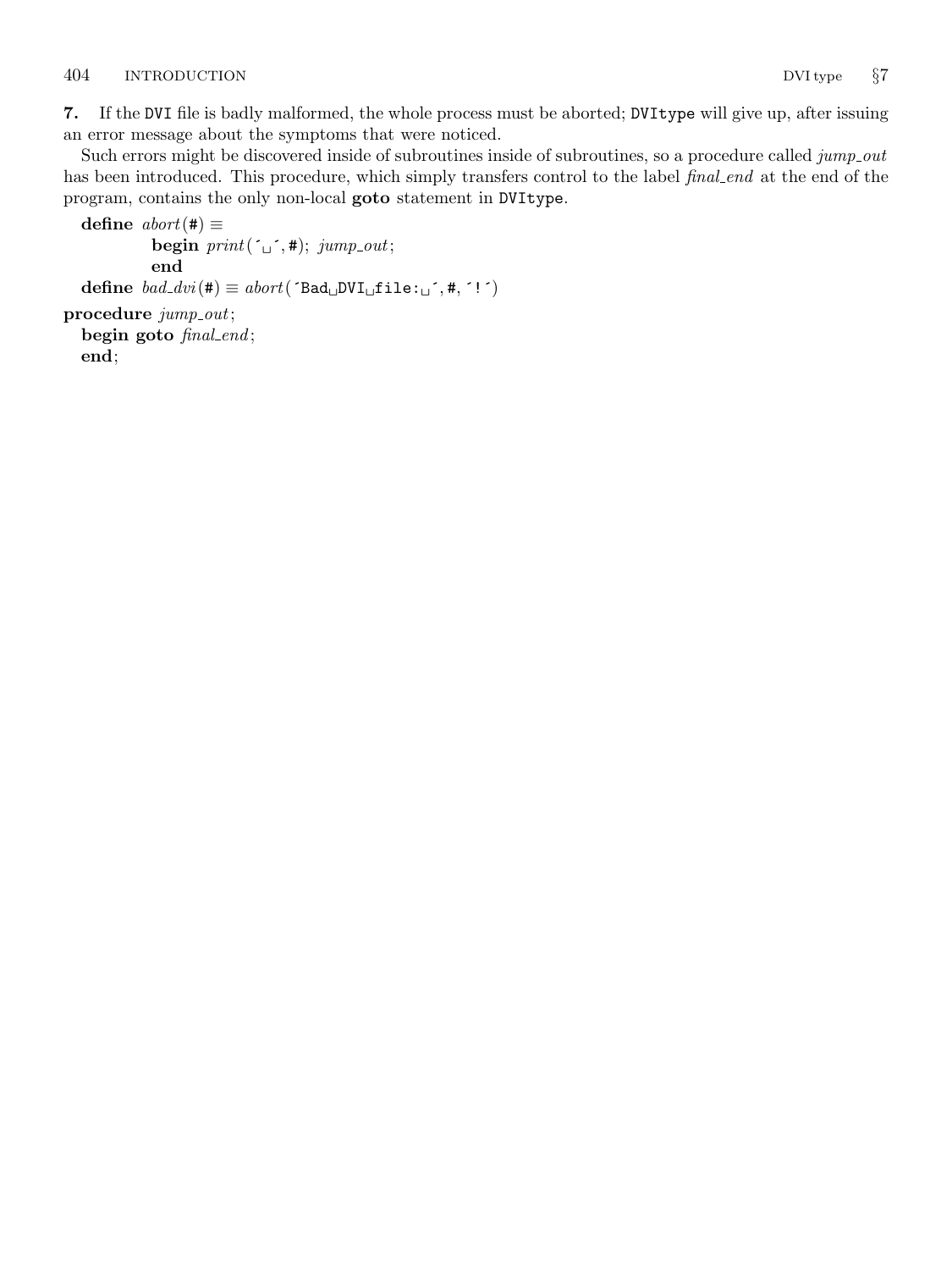<span id="page-4-0"></span>8. The character set. Like all programs written with the WEB system, DVI type can be used with any character set. But it uses ASCII code internally, because the programming for portable input-output is easier when a fixed internal code is used, and because DVI files use ASCII code for file names and certain other strings.

The next few sections of DVItype have therefore been copied from the analogous ones in the WEB system routines. They have been considerably simplified, since DVItype need not deal with the controversial ASCII codes less than  $\dot{40}$  or greater than  $\dot{176}$ . If such codes appear in the DVI file, they will be printed as question marks.

 $\langle$  Types in the outer block  $8 \rangle \equiv$ 

 $ASCII\_code = "u" ... "''';$  { a subrange of the integers }

See also sections 9 and [21.](#page-13-0)

This code is used in section [3](#page-2-0).

9. The original Pascal compiler was designed in the late 60s, when six-bit character sets were common, so it did not make provision for lower case letters. Nowadays, of course, we need to deal with both upper and lower case alphabets in a convenient way, especially in a program like DVItype. So we shall assume that the Pascal system being used for DVItype has a character set containing at least the standard visible characters of ASCII code ("!" through "~").

Some Pascal compilers use the original name *char* for the data type associated with the characters in text files, while other Pascals consider *char* to be a 64-element subrange of a larger data type that has some other name. In order to accommodate this difference, we shall use the name *text\_char* to stand for the data type of the characters in the output file. We shall also assume that text char consists of the elements  $chr(first.text\_char)$  through  $chr(last.text\_char)$ , inclusive. The following definitions should be adjusted if necessary.

define  $text_{cchar} \equiv char$  {the data type of characters in text files} define first text char  $= 0$  { ordinal number of the smallest element of text char } define *last\_text\_char* = 127 { ordinal number of the largest element of text\_char }

 $\langle$  Types in the outer block  $\langle$   $\rangle$  + $\equiv$ text\_file = packed file of text\_char;

10. The DVItype processor converts between ASCII code and the user's external character set by means of arrays xord and xchr that are analogous to Pascal's ord and chr functions.

 $\langle$  Globals in the outer block 10  $\rangle \equiv$ 

xord:  $array [text{\thinspace} c]$  fext\_char  $\thinspace$  of ASCII\_code; { specifies conversion of input characters } xchr: **array**  $[0 \tcdot 255]$  of text chard { specifies conversion of output characters } See also sections [22](#page-13-0), [24,](#page-14-0) [25](#page-14-0), [30](#page-17-0), [33,](#page-18-0) [39](#page-21-0), [41,](#page-22-0) [42,](#page-22-0) [45](#page-23-0), [48,](#page-23-0) [57,](#page-27-0) [64](#page-29-0), [67,](#page-30-0) [72](#page-31-0), [73](#page-31-0), [78,](#page-33-0) [97](#page-41-0), [101](#page-43-0), and [108.](#page-46-0) This code is used in section [3](#page-2-0).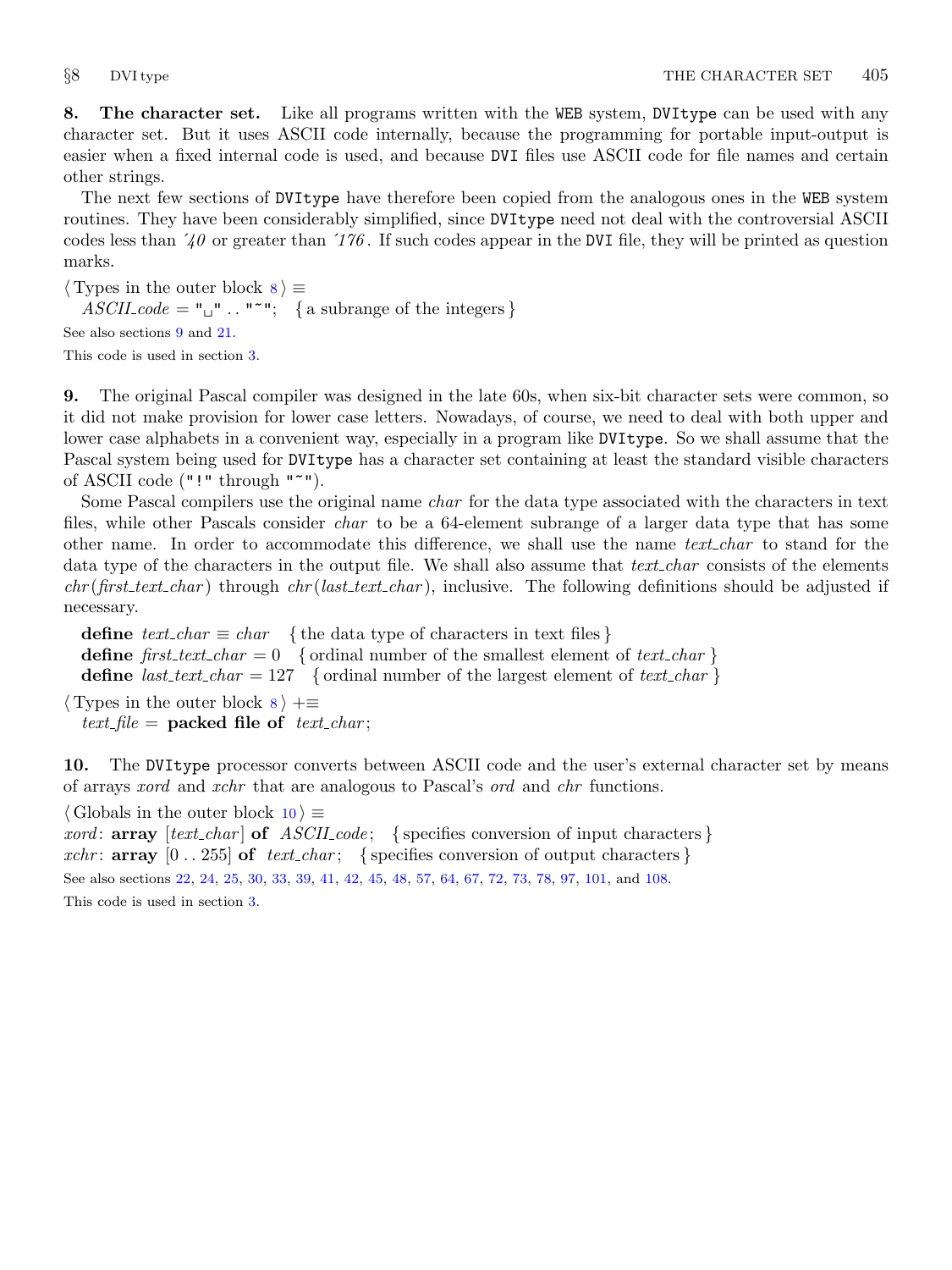<span id="page-5-0"></span>11. Under our assumption that the visible characters of standard ASCII are all present, the following assignment statements initialize the *xchr* array properly, without needing any system-dependent changes.  $\langle$  Set initial values 11  $\rangle \equiv$ 

for  $i \leftarrow 0$  to '37 do  $xchr[i] \leftarrow$  '?';  $xchr[740] \leftarrow \ulcorner_1$ ;  $xchr[74] \leftarrow \ulcorner!$ ;  $xchr[74] \leftarrow \ulcorner!$ ;  $xchr[74] \leftarrow \ulcorner*$ ;  $xchr[74] \leftarrow \ulcorner*$ ;  $xchr['45] \leftarrow \mathcal{X}$ ;  $xchr['46] \leftarrow \mathcal{X}$ ;  $xchr['47] \leftarrow \mathcal{Y}$ ;  $xchr[50] \leftarrow \checkmark$ ;  $xchr[51] \leftarrow \checkmark$ ;  $xchr[52] \leftarrow \checkmark$ ;  $xchr[53] \leftarrow \checkmark$ ;  $xchr[54] \leftarrow \checkmark$ ;  $xchr['55] \leftarrow -$ ;  $xchr['56] \leftarrow$ .;  $xchr['57] \leftarrow '$  $xchr['60] \leftarrow '0'; xchr['61] \leftarrow '1'; xchr['62] \leftarrow '2'; xchr['63] \leftarrow '3'; xchr['64] \leftarrow '4';$  $xchr['65] \leftarrow 5$ ;  $xchr['66] \leftarrow 6$ ;  $xchr['67] \leftarrow 7$ ;  $xchr['70] \leftarrow$  '8';  $xchr['71] \leftarrow$  '9';  $xchr['72] \leftarrow$  ':';  $xchr['73] \leftarrow$  ';';  $xchr'[74] \leftarrow$  '<';  $xchr['75] \leftarrow \equiv \div; xchr['76] \leftarrow \leftrightarrow \div; xchr['77] \leftarrow \div \div;$  $xchr['100] \leftarrow$   $\circ \mathbb{C}$ ;  $xchr['101] \leftarrow \mathbb{A}$ ;  $xchr['102] \leftarrow \mathbb{B}$ ;  $xchr['103] \leftarrow \mathbb{C}$ ;  $xchr['104] \leftarrow \mathbb{D}$ ;  $xchr['105] \leftarrow \text{'}E': xchr['106] \leftarrow \text{'}F': xchr['107] \leftarrow \text{'}G':$  $xchr['110] \leftarrow \text{`H'}; xchr['111] \leftarrow \text{`I'}; xchr['112] \leftarrow \text{`J'}; xchr['113] \leftarrow \text{`K'}; xchr['114] \leftarrow \text{`L'};$  $xchr['115] \leftarrow \gamma' xchr['116] \leftarrow \gamma' xchr['117] \leftarrow \gamma'$ ;  $xchr['120] \leftarrow \text{`P'}; xchr['121] \leftarrow \text{`Q'}; xchr['122] \leftarrow \text{`R'}; xchr['123] \leftarrow \text{`S'}; xchr['124] \leftarrow \text{`T'};$  $xchr['125] \leftarrow \text{`U'}$ ;  $xchr['126] \leftarrow \text{`V'}$ ;  $xchr['127] \leftarrow \text{`W'}$ ;  $xchr['130] \leftarrow \text{'}X'; xchr['131] \leftarrow \text{'}Y'; xchr['132] \leftarrow \text{'}Z'; xchr['133] \leftarrow \text{'}[t'; xchr['134] \leftarrow \text{'}Y'; xchr['134] \leftarrow \text{'}Y'; xchr['135] \leftarrow \text{'}Z'; xchr['136] \leftarrow \text{'}Y'; xchr['136] \leftarrow \text{'}Y'; xchr['137] \leftarrow \text{'}Y'; xchr['138] \leftarrow \text{'}Y'; xchr['138] \leftarrow \text{'}Y'; xchr['138] \leftarrow \text{'}$  $xchr['135] \leftarrow \text{'}$ ;  $xchr['136] \leftarrow \text{'}$ ;  $xchr['137] \leftarrow \text{'}$ ;  $xchr['140] \leftarrow \cdots$ ;  $xchr['141] \leftarrow 'a$ ;  $xchr['142] \leftarrow 'b$ ;  $xchr['143] \leftarrow 'c$ ;  $xchr['144] \leftarrow 'a'$ ;  $xchr['145] \leftarrow$  ´e´;  $xchr['146] \leftarrow$  ´f´;  $xchr['147] \leftarrow$  ´g´;  $xchr['150] \leftarrow \text{`h'}; xchr['151] \leftarrow \text{`i'}; xchr['152] \leftarrow \text{`j'}; xchr['153] \leftarrow \text{`k'}; xchr['154] \leftarrow \text{`1'};$  $xchr['155] \leftarrow \text{`m'}; xchr['156] \leftarrow \text{`n'}; xchr['157] \leftarrow \text{`o'};$  $xchr['160] \leftarrow \text{'p'}; xchr['161] \leftarrow \text{'q'}; xchr['162] \leftarrow \text{'r'}; xchr['163] \leftarrow \text{'s'}; xchr['164] \leftarrow \text{'t'};$  $xchr['165] \leftarrow \text{`u'}; xchr['166] \leftarrow \text{`v'}; xchr['167] \leftarrow \text{`w'};$  $xchr['170] \leftarrow \text{'x'}; xchr['171] \leftarrow \text{'y'}; xchr['172] \leftarrow \text{'z'}; xchr['173] \leftarrow \text{'t'}; xchr['174] \leftarrow \text{'t'};$  $xchr['175] \leftarrow {\text{`}$}$ ;  $xchr['176] \leftarrow {\text{`}$}$ ; for  $i \leftarrow 777$  to 255 do  $xchr[i] \leftarrow ?$ ;

See also sections 12, [31,](#page-17-0) [43](#page-22-0), [58](#page-27-0), [65,](#page-29-0) [68](#page-30-0), [74,](#page-31-0) and [98](#page-41-0). This code is used in section [3](#page-2-0).

12. The following system-independent code makes the *xord* array contain a suitable inverse to the information in xchr.

 $\langle$  Set initial values 11  $\rangle$  +≡

for  $i \leftarrow$  first\_text\_char to last\_text\_char do xord  $[chr(i)] \leftarrow '40$ ; for  $i \leftarrow$  " $\sqcup$ " to "<sup>\*</sup>" do xord [xchr[i]  $\leftarrow i$ ;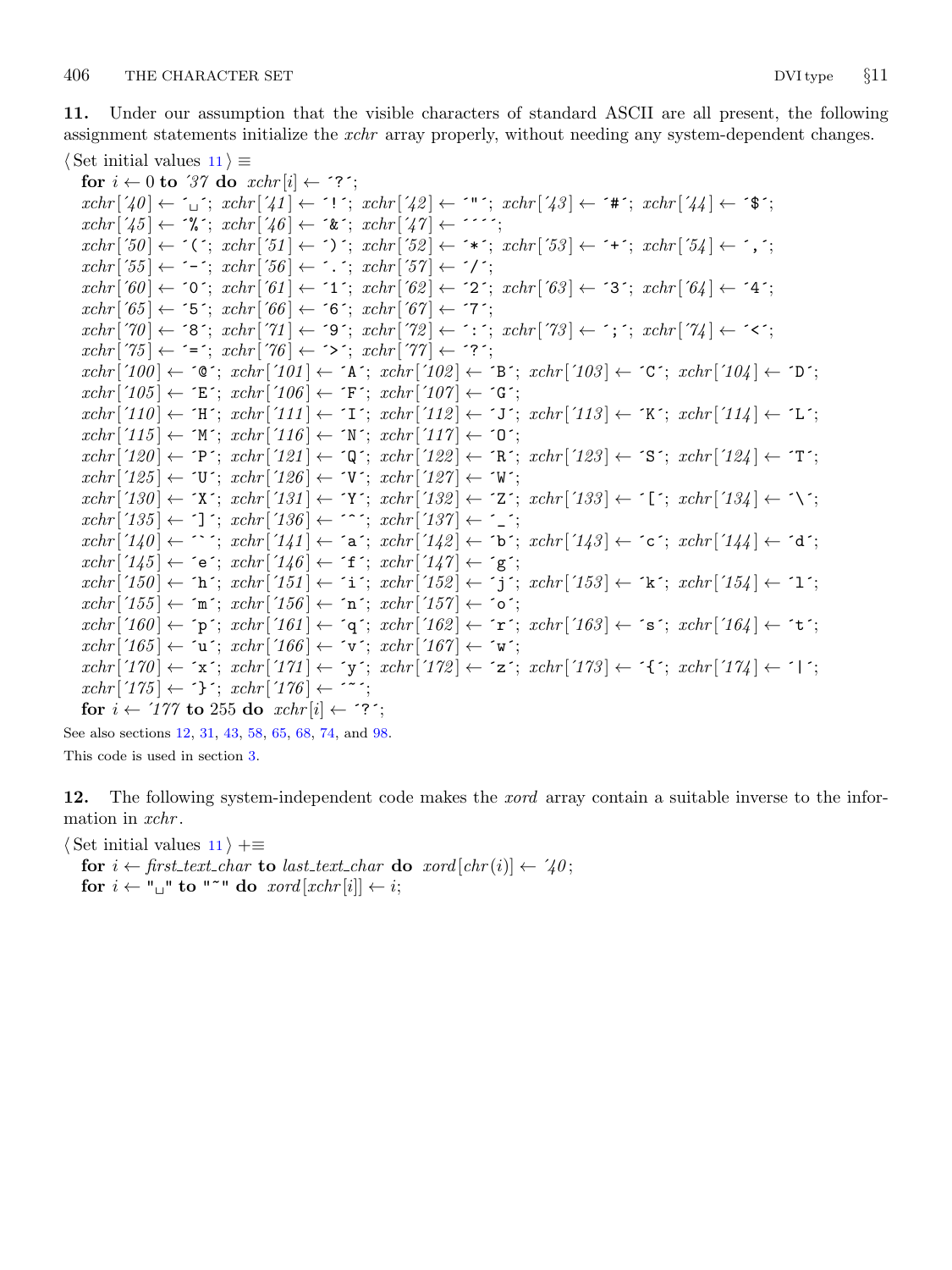<span id="page-6-0"></span>13. Device-independent file format. Before we get into the details of DVItype, we need to know exactly what DVI files are. The form of such files was designed by David R. Fuchs in 1979. Almost any reasonable typesetting device can be driven by a program that takes DVI files as input, and dozens of such DVI-to-whatever programs have been written. Thus, it is possible to print the output of document compilers like T<sub>E</sub>X on many different kinds of equipment.

A DVI file is a stream of 8-bit bytes, which may be regarded as a series of commands in a machine-like language. The first byte of each command is the operation code, and this code is followed by zero or more bytes that provide parameters to the command. The parameters themselves may consist of several consecutive bytes; for example, the 'set\_rule' command has two parameters, each of which is four bytes long. Parameters are usually regarded as nonnegative integers; but four-byte-long parameters, and shorter parameters that denote distances, can be either positive or negative. Such parameters are given in two's complement notation. For example, a two-byte-long distance parameter has a value between  $-2^{15}$  and  $2^{15} - 1.$ 

A DVI file consists of a "preamble," followed by a sequence of one or more "pages," followed by a "postamble." The preamble is simply a *pre* command, with its parameters that define the dimensions used in the file; this must come first. Each "page" consists of a *bop* command, followed by any number of other commands that tell where characters are to be placed on a physical page, followed by an eop command. The pages appear in the order that they were generated, not in any particular numerical order. If we ignore nop commands and fnt def commands (which are allowed between any two commands in the file), each eop command is immediately followed by a *bop* command, or by a *post* command; in the latter case, there are no more pages in the file, and the remaining bytes form the postamble. Further details about the postamble will be explained later.

Some parameters in DVI commands are "pointers." These are four-byte quantities that give the location number of some other byte in the file; the first byte is number 0, then comes number 1, and so on. For example, one of the parameters of a *bop* command points to the previous *bop*; this makes it feasible to read the pages in backwards order, in case the results are being directed to a device that stacks its output face up. Suppose the preamble of a DVI file occupies bytes 0 to 99. Now if the first page occupies bytes 100 to 999, say, and if the second page occupies bytes 1000 to 1999, then the bop that starts in byte 1000 points to 100 and the *bop* that starts in byte 2000 points to 1000. (The very first  $bop$ , i.e., the one that starts in byte 100, has a pointer of  $-1$ .)

14. The DVI format is intended to be both compact and easily interpreted by a machine. Compactness is achieved by making most of the information implicit instead of explicit. When a DVI-reading program reads the commands for a page, it keeps track of several quantities: (a) The current font  $f$  is an integer; this value is changed only by fnt and fnt num commands. (b) The current position on the page is given by two numbers called the horizontal and vertical coordinates,  $h$  and  $v$ . Both coordinates are zero at the upper left corner of the page; moving to the right corresponds to increasing the horizontal coordinate, and moving down corresponds to increasing the vertical coordinate. Thus, the coordinates are essentially Cartesian, except that vertical directions are flipped; the Cartesian version of  $(h, v)$  would be  $(h, -v)$ . (c) The current spacing amounts are given by four numbers  $w, x, y$ , and  $z$ , where  $w$  and  $x$  are used for horizontal spacing and where y and z are used for vertical spacing. (d) There is a stack containing  $(h, v, w, x, y, z)$  values; the DVI commands push and pop are used to change the current level of operation. Note that the current font  $f$ is not pushed and popped; the stack contains only information about positioning.

The values of h, v, w, x, y, and z are signed integers having up to 32 bits, including the sign. Since they represent physical distances, there is a small unit of measurement such that increasing  $h$  by 1 means moving a certain tiny distance to the right. The actual unit of measurement is variable, as explained below.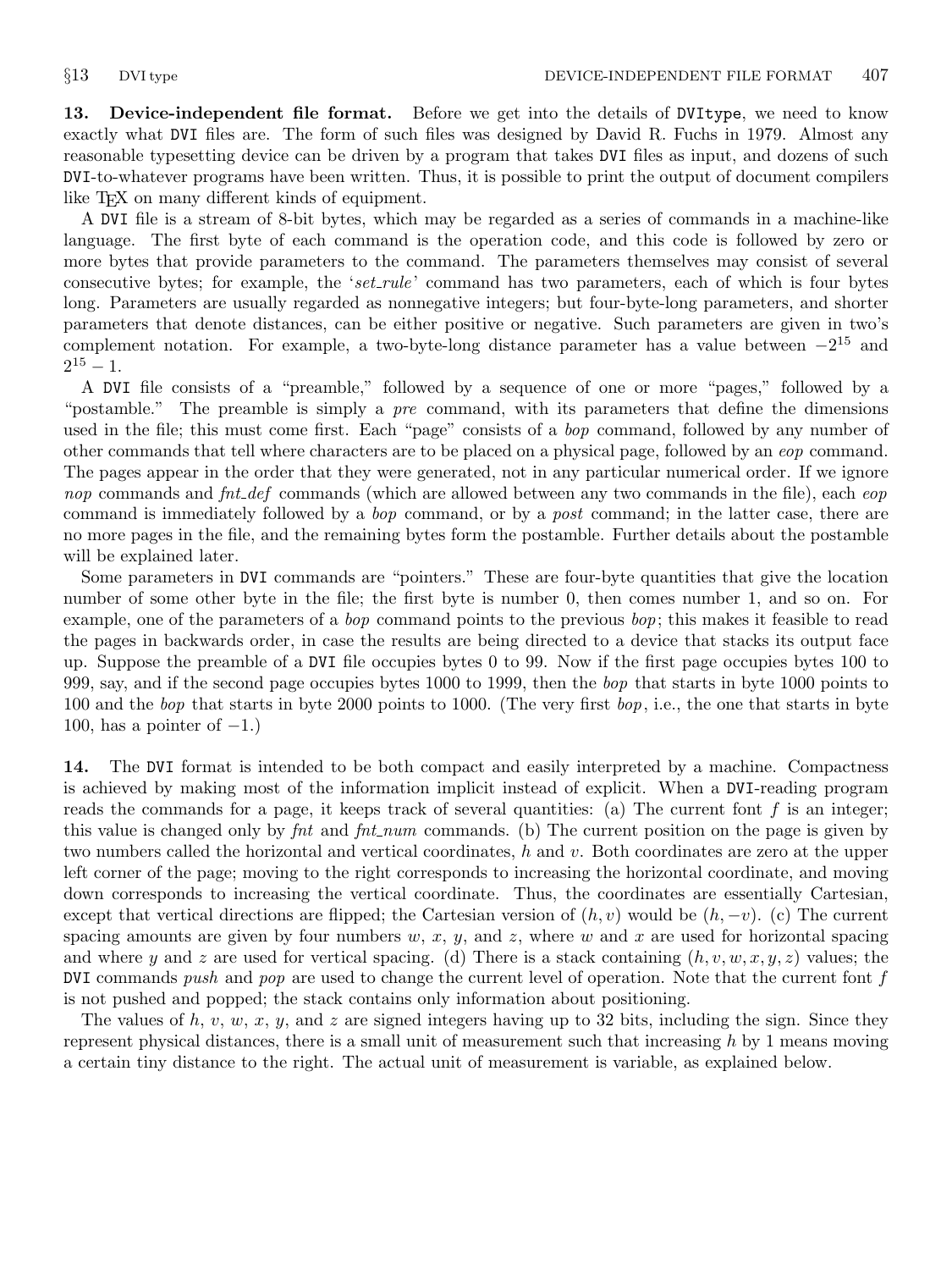<span id="page-7-0"></span>15. Here is a list of all the commands that may appear in a DVI file. Each command is specified by its symbolic name (e.g.,  $bop$ ), its opcode byte (e.g., 139), and its parameters (if any). The parameters are followed by a bracketed number telling how many bytes they occupy; for example, ' $p[4]$ ' means that parameter  $p$  is four bytes long.

- set char 0. Typeset character number 0 from font f such that the reference point of the character is at  $(h, v)$ . Then increase h by the width of that character. Note that a character may have zero or negative width, so one cannot be sure that h will advance after this command; but h usually does increase.
- set char 1 through set char 127 (opcodes 1 to 127). Do the operations of set char  $\theta$ ; but use the character whose number matches the opcode, instead of character 0.
- set1 128 c[1]. Same as set char  $\theta$ , except that character number c is typeset. TrX82 uses this command for characters in the range  $128 \leq c < 256$ .
- set2 129 c[2]. Same as set1, except that c is two bytes long, so it is in the range  $0 \leq c \leq 65536$ . TrX82 never uses this command, which is intended for processors that deal with oriental languages; but DVItype will allow character codes greater than 255, assuming that they all have the same width as the character whose code is c mod 256.
- set 3 130 c[3]. Same as set 1, except that c is three bytes long, so it can be as large as  $2^{24} 1$ .
- set  $\{4, 131 \text{ } c[4]$ . Same as set  $1$ , except that  $c$  is four bytes long, possibly even negative. Imagine that.
- set\_rule 132  $a[4]$  b[4]. Typeset a solid black rectangle of height a and width b, with its bottom left corner at  $(h, v)$ . Then set  $h \leftarrow h + b$ . If either  $a \leq 0$  or  $b \leq 0$ , nothing should be typeset. Note that if  $b < 0$ , the value of h will decrease even though nothing else happens. Programs that typeset from DVI files should be careful to make the rules line up carefully with digitized characters, as explained in connection with the rule pixels subroutine below.
- put1 133 c[1]. Typeset character number c from font f such that the reference point of the character is at  $(h, v)$ . (The 'put' commands are exactly like the 'set' commands, except that they simply put out a character or a rule without moving the reference point afterwards.)
- put2 134 c[2]. Same as set2, except that h is not changed.
- put3 135 c[3]. Same as set3, except that h is not changed.
- put4 136 c[4]. Same as  $set4$ , except that h is not changed.
- put rule 137 a[4] b[4]. Same as set rule, except that h is not changed.
- nop 138. No operation, do nothing. Any number of nop's may occur between DVI commands, but a nop cannot be inserted between a command and its parameters or between two parameters.
- bop 139  $c_0[4]$   $c_1[4]$  ...  $c_9[4]$  p[4]. Beginning of a page: Set  $(h, v, w, x, y, z) \leftarrow (0, 0, 0, 0, 0, 0)$  and set the stack empty. Set the current font f to an undefined value. The ten  $c_i$  parameters can be used to identify pages, if a user wants to print only part of a DVI file; T<sub>E</sub>X82 gives them the values of  $\count0$ ... \count9 at the time \shipout was invoked for this page. The parameter p points to the previous bop command in the file, where the first bop has  $p = -1$ .
- eop 140. End of page: Print what you have read since the previous bop. At this point the stack should be empty. (The DVI-reading programs that drive most output devices will have kept a buffer of the material that appears on the page that has just ended. This material is largely, but not entirely, in order by v coordinate and (for fixed v) by h coordinate; so it usually needs to be sorted into some order that is appropriate for the device in question. DVItype does not do such sorting.)
- push 141. Push the current values of  $(h, v, w, x, y, z)$  onto the top of the stack; do not change any of these values. Note that  $f$  is not pushed.
- pop 142. Pop the top six values off of the stack and assign them to  $(h, v, w, x, y, z)$ . The number of pops should never exceed the number of pushes, since it would be highly embarrassing if the stack were empty at the time of a pop command.
- right1 143 b[1]. Set  $h \leftarrow h + b$ , i.e., move right b units. The parameter is a signed number in two's complement notation,  $-128 \le b < 128$ ; if  $b < 0$ , the reference point actually moves left.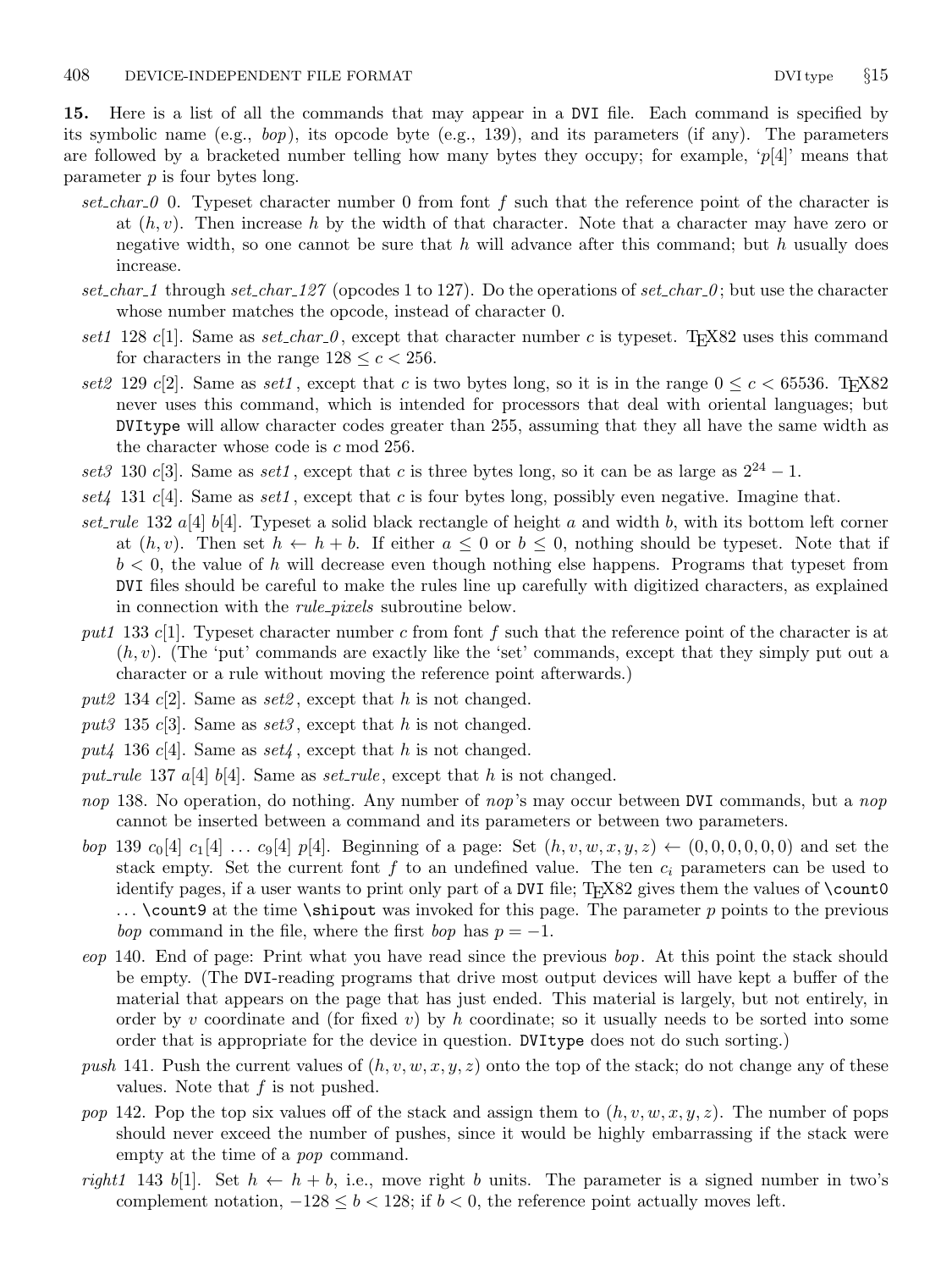- right2 144 b[2]. Same as right1, except that b is a two-byte quantity in the range  $-32768 \le b < 32768$ . right3 145 b[3]. Same as right1, except that b is a three-byte quantity in the range  $-2^{23} \le b < 2^{23}$ .
- right4 146 b[4]. Same as right1, except that b is a four-byte quantity in the range  $-2^{31} \le b < 2^{31}$ .
- w0 147. Set  $h \leftarrow h + w$ ; i.e., move right w units. With luck, this parameterless command will usually suffice, because the same kind of motion will occur several times in succession; the following commands explain how w gets particular values.
- w1 148 b[1]. Set  $w \leftarrow b$  and  $h \leftarrow h + b$ . The value of b is a signed quantity in two's complement notation,  $-128 \le b < 128$ . This command changes the current w spacing and moves right by b.
- w2 149 b[2]. Same as w1, but b is a two-byte-long parameter,  $-32768 \le b < 32768$ .
- w3 150 b[3]. Same as w1, but b is a three-byte-long parameter,  $-2^{23} \le b < 2^{23}$ .
- $w_4$  151 b[4]. Same as  $w_1$ , but b is a four-byte-long parameter,  $-2^{31} \le b < 2^{31}$ .
- $x_0$  152. Set  $h \leftarrow h + x$ ; i.e., move right x units. The 'x' commands are like the 'w' commands except that they involve  $x$  instead of  $w$ .
- x1 153 b[1]. Set  $x \leftarrow b$  and  $h \leftarrow h + b$ . The value of b is a signed quantity in two's complement notation,  $-128 \le b < 128$ . This command changes the current x spacing and moves right by b.
- $x2 \; 154 \; b[2]$ . Same as  $x1$ , but b is a two-byte-long parameter,  $-32768 \le b < 32768$ .
- x3 155 b[3]. Same as x1, but b is a three-byte-long parameter,  $-2^{23} \le b < 2^{23}$ .
- $x_4$  156 b[4]. Same as  $x_1$ , but b is a four-byte-long parameter,  $-2^{31} \le b < 2^{31}$ .
- down1 157 a[1]. Set  $v \leftarrow v + a$ , i.e., move down a units. The parameter is a signed number in two's complement notation,  $-128 \le a < 128$ ; if  $a < 0$ , the reference point actually moves up.
- down2 158 a[2]. Same as down1, except that a is a two-byte quantity in the range  $-32768 \le a < 32768$ .
- *down3* 159 a[3]. Same as *down1*, except that a is a three-byte quantity in the range  $-2^{23} \le a < 2^{23}$ .
- *down4* 160 *a*[4]. Same as *down1*, except that *a* is a four-byte quantity in the range  $-2^{31} \le a < 2^{31}$ .
- y0 161. Set  $v \leftarrow v + y$ ; i.e., move down y units. With luck, this parameterless command will usually suffice, because the same kind of motion will occur several times in succession; the following commands explain how y gets particular values.
- y1 162 a[1]. Set  $y \leftarrow a$  and  $v \leftarrow v + a$ . The value of a is a signed quantity in two's complement notation,  $-128 \le a < 128$ . This command changes the current y spacing and moves down by a.
- y2 163 a[2]. Same as y1, but a is a two-byte-long parameter,  $-32768 \le a < 32768$ .
- y3 164 a[3]. Same as y1, but a is a three-byte-long parameter,  $-2^{23} \le a < 2^{23}$ .
- $y_4$  165 a[4]. Same as y1, but a is a four-byte-long parameter,  $-2^{31} \le a < 2^{31}$ .
- z0 166. Set  $v \leftarrow v + z$ ; i.e., move down z units. The 'z' commands are like the 'y' commands except that they involve  $z$  instead of  $y$ .
- z1 167 a[1]. Set  $z \leftarrow a$  and  $v \leftarrow v + a$ . The value of a is a signed quantity in two's complement notation,  $-128 \le a < 128$ . This command changes the current z spacing and moves down by a.
- z2 168 a[2]. Same as z1, but a is a two-byte-long parameter,  $-32768 \le a < 32768$ .
- z3 169 a[3]. Same as z1, but a is a three-byte-long parameter,  $-2^{23} \le a < 2^{23}$ .
- $z_4$  170 a[4]. Same as  $z_1$ , but a is a four-byte-long parameter,  $-2^{31} \le a < 2^{31}$ .
- fnt num 0 171. Set  $f \leftarrow 0$ . Font 0 must previously have been defined by a fnt def instruction, as explained below.
- fnt\_num\_1 through fnt\_num\_63 (opcodes 172 to 234). Set  $f \leftarrow 1, \ldots, f \leftarrow 63$ , respectively.
- fnt1 235 k[1]. Set  $f \leftarrow k$ . TEX82 uses this command for font numbers in the range  $64 \leq k < 256$ .
- fnt2 236 k[2]. Same as fnt1, except that k is two bytes long, so it is in the range  $0 \le k \le 65536$ . TrX82 never generates this command, but large font numbers may prove useful for specifications of color or texture, or they may be used for special fonts that have fixed numbers in some external coding scheme.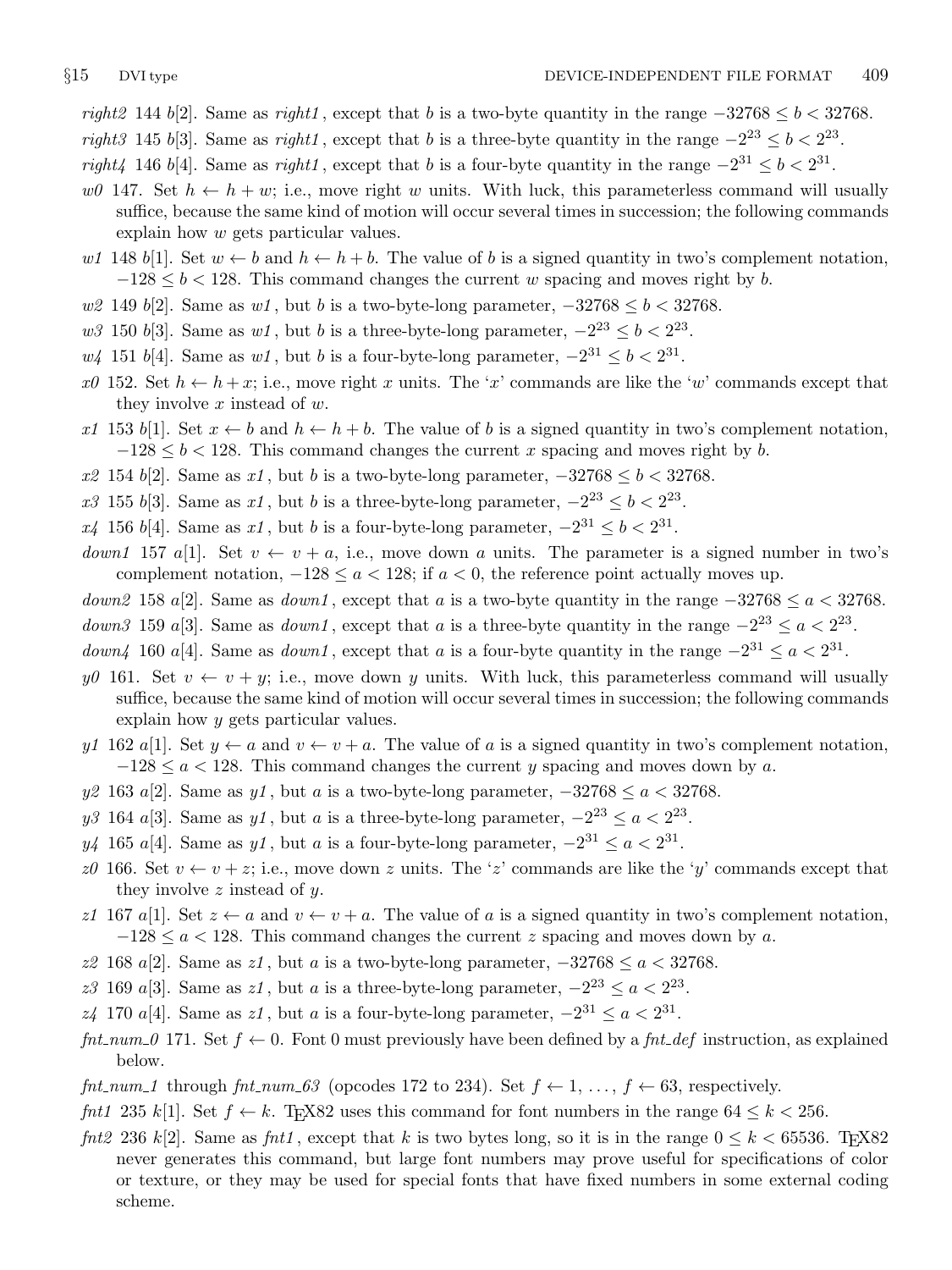- fnt3 237 k[3]. Same as fnt1, except that k is three bytes long, so it can be as large as  $2^{24} 1$ .
- fnt4 238 k[4]. Same as fnt1, except that k is four bytes long; this is for the really big font numbers (and for the negative ones).
- xxx1 239 k[1] x[k]. This command is undefined in general; it functions as a  $(k+2)$ -byte nop unless special DVI-reading programs are being used. TEX82 generates  $xxx1$  when a short enough \special appears, setting k to the number of bytes being sent. It is recommended that  $x$  be a string having the form of a keyword followed by possible parameters relevant to that keyword.
- *xxx*2 240 k[2] *x*[k]. Like *xxx1*, but  $0 \le k < 65536$ .
- $\text{array } 241 \text{ k}[3] \text{ } x[k]$ . Like  $\text{xxx1}$ , but  $0 \leq k < 2^{24}$ .
- xxx4 242 k[4] x[k]. Like xxx1, but k can be ridiculously large. TFX82 uses xxx4 when xxx1 would be incorrect.
- fnt def1 243 k[1] c[4] s[4] d[4] a[1] l[1]  $n[a+l]$ . Define font k, where  $0 \le k \le 256$ ; font definitions will be explained shortly.
- *fnt\_def2* 244 k[2] c[4] s[4] d[4] a[1] l[1] n[a + l]. Define font k, where  $0 \le k < 65536$ .
- fnt\_def3 245 k[3] c[4] s[4] d[4] a[1] l[1] n[a + l]. Define font k, where  $0 \le k < 2^{24}$ .
- $fnt\_def4$  246 k[4] c[4] s[4] d[4] a[1] l[1]  $n[a+l]$ . Define font k, where  $-2^{31} \le k < 2^{31}$ .
- pre 247 i[1]  $num[4]$  den[4] mag[4] k[1] x[k]. Beginning of the preamble; this must come at the very beginning of the file. Parameters  $i$ ,  $num$ ,  $den$ ,  $mag$ ,  $k$ , and  $x$  are explained below.

post 248. Beginning of the postamble, see below.

post post 249. Ending of the postamble, see below.

Commands 250–255 are undefined at the present time.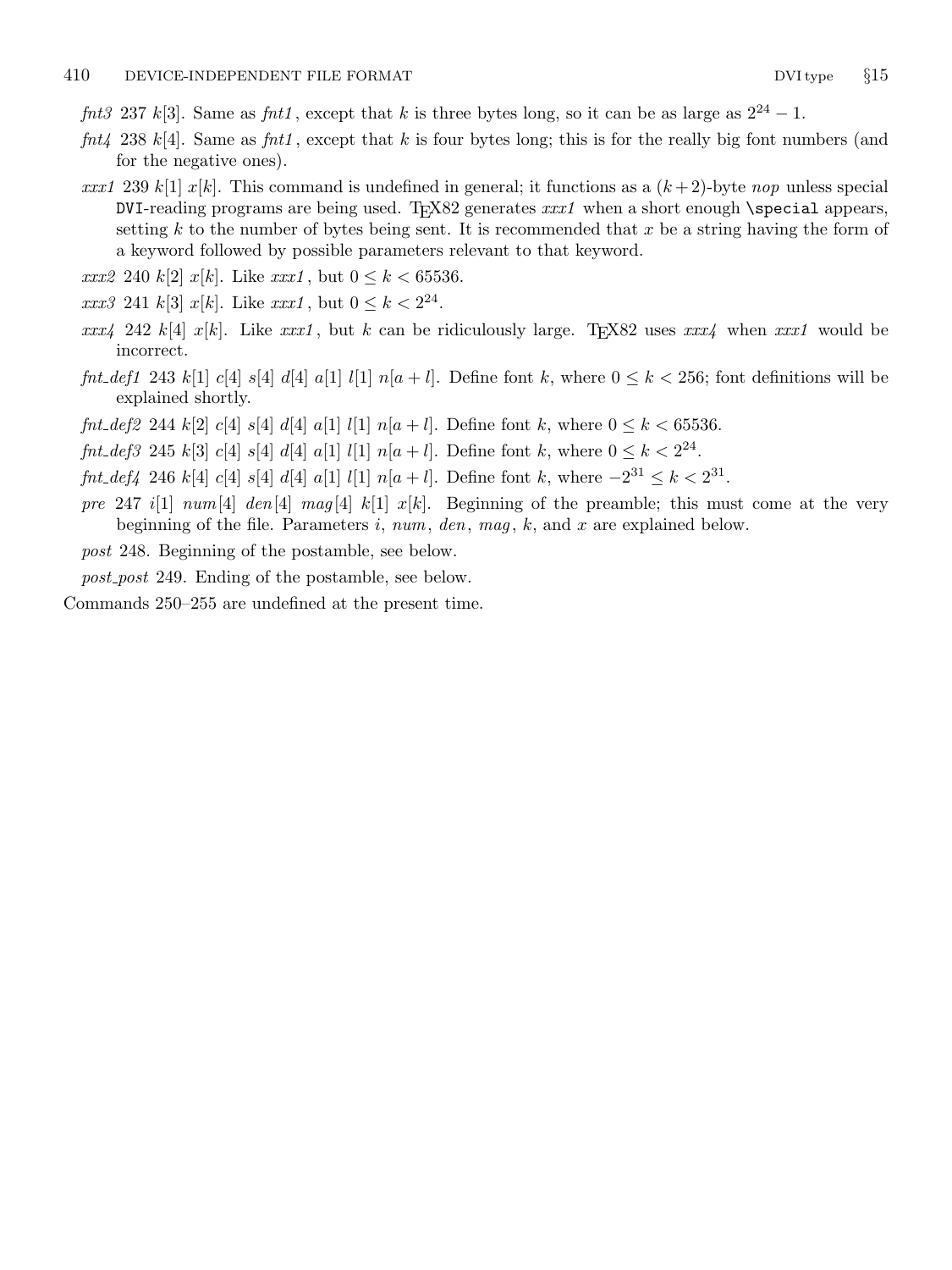<span id="page-10-0"></span>**16.** define  $set_{char\_0} = 0$  { typeset character 0 and move right } **define**  $set1 = 128$  { typeset a character and move right } define  $set$ -rule = 132 { typeset a rule and move right } define  $put1 = 133$  { typeset a character } define  $put\_rule = 137$  { typeset a rule } define  $nop = 138$  { no operation } define  $bop = 139$  { beginning of page } define  $e^{i\theta} = 140 \{$  ending of page } define  $push = 141$  { save the current positions } define  $pop = 142$  { restore previous positions } define  $right1 = 143$  {move right} define  $w\theta = 147$  {move right by w} define  $w1 = 148$  {move right and set w} define  $x\theta = 152$  {move right by x} define  $x_1 = 153$  {move right and set x} define  $down1 = 157$  {move down } define  $y\theta = 161$  {move down by y} define  $y1 = 162$  {move down and set y} define  $z\theta = 166$  {move down by z} define  $z_1 = 167$  {move down and set z} define  $\int f \cdot h \cdot \ln m = 0 = 171$  { set current font to 0 } define  $fnt1 = 235$  { set current font } define  $xxx1 = 239$  { extension to DVI primitives } define  $xxx_4 = 242$  { potentially long extension to DVI primitives } define  $fnt\_def1 = 243$  { define the meaning of a font number } define  $pre = 247$  { preamble } **define**  $post = 248$  { postamble beginning } define  $post\_post = 249$  { postamble ending } define undefined\_commands  $\equiv 250, 251, 252, 253, 254, 255$ 

17. The preamble contains basic information about the file as a whole. As stated above, there are six parameters:

$$
i[1]
$$
  $num[4]$   $den[4]$   $mag[4]$   $k[1]$   $x[k]$ .

The i byte identifies DVI format; currently this byte is always set to 2. (The value  $i = 3$  is currently used for an extended format that allows a mixture of right-to-left and left-to-right typesetting. Some day we will set  $i = 4$ , when DVI format makes another incompatible change—perhaps in the year 2048.)

The next two parameters, num and den, are positive integers that define the units of measurement; they are the numerator and denominator of a fraction by which all dimensions in the DVI file could be multiplied in order to get lengths in units of  $10^{-7}$  meters. (For example, there are exactly 7227 T<sub>E</sub>X points in 254 centimeters, and T<sub>E</sub>X82 works with scaled points where there are  $2^{16}$  sp in a point, so T<sub>E</sub>X82 sets  $num = 25400000$  and  $den = 7227 \cdot 2^{16} = 473628672$ .

The mag parameter is what TEX82 calls  $\text{mag}$ , i.e., 1000 times the desired magnification. The actual fraction by which dimensions are multiplied is therefore  $mn/1000d$ . Note that if a T<sub>E</sub>X source document does not call for any 'true' dimensions, and if you change it only by specifying a different \mag setting, the DVI file that T<sub>EX</sub> creates will be completely unchanged except for the value of mag in the preamble and postamble. (Fancy DVI-reading programs allow users to override the mag setting when a DVI file is being printed.)

Finally, k and x allow the DVI writer to include a comment, which is not interpreted further. The length of comment x is k, where  $0 \leq k < 256$ .

define  $id\_byte = 2$  {identifies the kind of DVI files described here }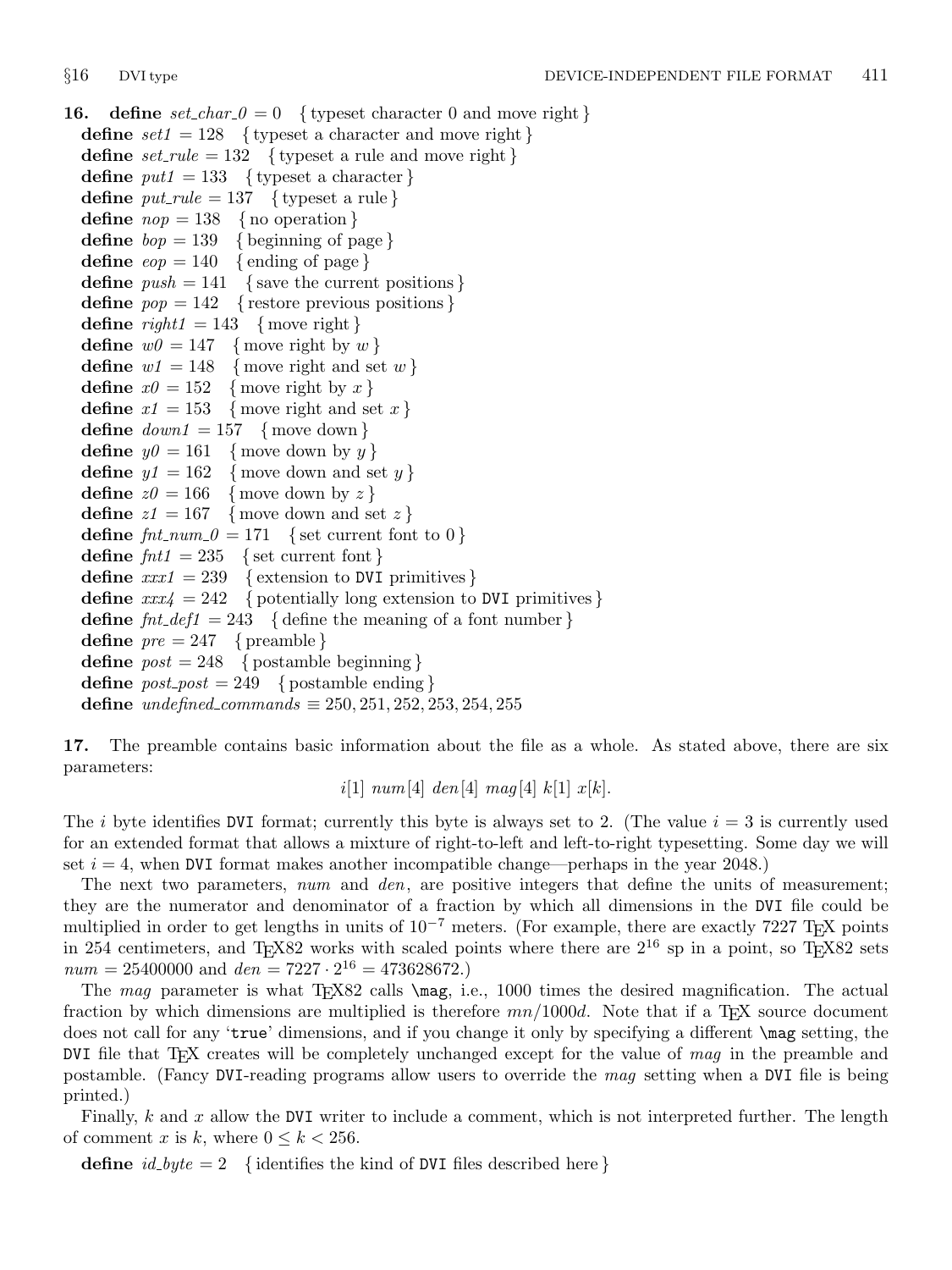#### <span id="page-11-0"></span>18. Font definitions for a given font number k contain further parameters

$$
c[4] \ s[4] \ d[4] \ a[1] \ l[1] \ n[a+l].
$$

The four-byte value c is the check sum that  $T_{F}X$  (or whatever program generated the DVI file) found in the TFM file for this font; c should match the check sum of the font found by programs that read this DVI file.

Parameter s contains a fixed-point scale factor that is applied to the character widths in font  $k$ ; font dimensions in TFM files and other font files are relative to this quantity, which is always positive and less than  $2^{27}$ . It is given in the same units as the other dimensions of the DVI file. Parameter d is similar to s; it is the "design size," and (like s) it is given in DVI units. Thus, font k is to be used at  $mag \cdot s/1000d$  times its normal size.

The remaining part of a font definition gives the external name of the font, which is an ASCII string of length  $a + l$ . The number a is the length of the "area" or directory, and l is the length of the font name itself; the standard local system font area is supposed to be used when  $a = 0$ . The n field contains the area in its first a bytes.

Font definitions must appear before the first use of a particular font number. Once font  $k$  is defined, it must not be defined again; however, we shall see below that font definitions appear in the postamble as well as in the pages, so in this sense each font number is defined exactly twice, if at all. Like nop commands, font definitions can appear before the first  $\mathit{bop}$ , or between an  $\mathit{eop}$  and a  $\mathit{bop}$ .

19. The last page in a DVI file is followed by '*post*'; this command introduces the postamble, which summarizes important facts that T<sub>EX</sub> has accumulated about the file, making it possible to print subsets of the data with reasonable efficiency. The postamble has the form

> post p[4]  $num[4]$  den[4] mag[4] l[4] u[4] s[2] t[2]  $\langle$  font definitions  $\rangle$ post\_post q[4] i[1]  $223$ 's[ $\geq$ 4]

Here p is a pointer to the final bop in the file. The next three parameters, num, den, and mag, are duplicates of the quantities that appeared in the preamble.

Parameters l and u give respectively the height-plus-depth of the tallest page and the width of the widest page, in the same units as other dimensions of the file. These numbers might be used by a DVI-reading program to position individual "pages" on large sheets of film or paper; however, the standard convention for output on normal size paper is to position each page so that the upper left-hand corner is exactly one inch from the left and the top. Experience has shown that it is unwise to design DVI-to-printer software that attempts cleverly to center the output; a fixed position of the upper left corner is easiest for users to understand and to work with. Therefore l and u are often ignored.

Parameter s is the maximum stack depth (i.e., the largest excess of *push* commands over *pop* commands) needed to process this file. Then comes  $t$ , the total number of pages (*bop* commands) present.

The postamble continues with font definitions, which are any number of  $\int f \, dt \, d\theta$  commands as described above, possibly interspersed with nop commands. Each font number that is used in the DVI file must be defined exactly twice: Once before it is first selected by a *fat* command, and once in the postamble.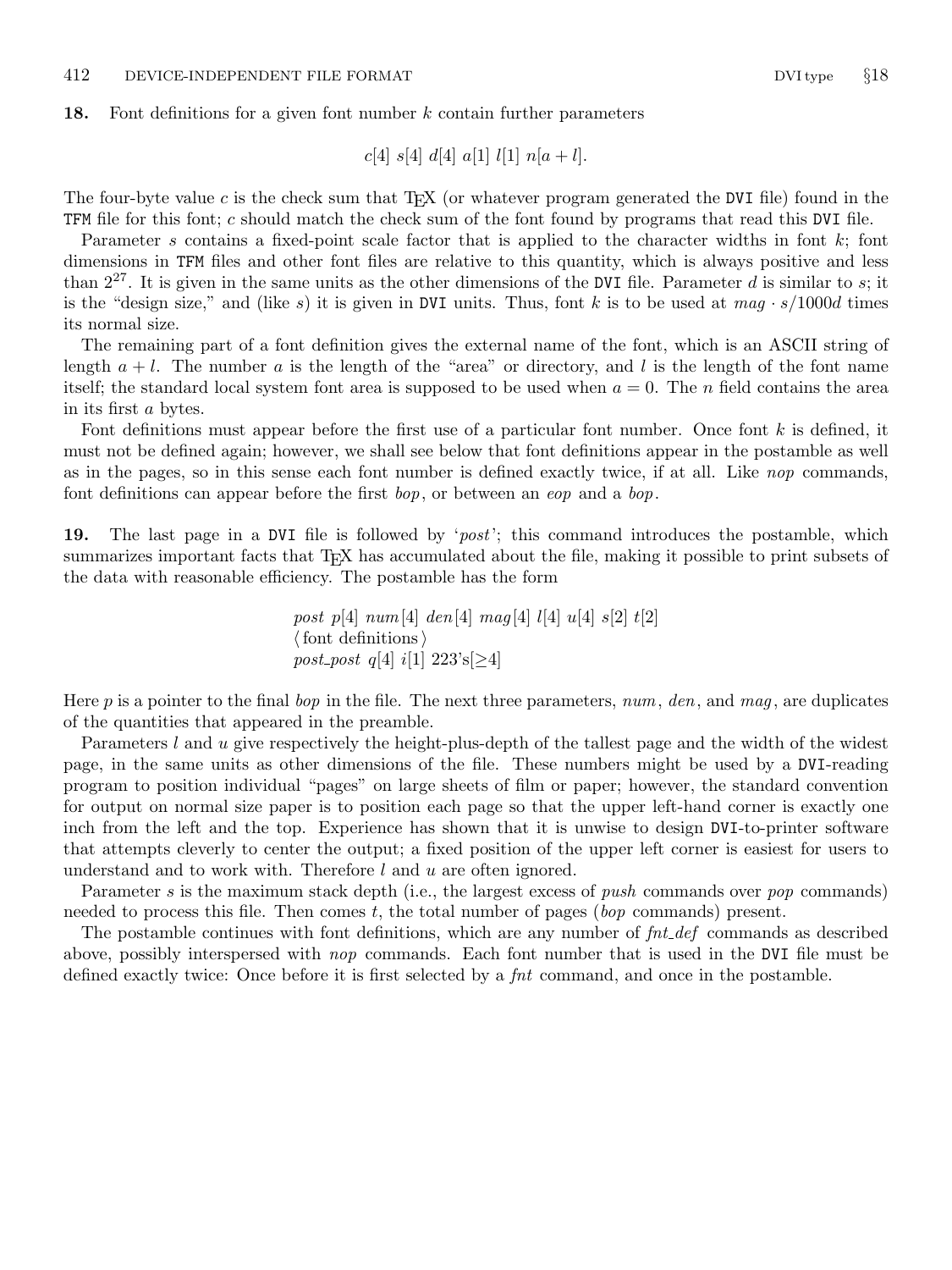<span id="page-12-0"></span>20. The last part of the postamble, following the *post\_post* byte that signifies the end of the font definitions, contains q, a pointer to the *post* command that started the postamble. An identification byte,  $i$ , comes next; this currently equals 2, as in the preamble.

The *i* byte is followed by four or more bytes that are all equal to the decimal number 223 (i.e., *337* in octal). TEX puts out four to seven of these trailing bytes, until the total length of the file is a multiple of four bytes, since this works out best on machines that pack four bytes per word; but any number of 223's is allowed, as long as there are at least four of them. In effect, 223 is a sort of signature that is added at the very end.

This curious way to finish off a DVI file makes it feasible for DVI-reading programs to find the postamble first, on most computers, even though T<sub>EX</sub> wants to write the postamble last. Most operating systems permit random access to individual words or bytes of a file, so the DVI reader can start at the end and skip backwards over the 223's until finding the identification byte. Then it can back up four bytes, read q, and move to byte q of the file. This byte should, of course, contain the value 248 (*post*); now the postamble can be read, so the DVI reader discovers all the information needed for typesetting the pages. Note that it is also possible to skip through the DVI file at reasonably high speed to locate a particular page, if that proves desirable. This saves a lot of time, since DVI files used in production jobs tend to be large.

Unfortunately, however, standard Pascal does not include the ability to access a random position in a file, or even to determine the length of a file. Almost all systems nowadays provide the necessary capabilities, so DVI format has been designed to work most efficiently with modern operating systems. As noted above, DVItype will limit itself to the restrictions of standard Pascal if *random\_reading* is defined to be *false*.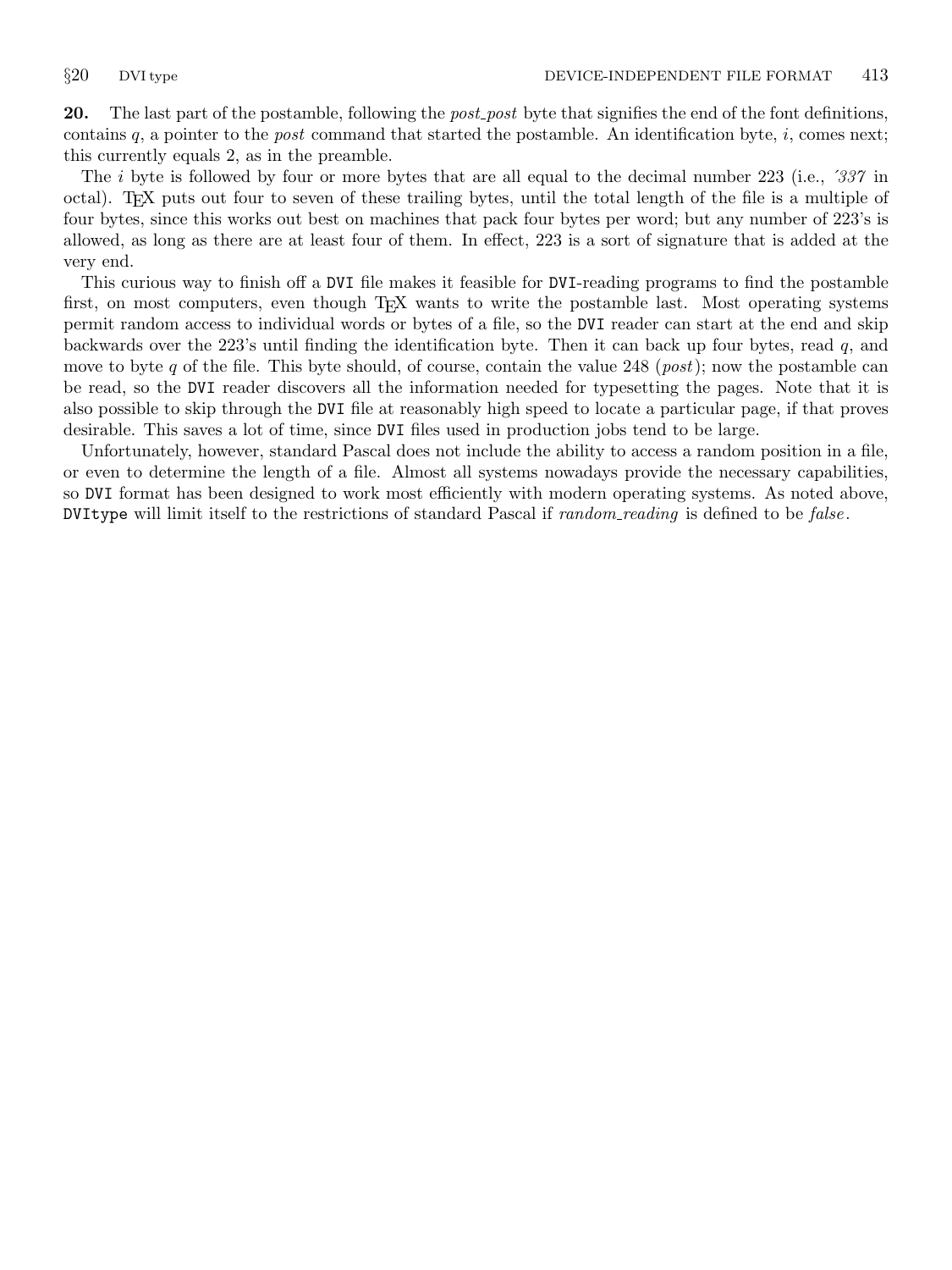<span id="page-13-0"></span>21. Input from binary files. We have seen that a DVI file is a sequence of 8-bit bytes. The bytes appear physically in what is called a '**packed file of**  $0 \dots 255$ ' in Pascal lingo.

Packing is system dependent, and many Pascal systems fail to implement such files in a sensible way (at least, from the viewpoint of producing good production software). For example, some systems treat all byte-oriented files as text, looking for end-of-line marks and such things. Therefore some system-dependent code is often needed to deal with binary files, even though most of the program in this section of DVItype is written in standard Pascal.

One common way to solve the problem is to consider files of integer numbers, and to convert an integer in the range  $-2^{31}$  ≤  $x < 2^{31}$  to a sequence of four bytes  $(a, b, c, d)$  using the following code, which avoids the controversial integer division of negative numbers:

> if  $x \geq 0$  then  $a \leftarrow x$  div '100000000 else begin  $x \leftarrow (x + '10000000000) + '10000000000$ ;  $a \leftarrow x$  div '100000000 + 128; end  $x \leftarrow x \mod$  '100000000;  $b \leftarrow x$  div '200000;  $x \leftarrow x \mod$  '200000;  $c \leftarrow x$  div  $\angle 400$ ;  $d \leftarrow x \mod \angle 400$ ;

The four bytes are then kept in a buffer and output one by one. (On 36-bit computers, an additional division by 16 is necessary at the beginning. Another way to separate an integer into four bytes is to use/abuse Pascal's variant records, storing an integer and retrieving bytes that are packed in the same place; caveat implementor!) It is also desirable in some cases to read a hundred or so integers at a time, maintaining a larger buffer.

We shall stick to simple Pascal in this program, for reasons of clarity, even if such simplicity is sometimes unrealistic.

 $\langle$  Types in the outer block  $\langle$   $\rangle$  +=  $\text{eight\_bits} = 0.255; \{ \text{ unsigned one-byte quantity} \}$ byte file = **packed file of** eight bits; { files that contain binary data }

22. The program deals with two binary file variables:  $\frac{dv}{dt}$  file is the main input file that we are translating into symbolic form, and  $tfm$ -file is the current font metric file from which character-width information is being read.

 $\langle$  Globals in the outer block [10](#page-4-0)  $\rangle$  +=  $dvi$ -file: byte-file; {the stuff we are DVItyping}  $tfm_{\mathcal{I}} file: byte_{\mathcal{I}} file; \{ a font metric file \}$ 

23. To prepare these files for input, we reset them. An extension of Pascal is needed in the case of  $tfm$ -file, since we want to associate it with external files whose names are specified dynamically (i.e., not known at compile time). The following code assumes that 'reset(f, s)' does this, when f is a file variable and s is a string variable that specifies the file name. If  $\epsilon$  (f) is true immediately after reset(f, s) has acted, we assume that no file named s is accessible.

**procedure** open dvi-file; { prepares to read packed bytes in  $dv$ -file } **begin** reset(dvi\_file); cur\_loc  $\leftarrow 0$ ; end;

**procedure** open tfm file; { prepares to read packed bytes in  $tfm$  file } begin  $reset(tfm$ -file, cur\_name); end;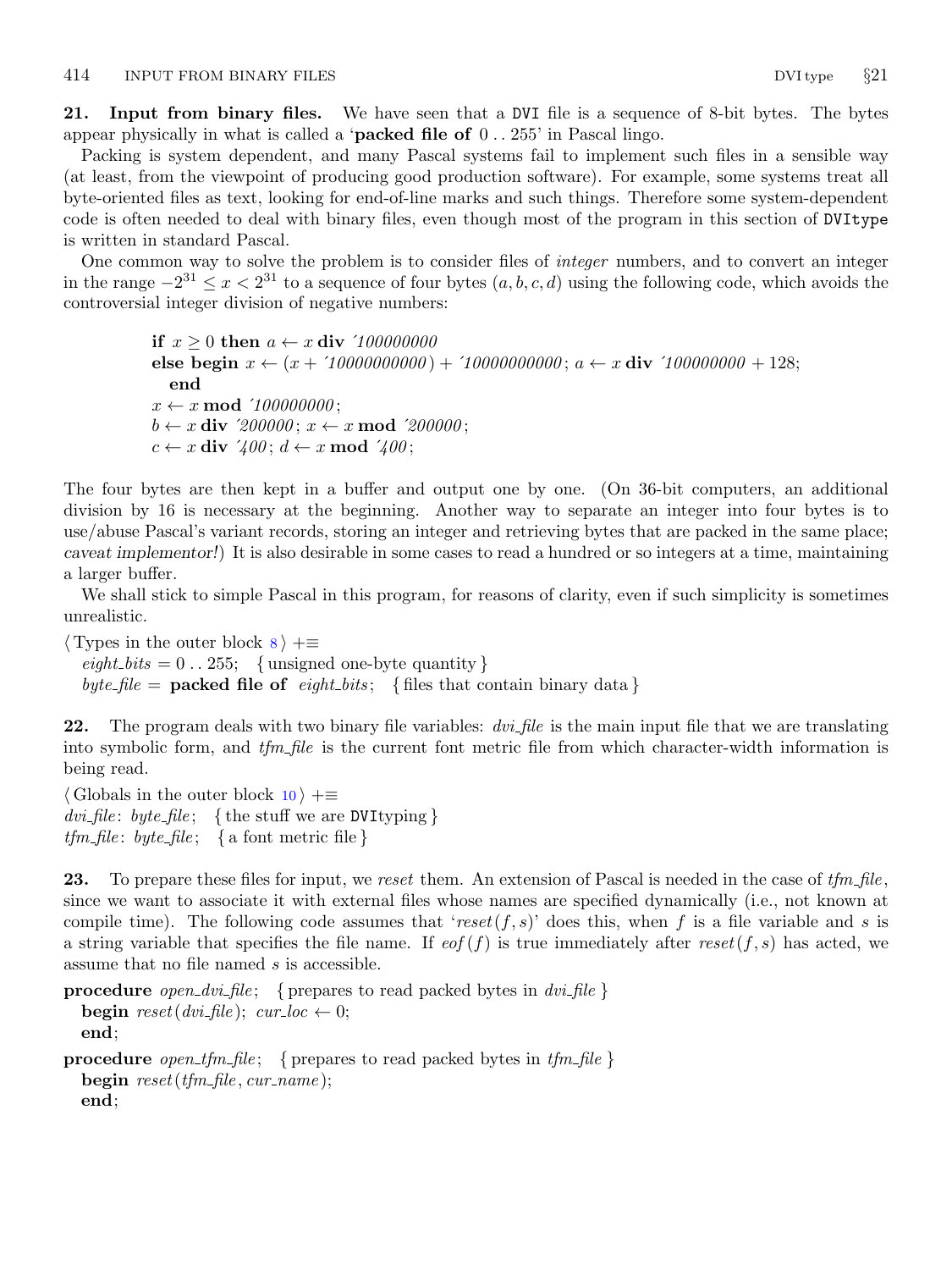<span id="page-14-0"></span>24. If you looked carefully at the preceding code, you probably asked, "What are cur-loc and cur-name?" Good question. They're global variables: cur loc is the number of the byte about to be read next from dvi file, and cur name is a string variable that will be set to the current font metric file name before  $open\_tfm\_file$  is called.

 $\langle$  Globals in the outer block [10](#page-4-0)  $\rangle$  +≡ cur loc: integer; { where we are about to look, in  $dv$ -file } cur name: packed array  $[1 \tcdot \tcdot \tcdot \tcdot \tcdot]$  of char; {external name, with no lower case letters}

25. It turns out to be convenient to read four bytes at a time, when we are inputting from TFM files. The input goes into global variables  $b\theta$ ,  $b1$ ,  $b2$ , and  $b3$ , with  $b\theta$  getting the first byte and  $b3$  the fourth.  $\langle$  Globals in the outer block [10](#page-4-0)  $\rangle$  +≡  $b0, b1, b2, b3$ : eight bits; { four bytes input at once }

**26.** The read tfm word procedure sets b0 through b3 to the next four bytes in the current TFM file. procedure  $read\_tfm\_word;$ 

**begin**  $read(tfm\_file, b0)$ ;  $read(tfm\_file, b1)$ ;  $read(tfm\_file, b2)$ ;  $read(tfm\_file, b3)$ ; end;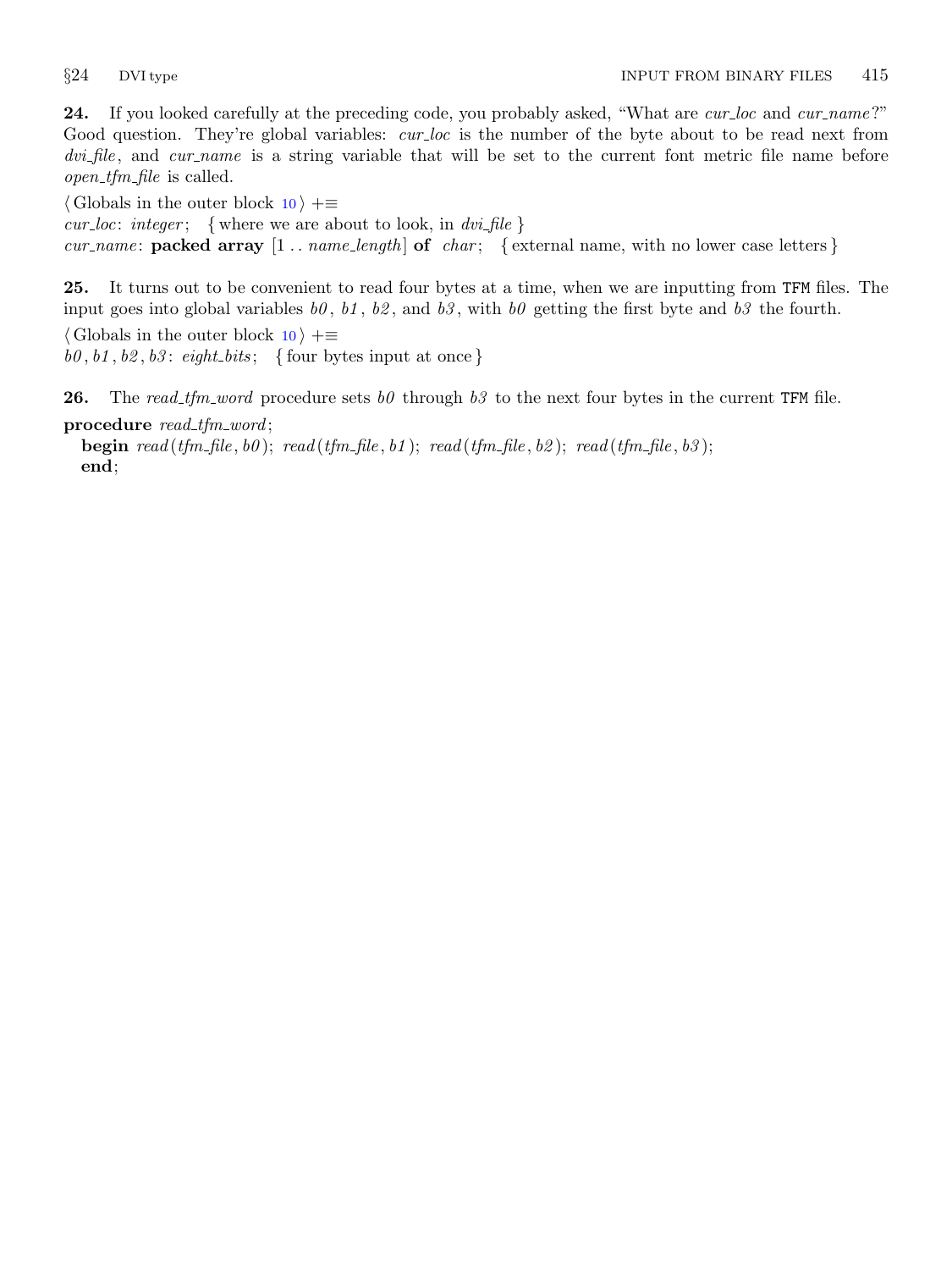end;

<span id="page-15-0"></span>27. We shall use another set of simple functions to read the next byte or bytes from  $dv$ . There are seven possibilities, each of which is treated as a separate function in order to minimize the overhead for subroutine calls.

function  $get\_byte: integer;$  { returns the next byte, unsigned } var  $b$ : eight\_bits; begin if  $\text{eof}(dvi$ -file) then  $\text{get\_byte} \leftarrow 0$ else begin  $read(dvi$ -file, b);  $incr(cur\_loc)$ ;  $get\_byte \leftarrow b$ ; end; end; function signed byte: integer; { returns the next byte, signed } var  $b$ : eight\_bits; **begin** read  $(dvi$ -file, b);  $incr(cur_{loc})$ ; if  $b < 128$  then signed byte  $\leftarrow b$  else signed byte  $\leftarrow b - 256$ ; end; **function** get\_two\_bytes: integer; { returns the next two bytes, unsigned } var  $a, b: \text{ eight\_bits};$ **begin** read  $(dvi$  file, a); read  $(dvi$  file, b); cur loc  $\leftarrow cur$  loc + 2; get two bytes  $\leftarrow a * 256 + b$ ; end; **function** signed pair: integer; { returns the next two bytes, signed} var  $a, b: \text{ eight\_bits};$ **begin** read (dvi-file, a); read (dvi-file, b); cur-loc  $\leftarrow$  cur-loc + 2; if  $a < 128$  then signed pair  $\leftarrow a * 256 + b$ else signed\_pair  $\leftarrow (a - 256) * 256 + b;$ end; **function** get three bytes: integer; { returns the next three bytes, unsigned } var  $a, b, c: \text{ eight\_bits}$ ; **begin** read  $(dvi$  file, a); read  $(dvi$  file, b); read  $(dvi$  file, c); cur loc  $\leftarrow$  cur loc  $+3$ ;  $get\_three\_bytes \leftarrow (a * 256 + b) * 256 + c;$ end; **function** signed trio: integer; { returns the next three bytes, signed} var  $a, b, c$ : eight\_bits; **begin** read (dvi file, a); read (dvi file, b); read (dvi file, c); cur loc  $\leftarrow$  cur loc + 3; if  $a < 128$  then signed\_trio  $\leftarrow (a * 256 + b) * 256 + c$ else *signed\_trio* ←  $((a - 256) * 256 + b) * 256 + c;$ end; **function** signed quad: integer; { returns the next four bytes, signed } var  $a, b, c, d$ : eight\_bits; **begin** read (dvi-file, a); read (dvi-file, b); read (dvi-file, c); read (dvi-file, d); cur-loc  $\leftarrow$  cur-loc + 4; if  $a < 128$  then signed\_quad ←  $((a * 256 + b) * 256 + c) * 256 + d$ else signed\_quad  $\leftarrow (((a - 256) * 256 + b) * 256 + c) * 256 + d;$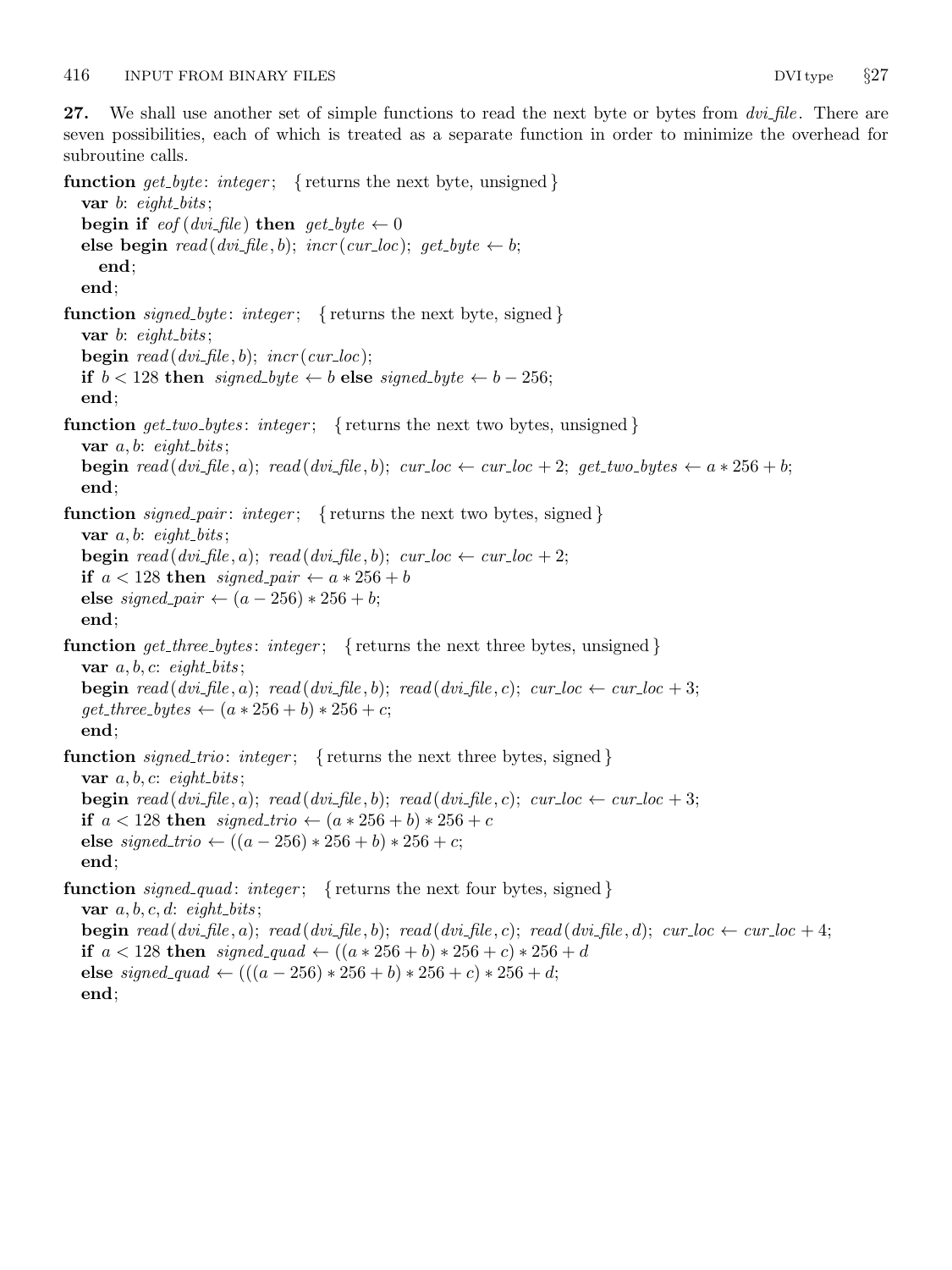<span id="page-16-0"></span>28. Finally we come to the routines that are used only if *random\_reading* is true. The driver program below needs two such routines: dvi length should compute the total number of bytes in dvi-file, possibly also causing  $\epsilon$  (dvi-file) to be true; and move to byte (n) should position dvi-file so that the next get byte will read byte *n*, starting with  $n = 0$  for the first byte in the file.

Such routines are, of course, highly system dependent. They are implemented here in terms of two assumed system routines called set pos and cur pos. The call set pos  $(f, n)$  moves to item n in file f, unless n is negative or larger than the total number of items in f; in the latter case, set pos(f, n) moves to the end of file f. The call cur pos (f) gives the total number of items in f, if  $\epsilon$  eof (f) is true; we use cur pos only in such a situation.

```
function dvi length: integer;
  begin set_pos(dvi_file, -1); dvi_length \leftarrow cur_pos(dvi_file);
  end;
```

```
procedure move\_to\_byte(n : integer);begin set\_pos(dvi\_file, n); cur\_loc \leftarrow n;end;
```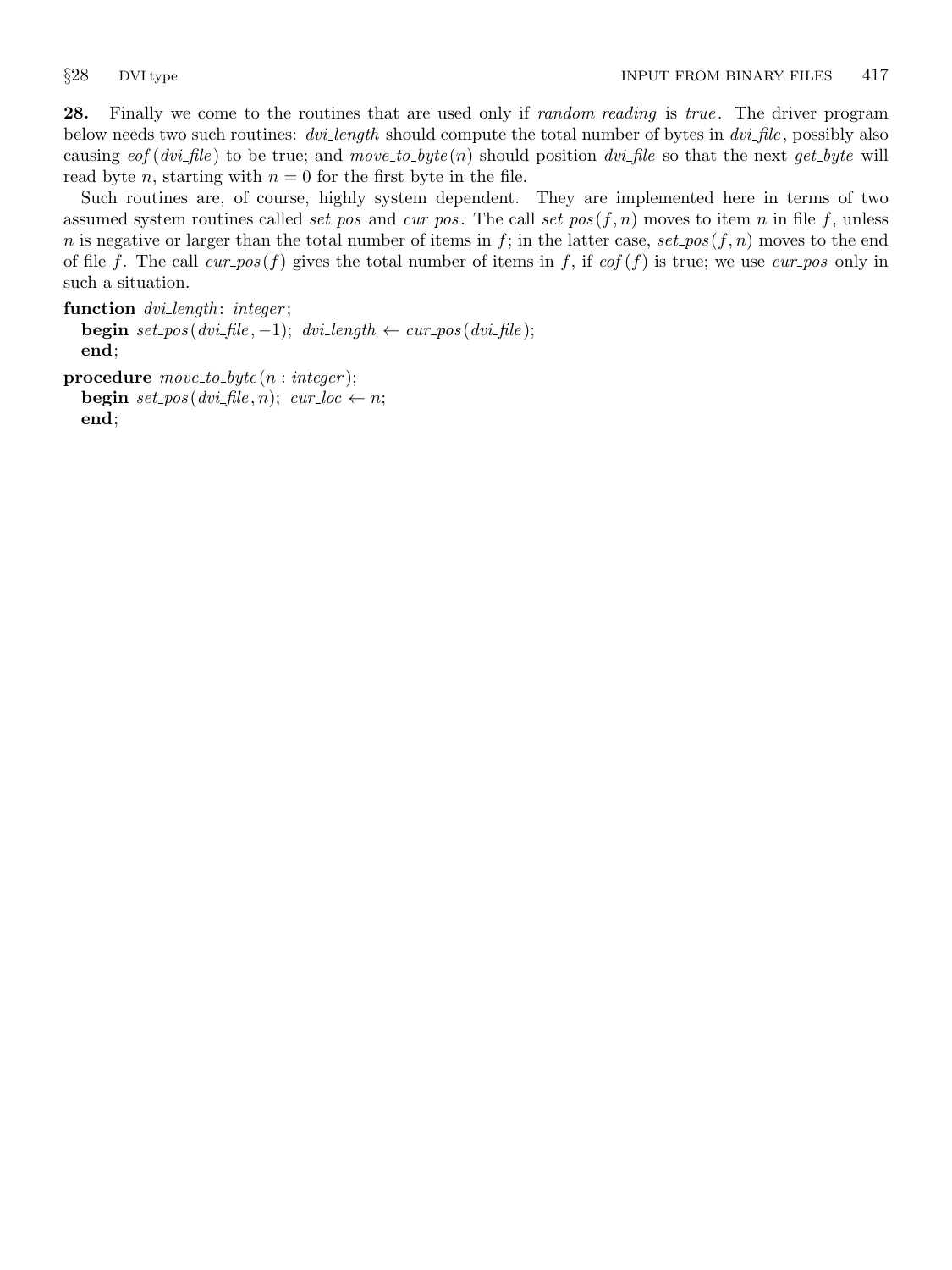<span id="page-17-0"></span>29. Reading the font information. DVI file format does not include information about character widths, since that would tend to make the files a lot longer. But a program that reads a DVI file is supposed to know the widths of the characters that appear in *set char* commands. Therefore DVItype looks at the font metric (TFM) files for the fonts that are involved.

The character-width data appears also in other files (e.g., in GF files that specify bit patterns for digitized characters); thus, it is usually possible for DVI reading programs to get by with accessing only one file per font. DVItype has a comparatively easy task in this regard, since it needs only a few words of information from each font; other DVI-to-printer programs may have to go to some pains to deal with complications that arise when a large number of large font files all need to be accessed simultaneously.

**30.** For purposes of this program, we need to know only two things about a given character c in a given font f: (1) Is c a legal character in f? (2) If so, what is the width of c? We also need to know the symbolic name of each font, so it can be printed out, and we need to know the approximate size of inter-word spaces in each font.

The answers to these questions appear implicitly in the following data structures. The current number of known fonts is  $nf$ . Each known font has an internal number f, where  $0 \le f < nf$ ; the external number of this font, i.e., its font identification number in the DVI file, is  $font\_num[f]$ , and the external name of this font is the string that occupies positions  $font_name[f]$  through  $font_name[f+1]-1$  of the array names. The latter array consists of ASCII code characters, and font name  $[nf]$  is its first unoccupied position. A horizontal motion in the range  $-4 * font\_space[f] < h < font\_space[f]$  will be treated as a 'kern' that is not indicated in the printouts that DVItype produces between brackets. The legal characters run from  $font\_bc[f]$  to font  $\ell_{ce}[f]$ , inclusive; more precisely, a given character c is valid in font f if and only if  $font\_bc[f] \leq c \leq font\_ec[f]$  and  $char\_width(f)(c) \neq invalid\_width$ . Finally,  $char\_width(f)(c) = width[width\_base[f] + c]$ , and width ptr is the first unused position of the width array.

```
define char\_width\_end (#) \equiv #
define char\_width (#) \equiv width \mid width\_base |#| + char_width_end
define invalid width ≡ ´17777777777
define invalid\_font \equiv max\_ fonts
```

```
\langle10 \rangle +=
font_num: array [0.. max_fonts of integer; {external font numbers}
font name: array [0.. max fonts of 1. name size; { starting positions of external font names }
names: array [1.. name_size] of ASCIIcode; { characters of names }font_check_sum: array [0.. max_fonts] of integer; \{check sums\}font_scaled_size: array [0.. max_fents] of integer; {scale factors}
font design size: array [0.. max_fonts] of integer; \{design sizes\}font_space: array [0.. max_fonts] of integer; {boundary between "small" and "large" spaces }
font bc: array [0 \tcdot \text{max-fonts}] of integer; { beginning characters in fonts }
font ec: array [0 \tcdot \text{max-fonts}] of integer; { ending characters in fonts}
width base: \arg [0 . max fonts] of integer; {index into width table }
width: array [0.. max_widths] of integer; {character widths, in DVI units}
nf: 0 \ldots max\_fonts; {the number of known fonts}
width ptr: 0 \ldots max\_width; {the number of known character widths}
```

```
31. \langle11 \rangle +≡
```
 $nf \leftarrow 0$ ; width\_ptr  $\leftarrow 0$ ; font\_name[0]  $\leftarrow 1$ ;  $font\_space[invalid\_font] \leftarrow 0; \{ for out\_space and out\_vmove \}$  $font\_bc$ [invalid\_font]  $\leftarrow$  1; font\_ec[invalid\_font]  $\leftarrow$  0;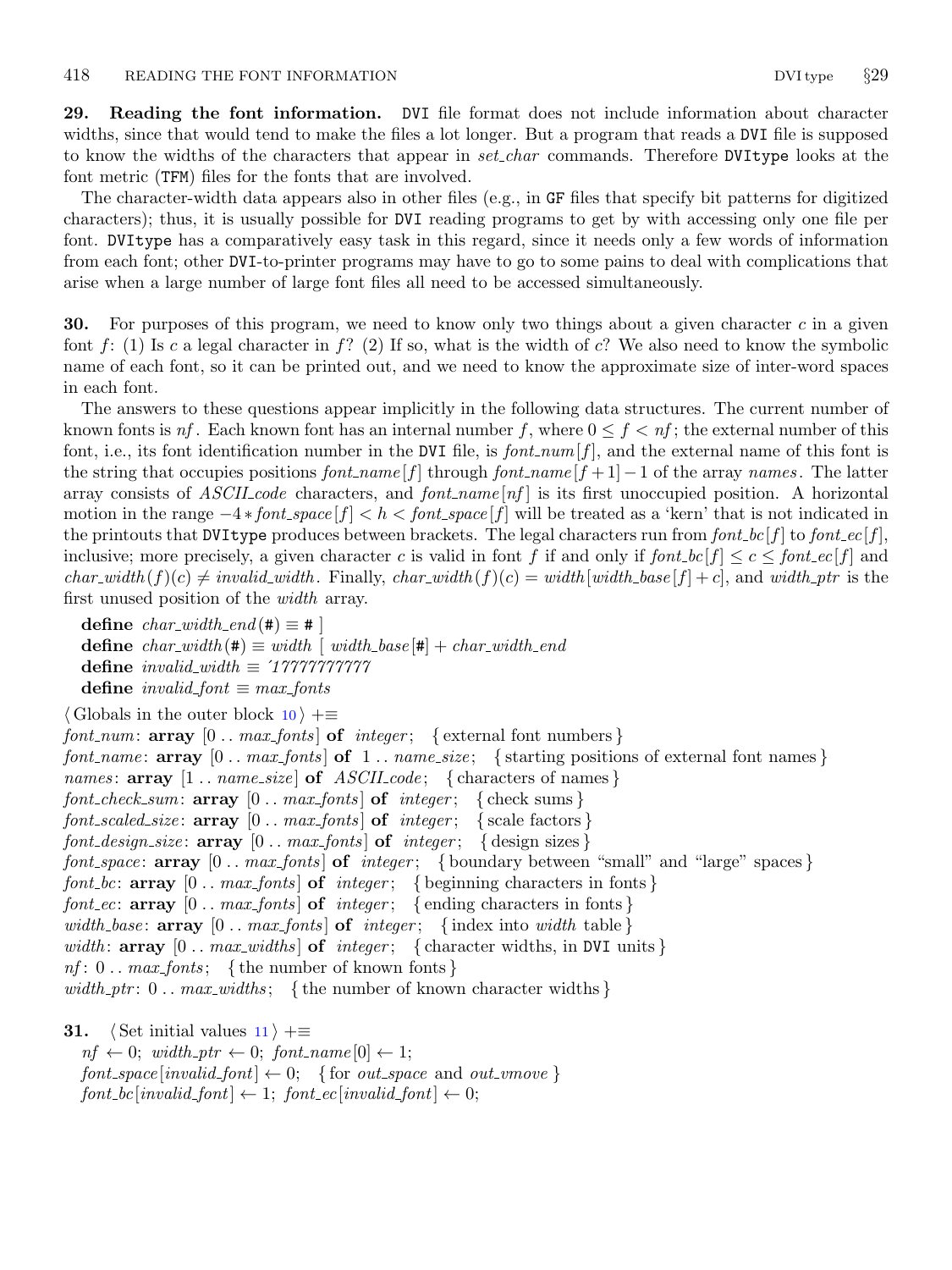<span id="page-18-0"></span>32. It is, of course, a simple matter to print the name of a given font.

**procedure**  $print\_font(f : integer);$  { f is an internal font number } var  $k: 0$ ...  $name\_size$ ; {index into names} begin if  $f = invalid\_font$  then  $print('UNDEFINED!)')$ else begin for  $k \leftarrow$  font\_name  $[f]$  to font\_name  $[f + 1] - 1$  do print(xchr [names [k]]); end; end;

33. An auxiliary array *in width* is used to hold the widths as they are input. The global variables tfm check sum and tfm design size are set to the check sum and design size that appear in the current TFM file.

 $\langle$  Globals in the outer block [10](#page-4-0)  $\rangle$  +≡ *in\_width*:  $array [0..255] of integer; {TFM width data in DVI units}$  $tfm\_check\_sum:$  integer; { check sum found in  $tfm\_file$ }  $tfm\_design\_size:$  integer; { design size found in  $tfm\_file$ , in DVI units}  $tfm\_conv: real; \{ DVI \text{ units per absolute TFM unit } \}$ 

34. Here is a procedure that absorbs the necessary information from a TFM file, assuming that the file has just been successfully reset so that we are ready to read its first byte. (A complete description of TFM file format appears in the documentation of TFtoPL and will not be repeated here.) The procedure does not check the TFM file for validity, nor does it give explicit information about what is wrong with a TFM file that proves to be invalid; DVI-reading programs need not do this, since TFM files are almost always valid, and since the TFtoPL utility program has been specifically designed to diagnose TFM errors. The procedure simply returns false if it detects anything amiss in the TFM data.

There is a parameter, z, which represents the scaling factor being used to compute the font dimensions; it must be in the range  $0 < z < 2^{27}$ .

function  $in\_TFM(z:integer): boolean; \{ input TFM data or return false \}$ label 9997, { go here when the format is bad } 9998, { go here when the information cannot be loaded }

9999; { go here to exit }

var k: integer; {index for loops}

lh: integer; { length of the header data, in four-byte words }

nw: integer; { number of words in the width table }

wp:  $0 \ldots \text{max\_width}$ ; { new value of width\_ptr after successful input }

alpha, beta: integer; { quantities used in the scaling computation }

```
begin \langle Read past the header data; goto 9997 if there is a problem 35;
```
Store character-width indices at the end of the *width* table  $36$ ;

(Read and convert the width values, setting up the *in width* table  $37$ );

(Move the widths from in width to width, and append pixel width values  $40$ ); width\_ptr  $\leftarrow wp$ ; in\_TFM  $\leftarrow true$ ; goto 9999;

9997:  $print\_ln($  ^--- $not$  [loaded, TFM file is bad^);

9998:  $in\_TFM \leftarrow false$ ;

9999: end;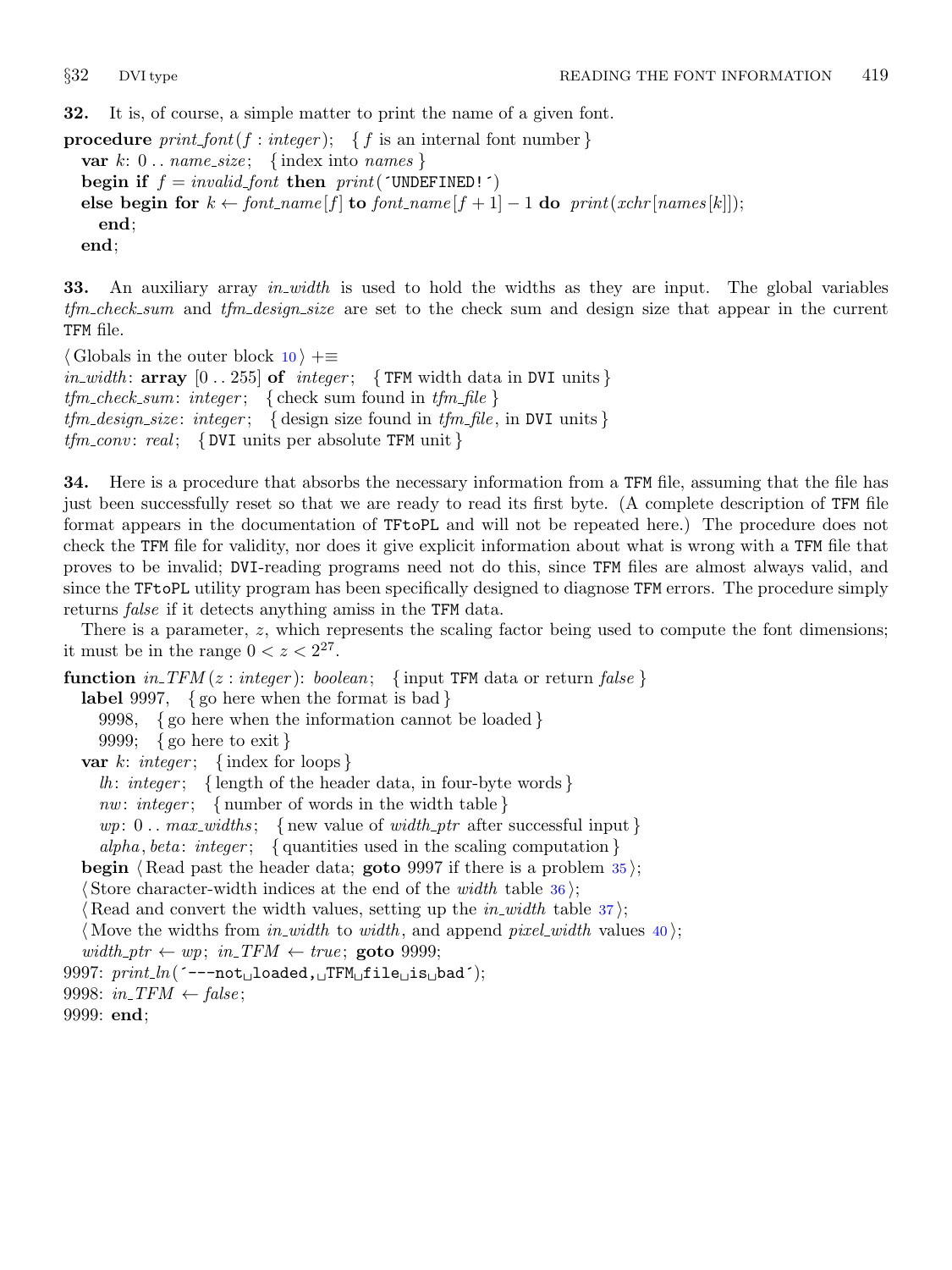<span id="page-19-0"></span>**35.**  $\langle$  Read past the header data; **goto** 9997 if there is a problem  $35 \ge$ read\_tfm\_word;  $lh \leftarrow b2 * 256 + b3$ ; read\_tfm\_word; font\_bc[nf]  $\leftarrow b0 * 256 + b1$ ;  $font\_ec[nf] \leftarrow b2 * 256 + b3;$ if  $font\_ec[nf] < font\_bc[nf]$  then  $font\_bc[nf] \leftarrow font\_ec[nf] + 1;$ if width ptr + font  $ec[nf] - font\_bc[nf] + 1 > max\_widths$  then begin print\_ln(´---not<sub>u</sub>loaded, DVItype needs larger width table´); goto 9998; end;  $wp \leftarrow width\_ptr + font\_ec[nf] - font\_bc[nf] + 1; read\_tfm\_word; nw \leftarrow b0 * 256 + b1;$ if  $(nw = 0) \vee (nw > 256)$  then goto 9997; for  $k \leftarrow 1$  to  $3 + lh$  do begin if  $\epsilon$  *eof* (*tfm\_file*) then goto 9997;  $read\_tfm\_word;$ if  $k = 4$  then if  $b0 < 128$  then  $tfm_{\text{c}}$  heck sum  $\leftarrow ((b0 * 256 + b1) * 256 + b2) * 256 + b3$ else  $tfm\_check\_sum \left( \left( \frac{b}{0} - 256 \right) * 256 + b1 \right) * 256 + b2 \right) * 256 + b3$ else if  $k = 5$  then if  $b0 < 128$  then  $tfm\_design\_size \leftarrow round(tfm\_conv * (((b0 * 256 + b1) * 256 + b2) * 256 + b3))$ else goto 9997; end; This code is used in section [34](#page-18-0).

**36.**  $\langle$  Store character-width indices at the end of the *width* table 36  $\rangle \equiv$ 

if  $wp > 0$  then for  $k \leftarrow width\_ptr$  to  $wp-1$  do begin read\_tfm\_word; if  $b0 > nw$  then goto 9997;  $width[k] \leftarrow b0;$ end;

This code is used in section [34](#page-18-0).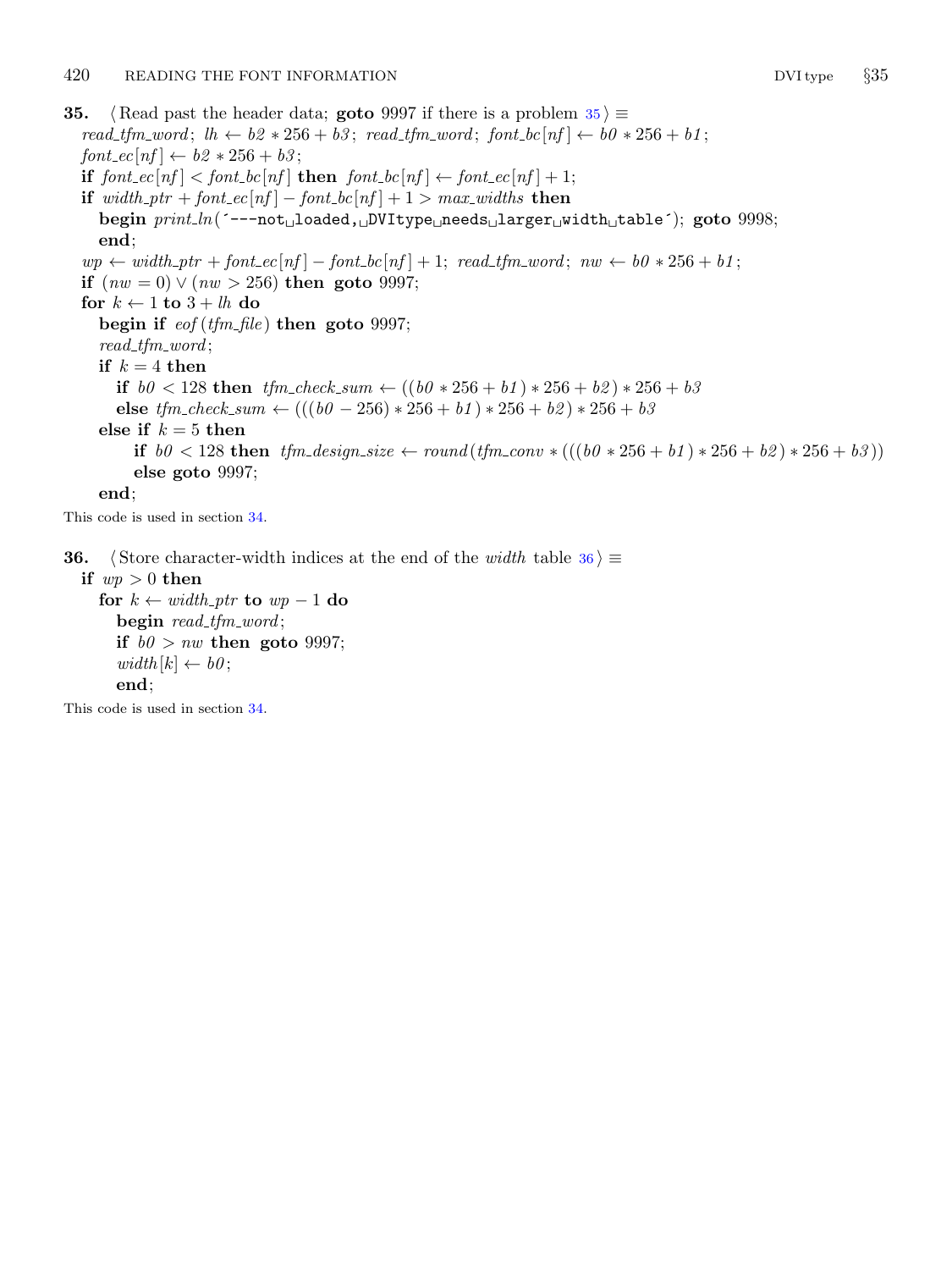<span id="page-20-0"></span>**37.** The most important part of in TFM is the width computation, which involves multiplying the relative widths in the TFM file by the scaling factor in the DVI file. This fixed-point multiplication must be done with precisely the same accuracy by all DVI-reading programs, in order to validate the assumptions made by  $DVI$ -writing programs like  $T<sub>F</sub>X82$ .

Let us therefore summarize what needs to be done. Each width in a TFM file appears as a four-byte quantity called a fix-word. A fix-word whose respective bytes are  $(a, b, c, d)$  represents the number

$$
x = \begin{cases} b \cdot 2^{-4} + c \cdot 2^{-12} + d \cdot 2^{-20}, & \text{if } a = 0; \\ -16 + b \cdot 2^{-4} + c \cdot 2^{-12} + d \cdot 2^{-20}, & \text{if } a = 255. \end{cases}
$$

(No other choices of a are allowed, since the magnitude of a TFM dimension must be less than 16.) We want to multiply this quantity by the integer z, which is known to be less than  $2^{27}$ . If  $z < 2^{23}$ , the individual multiplications  $b \cdot z$ ,  $c \cdot z$ ,  $d \cdot z$  cannot overflow; otherwise we will divide z by 2, 4, 8, or 16, to obtain a multiplier less than  $2^{23}$ , and we can compensate for this later. If z has thereby been replaced by  $z' = z/2^e$ , let  $\beta = 2^{4-e}$ ; we shall compute

$$
\left[ (b + c \cdot 2^{-8} + d \cdot 2^{-16}) z'/\beta \right]
$$

if  $a = 0$ , or the same quantity minus  $\alpha = 2^{4+e}z'$  if  $a = 255$ . This calculation must be done exactly, for the reasons stated above; the following program does the job in a system-independent way, assuming that arithmetic is exact on numbers less than  $2^{31}$  in magnitude.

 $\langle$  Read and convert the width values, setting up the *in\_width* table 37 $\rangle \equiv$ 

 $\langle$  Replace z by z' and compute  $\alpha$ ,  $\beta$  38 $\rangle$ ; for  $k \leftarrow 0$  to  $nw - 1$  do begin read tfm word; in width  $[k] \leftarrow ((( (b3 * z) \text{ div } 400) + (b2 * z)) \text{ div } 400) + (b1 * z)) \text{ div } beta;$ if  $b\theta > 0$  then if  $b0 < 255$  then goto 9997 else  $in\_width[k] \leftarrow in\_width[k] - alpha;$ end

This code is used in section [34](#page-18-0).

**38.**  $\langle \text{Replace } z \text{ by } z' \text{ and compute } \alpha, \beta \text{ is } \rangle \equiv$ begin  $alpha \leftarrow 16$ ; while  $z \ge 2/40000000$  do begin  $z \leftarrow z$  div 2; alpha  $\leftarrow$  alpha  $+$  alpha; end;  $beta \leftarrow 256$  div alpha; alpha  $\leftarrow$  alpha  $\ast z$ ; end

This code is used in section 37.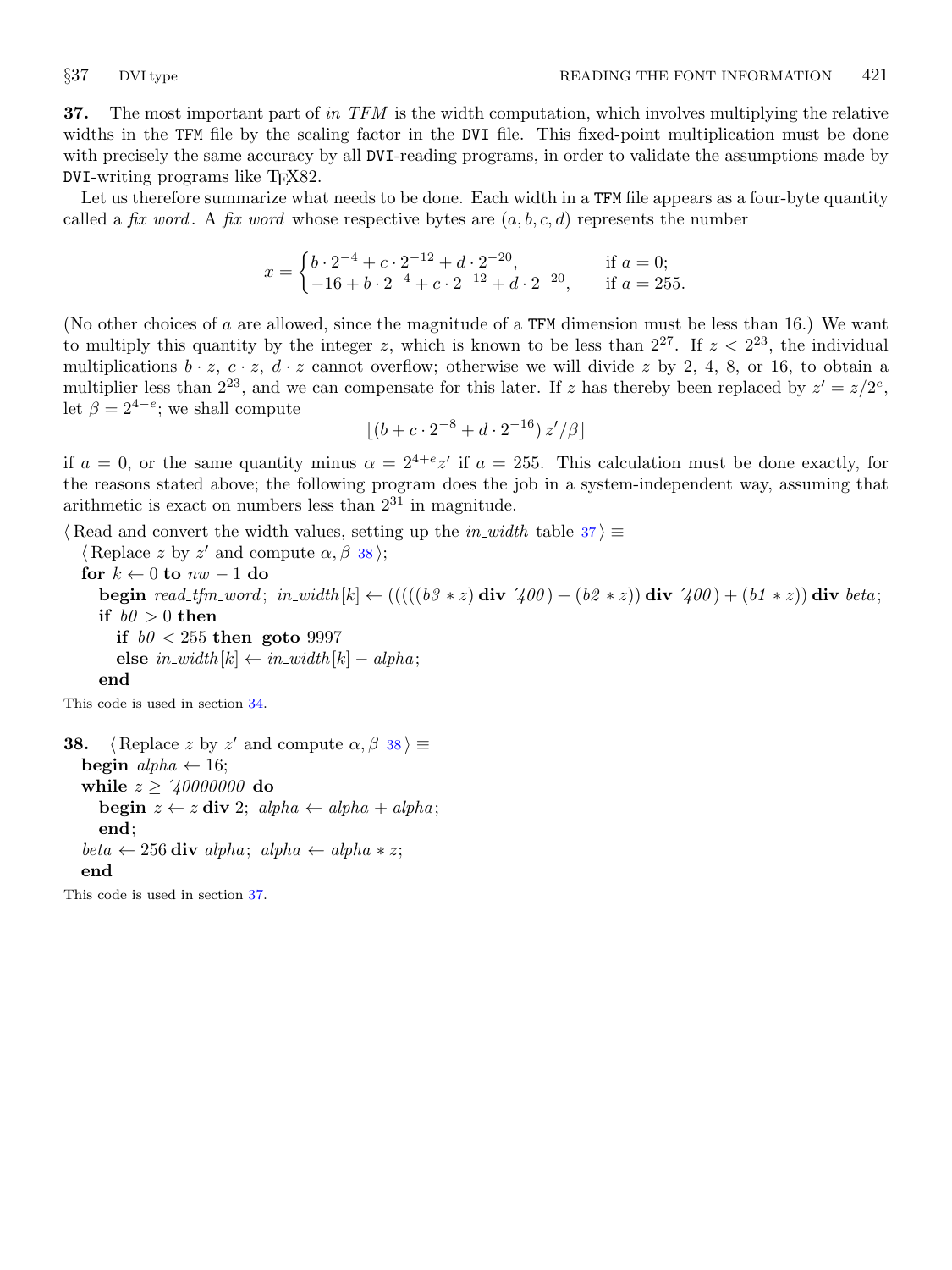<span id="page-21-0"></span>39. A DVI-reading program usually works with font files instead of TFM files, so DVItype is atypical in that respect. Font files should, however, contain exactly the same character width data that is found in the corresponding TFMs; check sums are used to help ensure this. In addition, font files usually also contain the widths of characters in pixels, since the device-independent character widths of TFM files are generally not perfect multiples of pixels.

The *pixel width* array contains this information; when width  $[k]$  is the device-independent width of some character in DVI units,  $pixel\_width[k]$  is the corresponding width of that character in an actual font. The macro *char\_pixel\_width* is set up to be analogous to *char\_width*.

**define** char\_pixel\_width( $\ast$ )  $\equiv$  pixel\_width  $\mid$  width\_base  $\mid \ast \mid$  + char\_width\_end

 $\langle$  Globals in the outer block [10](#page-4-0)  $\rangle$  +≡ pixel width:  $array [0.. max_widths] of integer;$  { actual character widths, in pixels } *conv*: real; { converts DVI units to pixels } true\_conv: real; { converts unmagnified DVI units to pixels }  $numerator, denominator: integer; \{ stated conversion ratio\}$ *mag: integer*; { magnification factor times  $1000$ }

40. The following code computes pixel widths by simply rounding the TFM widths to the nearest integer number of pixels, based on the conversion factor *conv* that converts DVI units to pixels. However, such a simple formula will not be valid for all fonts, and it will often give results that are off by  $\pm 1$  when a lowresolution font has been carefully hand-fitted. For example, a font designer often wants to make the letter 'm' a pixel wider or narrower in order to make the font appear more consistent. DVI-to-printer programs should therefore input the correct pixel width information from font files whenever there is a chance that it may differ. A warning message may also be desirable in the case that at least one character is found whose pixel width differs from  $conv * width$  by more than a full pixel.

define  $pixel\_round(\texttt{\#}) \equiv round(conv * (\texttt{\#}))$ 

(Move the widths from in\_width to width, and append pixel\_width values  $40 \ge$ if  $in\_width[0] \neq 0$  then goto 9997; {the first width should be zero }  $width\_base[nf] \leftarrow width\_ptr - font\_bc[nf];$ if  $wp > 0$  then for  $k \leftarrow width\_ptr$  to  $wp-1$  do if  $width[k] = 0$  then **begin** width  $[k] \leftarrow invalid\_width; pixel\_width[k] \leftarrow 0;$ end else begin width  $[k] \leftarrow in\_width[w]$ ; pixel\_width  $[k] \leftarrow pixel$ -pixel\_round (width  $[k]$ ); end

This code is used in section [34](#page-18-0).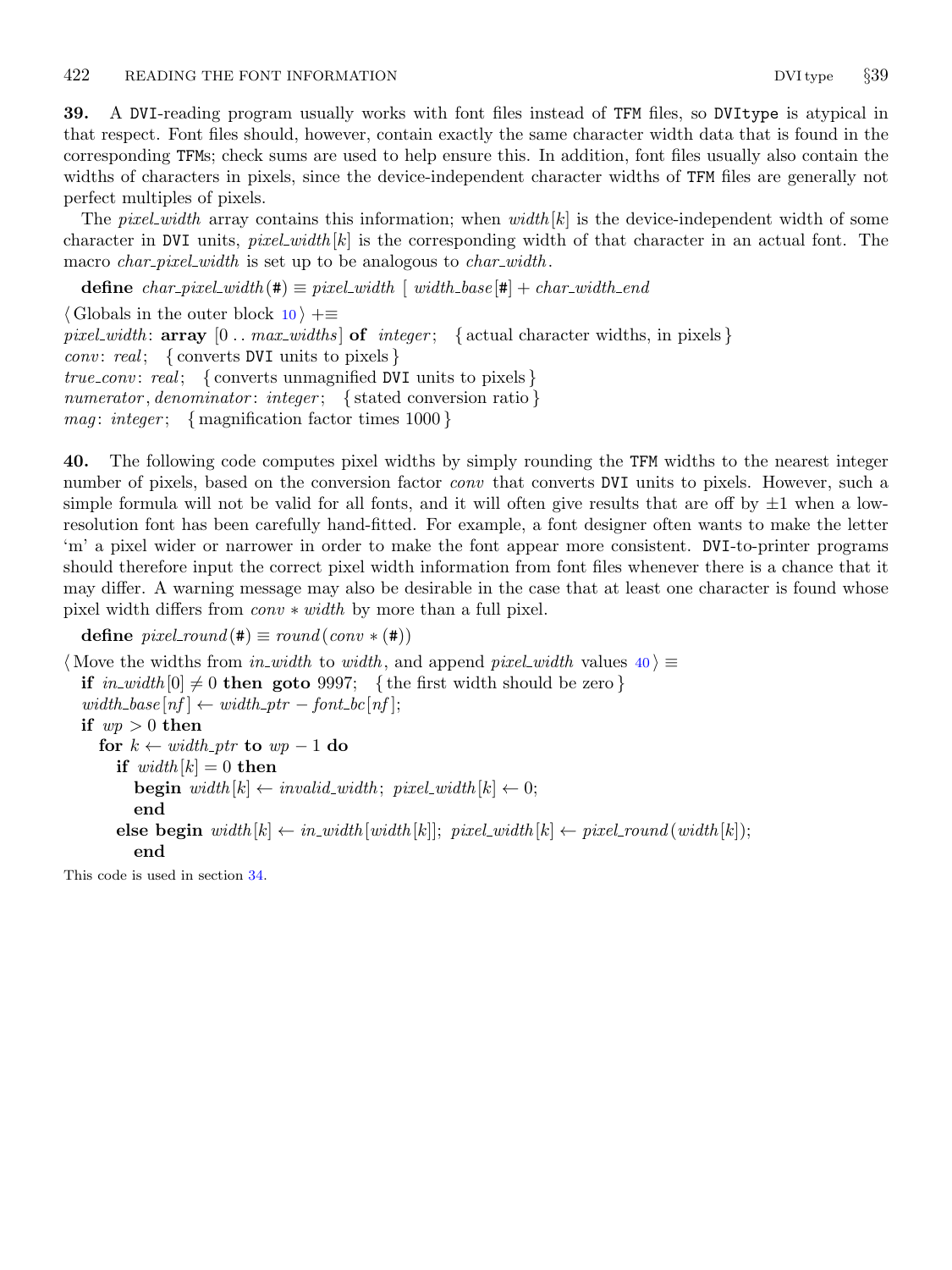<span id="page-22-0"></span>41. Optional modes of output. DVItype will print different quantities of information based on some options that the user must specify: The *out mode* level is set to one of five values (*errors\_only*, *terse*, mnemonics only, verbose, the works), giving different degrees of output; and the listing can be confined to a restricted subset of the pages by specifying the desired starting page and the maximum number of pages. Furthermore there is an option to specify the resolution of an assumed discrete output device, so that pixel-oriented calculations will be shown; and there is an option to override the magnification factor that is stated in the DVI file.

The starting page is specified by giving a sequence of 1 to 10 numbers or asterisks separated by dots. For example, the specification '1. $\star$ . -5' can be used to refer to a page output by T<sub>E</sub>X when \count0 = 1 and  $\count2 = -5$ . (Recall that *bop* commands in a DVI file are followed by ten 'count' values.) An asterisk matches any number, so the '\*' in '1.\*.−5' means that \count1 is ignored when specifying the first page. If several pages match the given specification, DVItype will begin with the earliest such page in the file. The default specification '\*' (which matches all pages) therefore denotes the page at the beginning of the file.

When DVItype begins, it engages the user in a brief dialog so that the options will be specified. This part of DVItype requires nonstandard Pascal constructions to handle the online interaction; so it may be preferable in some cases to omit the dialog and simply to stick to the default options (*out\_mode = the\_works*, starting page '\*',  $max$ -pages = 1000000, resolution = 300.0, new mag = 0). On other hand, the system-dependent routines that are needed are not complicated, so it will not be terribly difficult to introduce them.

**define** errors only  $= 0$  { value of out mode when minimal printing occurs } **define**  $terse = 1$  {value of *out\_mode* for abbreviated output } **define** mnemonics only  $= 2$  {value of *out mode* for medium-quantity output } define verbose  $= 3$  { value of *out\_mode* for detailed tracing } define the works  $= 4$  { verbose, plus check of postamble if random reading }  $\langle$  Globals in the outer block [10](#page-4-0)  $\rangle$  +≡ *out\_mode:*  $errors\_only \dots the\_works; \{ controls the amount of output \}$ 

 $max\_pages: integer; \{$  at most this many  $bop \dots cop$  pages will be printed }

resolution: real; { pixels per inch }

```
new mag: integer; { if positive, overrides the postamble's magnification }
```
42. The starting page specification is recorded in two global arrays called *start count* and *start there*. For example,  $\mathbf{1} \cdot \mathbf{1} \cdot \mathbf{5}$  is represented by start there  $[0] = true$ , start count  $[0] = 1$ , start there  $[1] = false$ , start\_there  $[2] = true$ , start\_count  $[2] = -5$ . We also set start\_vals = 2, to indicate that count 2 was the last one mentioned. The other values of *start\_count* and *start\_there* are not important, in this example.

 $\langle$  Globals in the outer block [10](#page-4-0)  $\rangle$  +≡

start count: array  $[0 \, . \, . \, 9]$  of *integer*; { count values to select starting page} start there:  $array \; [0..9]$  of boolean; { is the start count value relevant?} start vals:  $0 \ldots 9$ ; { the last count considered significant } count: array  $[0 \, . \, . \, 9]$  of *integer*; {the count values on the current page}

43. (Set initial values  $11$ ) +≡  $out\_mode \leftarrow the\_works; max\_pages \leftarrow 1000000; start\_vals \leftarrow 0; start\_there[0] \leftarrow false;$ 

44. Here is a simple subroutine that tests if the current page might be the starting page. **function** start match: boolean: { does count match the starting spec?}

```
var k: 0 \ldots 9; \{ \text{loop index} \}match: boolean; { does everything match so far? }
begin match \leftarrow true;
for k \leftarrow 0 to start_vals do
  if start_there [k] \wedge (start\_count[k] \neq count[k]) then match \leftarrow false;start\_match \leftarrow match;end;
```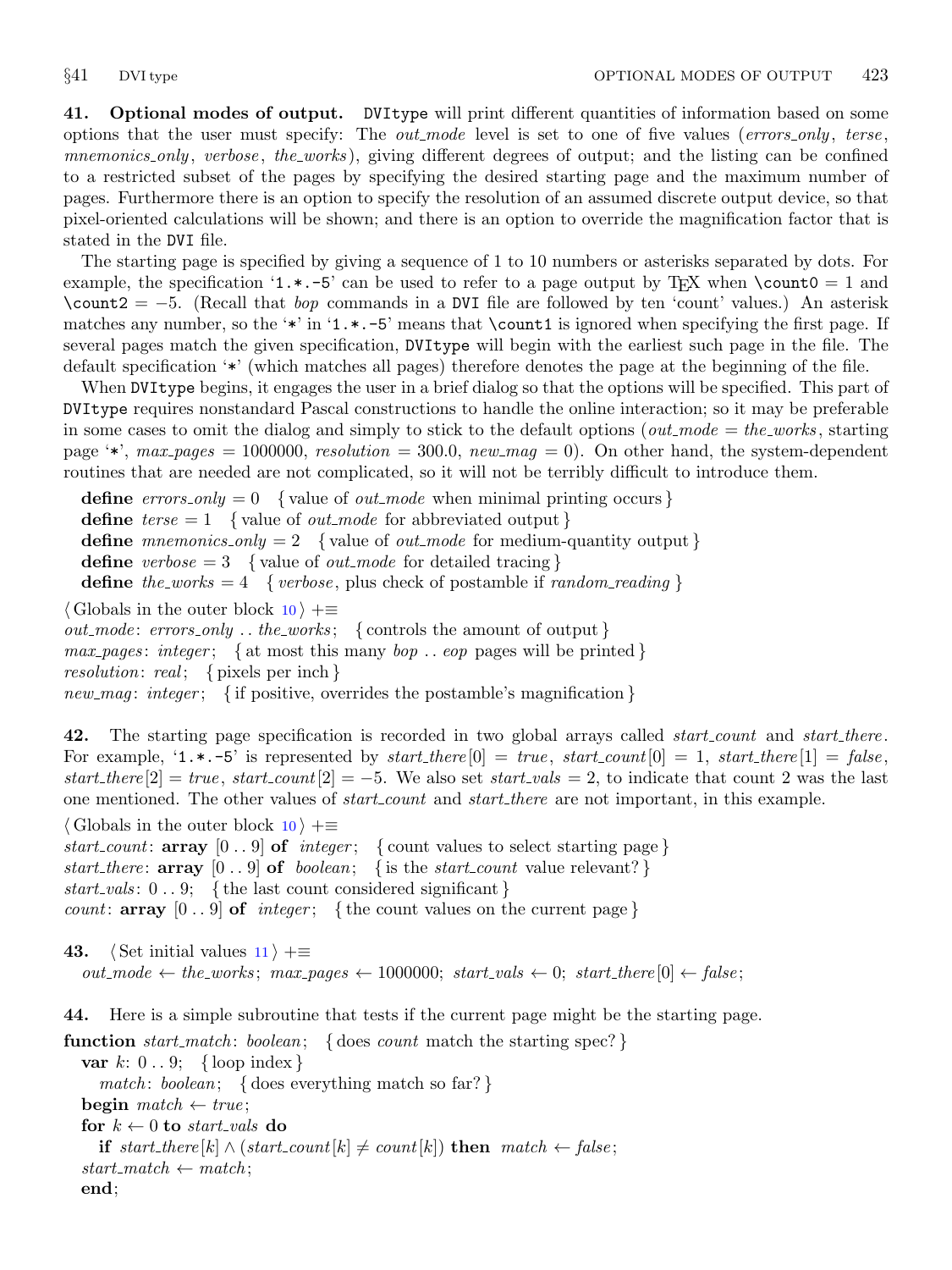<span id="page-23-0"></span>45. The *input ln* routine waits for the user to type a line at his or her terminal; then it puts ASCII-code equivalents for the characters on that line into the *buffer* array. The term in file is used for terminal input, and *term\_out* for terminal output.

 $\langle$  Globals in the outer block [10](#page-4-0)  $\rangle$  +≡ buffer:  $array [0..terminal-line_length]$  of  $ASCII_code;$ term in: text file; { the terminal, considered as an input file }  $term\_out: text_{file};$  {the terminal, considered as an output file }

46. Since the terminal is being used for both input and output, some systems need a special routine to make sure that the user can see a prompt message before waiting for input based on that message. (Otherwise the message may just be sitting in a hidden buffer somewhere, and the user will have no idea what the program is waiting for.) We shall invoke a system-dependent subroutine update terminal in order to avoid this problem.

```
define update\_terminal \equiv break(term.out) {empty the terminal output buffer }
```
47. During the dialog, DVItype will treat the first blank space in a line as the end of that line. Therefore  $input\_ln$  makes sure that there is always at least one blank space in  $buffer$ .

**procedure** input ln; {inputs a line from the terminal}

var  $k: 0$ ... terminal\_line\_length; **begin** update\_terminal; reset(term\_in); if  $e$ *oln*( $term_in$ ) then  $read\_ln(term_in)$ ;  $k \leftarrow 0$ ; while  $(k < terminal\_line\_length) \land \neg eoln(term\_in)$  do **begin** buffer  $[k] \leftarrow x \text{ord}[\text{term}_i, \text{in} \text{cr}(k); \text{get}(\text{term}_i, \text{in})$ ; end;  $buffer[k] \leftarrow "\sqcup";$ end;

48. The global variable *buf-ptr* is used while scanning each line of input; it points to the first unread character in buffer .

 $\langle$  Globals in the outer block [10](#page-4-0)  $\rangle$  +≡  $\textit{buf\_ptr}: 0 \ldots \textit{terminal\_line\_length};$  {the number of characters read}

49. Here is a routine that scans a (possibly signed) integer and computes the decimal value. If no decimal integer starts at  $buf_ptr$ , the value 0 is returned. The integer should be less than  $2^{31}$  in absolute value.

```
function get_integer: integer;
  var x: integer; {\{ accumulates the value }
      negative: boolean; { should the value be negated? }
  begin if buffer[buf\_ptr] = "-" then
      begin negative \leftarrow true; incr(buf-ptr);
      end
  else negative \leftarrow false;
   x \leftarrow 0;
   while (\text{buffer}[\text{buf}\text{-}\text{ptr}] \geq "0") \wedge (\text{buffer}[\text{buf}\text{-}\text{ptr}] \leq "9") \text{ do}begin x \leftarrow 10 \times x + \text{buffer} [\text{buf\_ptr}] - "0"; \text{incr}(\text{buf\_ptr});end;
  if negative then get_integer \leftarrow -x else get_integer \leftarrow x;
  end;
```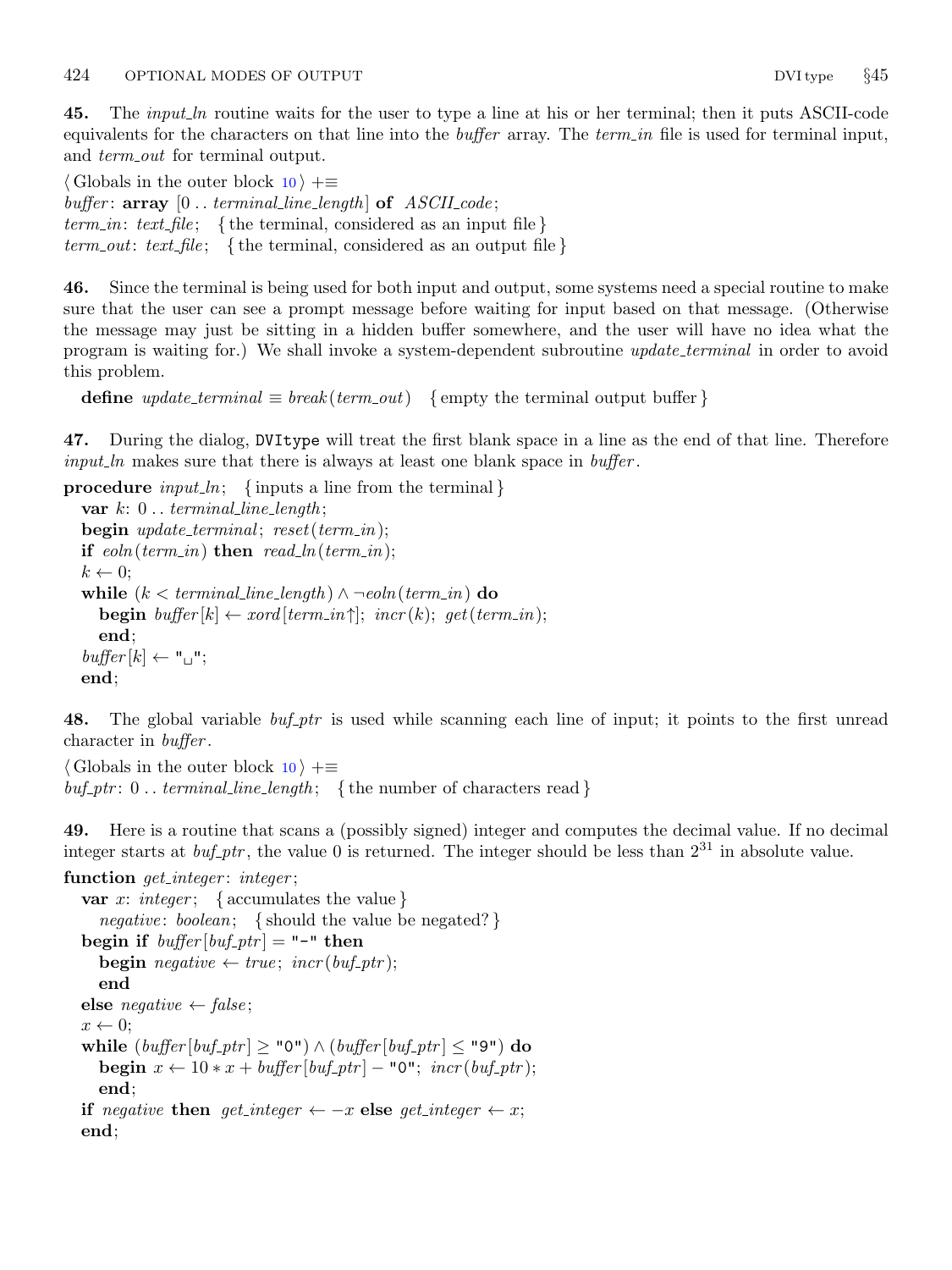<span id="page-24-0"></span>50. The selected options are put into global variables by the dialog procedure, which is called just as DVItype begins.

## procedure dialog;

label 1, 2, 3, 4, 5; var k: integer; { loop variable } **begin** rewrite (term out); { prepare the terminal for output } *write\_ln(term\_out, banner)*;  $\langle$  Determine the desired *out\_mode* 51 $\rangle$ ; (Determine the desired *start\_count* values  $52$ );  $\langle$  Determine the desired *max pages* [53](#page-25-0) $\rangle$ ;  $\langle$  Determine the desired *resolution* [54](#page-25-0) $\rangle$ ; (Determine the desired new mag  $55$ );  $\langle$  Print all the selected options [56](#page-26-0) $\rangle$ ; end;

**51.**  $\langle$  Determine the desired *out\_mode* 51  $\rangle \equiv$ 

1:  $write(term\_out, \text{Output} \cup level \cup (default=4, \text{[]?} \text{Of} \cup \text{In}]) : \text{[]'}); out-mode \leftarrow the\_works; input\_ln;$ if  $buffer[0] \neq "$  " then if (buffer  $[0] \geq$  "0") ∧ (buffer  $[0] \leq$  "4") then  $\mathit{out\_mode} \leftarrow \mathit{buffer}[0] -$  "0" else begin  $write(term\_out, \text{Type\_4\_for\_complete\_listing},');$ write (term out, ´ 0 for errors and fonts only,´);  $write\_ln(term\_out, \lceil_{\sqcup}1_{\sqcup}or_{\sqcup}2_{\sqcup}or_{\sqcup}3_{\sqcup}for_{\sqcup}something_{\sqcup}in_{\sqcup}between.$ ; goto 1; end

This code is used in section 50.

**52.**  $\langle$  Determine the desired *start\_count* values  $52 \rangle \equiv$ 2: write (term out,  $\text{Starting\_page\_(default=*):}$ ;  $\text{start\_vals} \leftarrow 0; \text{start\_there[0]} \leftarrow \text{false}; \text{input} \cdot \text{input}$  $buf_{\mathcal{\rightarrow}} ptr \leftarrow 0; \ k \leftarrow 0;$ if  $buffer[0] \neq "$  " then repeat if  $buffer[buf_ptr] =$  "\*" then **begin** start\_there  $[k] \leftarrow false$ ; incr(buf\_ptr); end else begin start\_there  $[k] \leftarrow true$ ; start\_count  $[k] \leftarrow get\_integer$ ; end; if  $(k < 9) \wedge (buffer [buf\_ptr] = " . " ) then$ begin  $\text{incr}(k)$ ;  $\text{incr}( \text{buf}\_ \text{ptr})$ ; end else if  $buffer[buf\_ptr] = "$  " then  $start\_vals \leftarrow k$ else begin  $write(term\_out, \text{Type}, \text{e.g.}, \text{d.1.*}.-5 \text{d.1} \text{to} \text{d.1} \text{se} \text{to} \text{d.1} \text{to} \text{d.1} \text{to} \text{d.1} \text{to} \text{d.1} \text{to} \text{d.1} \text{to} \text{d.1} \text{to} \text{d.1} \text{to} \text{d.1} \text{to} \text{d.1} \text{to} \text{d.1} \text{to} \text{d.1} \text{to} \text{d.1} \text{to} \text{d.1} \$  $write\_ln(term\_out,$  first page with \count0=1, \count2=-5. ^); goto 2; end; until  $start\_vals = k$ 

This code is used in section 50.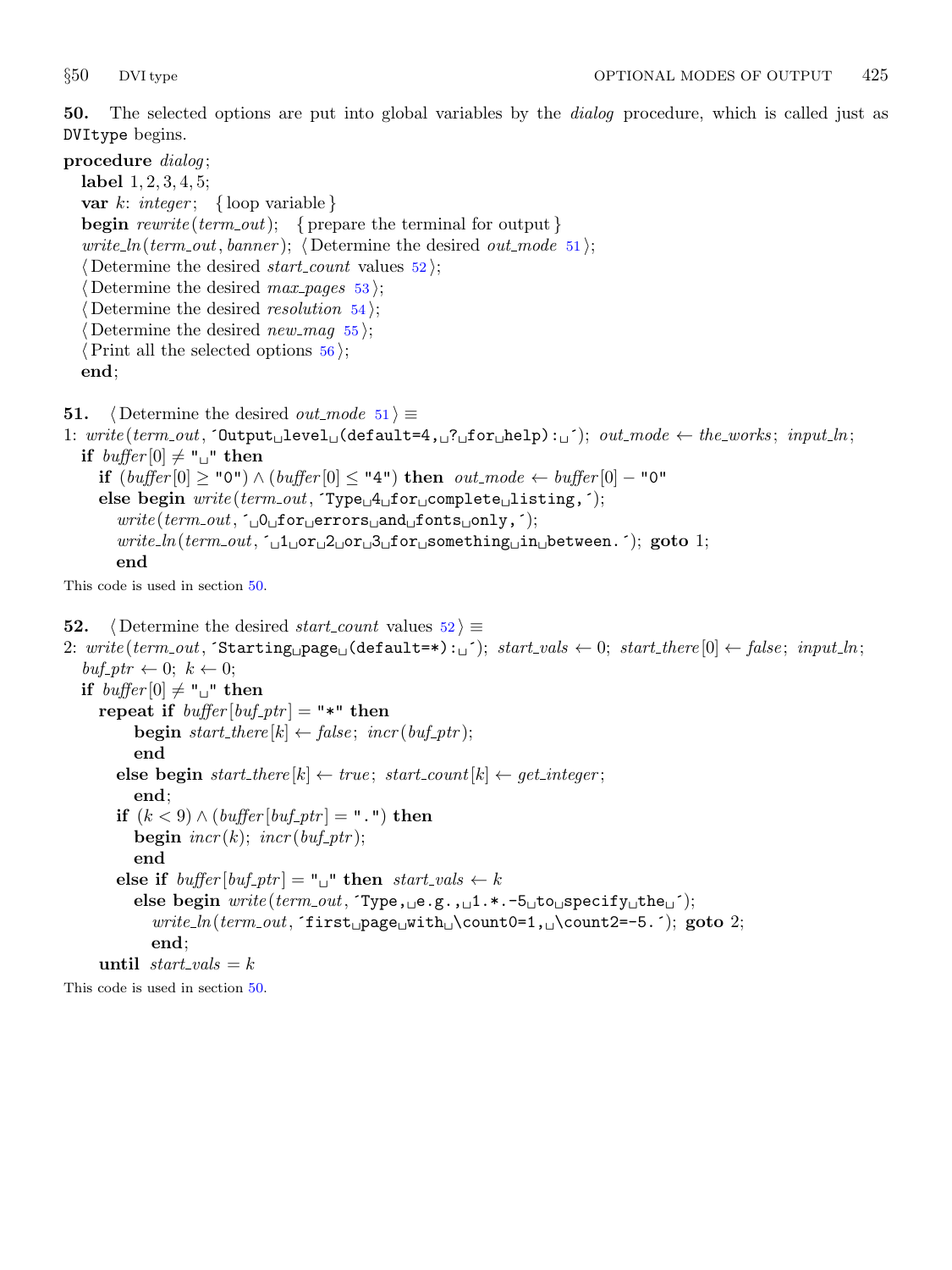<span id="page-25-0"></span>**53.**  $\langle$  Determine the desired max pages 53  $\rangle \equiv$ 

3:  $write(term\_out, 'Maximum\_number\_of\_pages\_(default=1000000):_i'); max\_pages \leftarrow 1000000;$ input\_ln; buf\_ptr  $\leftarrow 0$ ; if  $buffer[0] \neq "$  " then begin  $max\_{pages} \leftarrow get\_integer;$ if  $max\_{pages} \leq 0$  then begin  $write\_ln(term\_out,$  Tlease<sub> $\sqcup$ </sub>type $\sqcup$ a $\sqcup$ positive $\sqcup$ number.  $\land$ ; goto 3; end; end

This code is used in section [50](#page-24-0).

**54.**  $\langle$  Determine the desired resolution 54  $\rangle \equiv$ 

4:  $write(term\_out, 'Assumed_Udevice_U resolution');$  $write(term\_out, 'uinu$ pixels per inch (default=300/1): '; resolution  $\leftarrow$  300.0; input ln;  $\text{buf\_ptr} \leftarrow 0;$ if  $buffer[0] \neq "$  " then begin  $k \leftarrow get\_integer;$ if  $(k > 0) \wedge (buffer[buf_ptr] = "I") \wedge (buffer[buf_ptr + 1] > "0") \wedge (buffer[buf_ptr + 1] \le "9")$  then **begin**  $\text{incr}( \text{buf\_ptr})$ ; resolution  $\leftarrow k/\text{get\_integer}$ ; end else begin  $write(term\_out, \text{Type}_{\Box}a_{\Box}ratio_{\Box}of_{\Box}positive_{\Box}integers;');$  $write\_ln(term\_out, \lceil_{\sqcup} (1_{\sqcup} pixel_{\sqcup} per_{\sqcup} m m_{\sqcup} would_{\sqcup} be_{\sqcup} 254/10) \rceil)$ ; goto 4; end; end

This code is used in section [50](#page-24-0).

55.  $\langle$  Determine the desired new mag 55  $\rangle \equiv$ 

```
5: write(term.out, 'New_magnification \text{ } (default=0 \text{ }_t \text{ } to \text{ }_t \text{ } the \text{ }_t \text{ } on \text{ } e): ''); new\_mag \leftarrow 0;
   input_ln; buf_ptr \leftarrow 0;
  if buffer[0] \neq " " then
      if (buffer[0] ≥ "0") ∧ (buffer[0] ≤ "9") then newmag ← get\_integerelse begin write(term\_out, \text{Type}_{\text{U}}\text{positive}_{\text{U}} \text{integer}_{\text{U}}\text{to}_{\text{U}} \text{override}_{\text{U}}');write\_ln(term\_out, the magnification in the DVI file. \cdot); goto 5;
         end
```
This code is used in section [50](#page-24-0).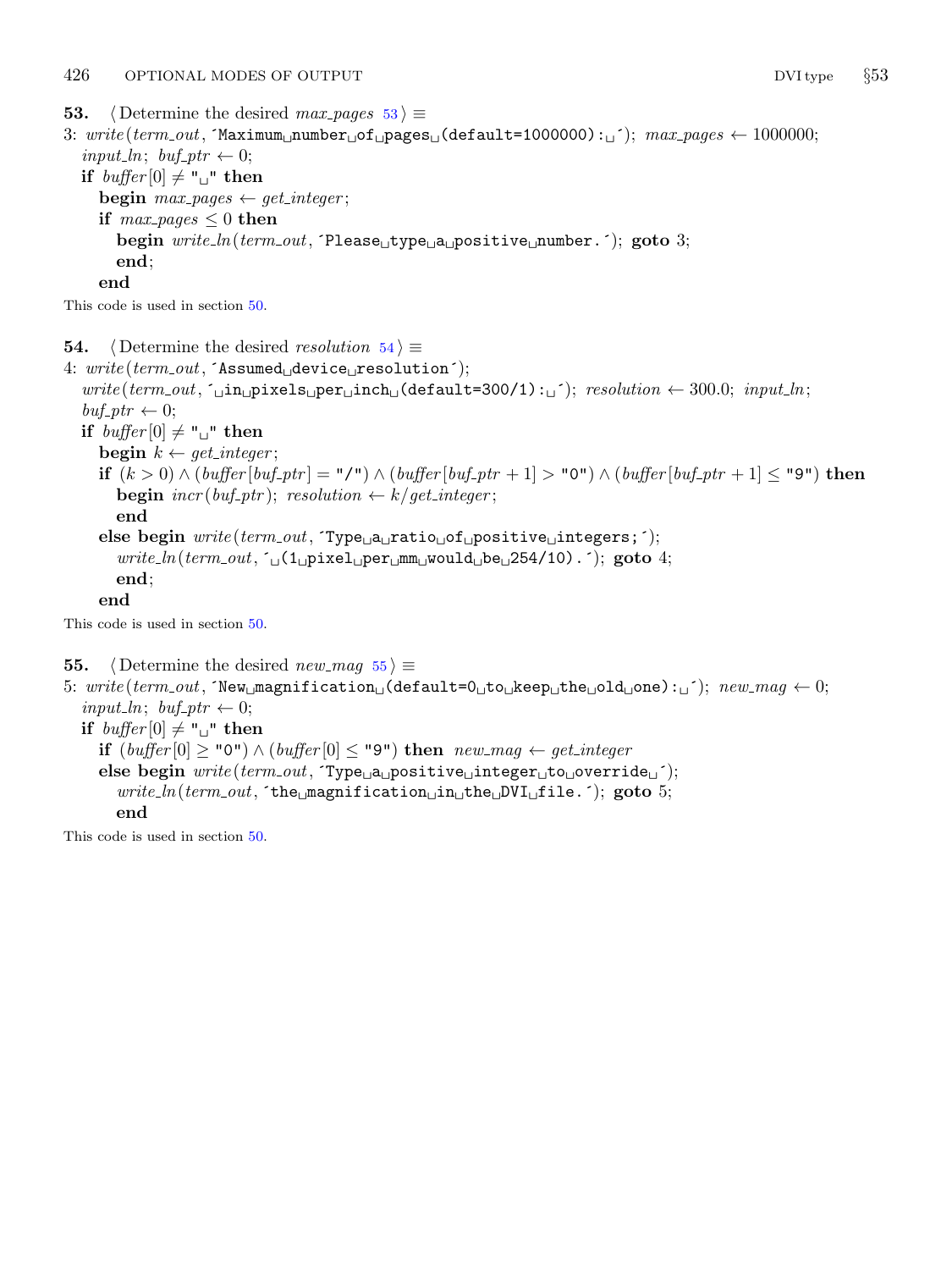<span id="page-26-0"></span>56. After the dialog is over, we print the options so that the user can see what DVItype thought was specified.

```
\langle Print all the selected options 56 \rangle \equivprint ln(´Options selected:´); print(´ Starting page = ´);
   for k \leftarrow 0 to start-vals do
       begin if start_there [k] then print(start\_count[k] : 1)else print(*^{\prime});
       if k < start vals then print(\cdot, \cdot)else print\_ln(\lceil \tbinom{\cdot}{j}\rceil);
       end;
   print\_ln( \lceil \text{num}_\text{m} \text{num}_\text{m} mumber \lceil \text{log}_\text{m} \text{log}_\text{m} \rceil \lceil \text{max}_\text{m} \text{log}_\text{m} \rceil : 1);
   print(\text{``\texttt{u}\texttt{u}\texttt{Output}_{\text{u}}\texttt{level}\texttt{u}=\texttt{u}'}, out\_mode:1);case out_mode of
   \mathit{errors\_only:} \ print\_ln(\ulcorner_\sqcup(\text{showing\_bops}, \sqcup \text{onts}, \sqcup \text{and\_error\_message} \text{such} \urcorner) \urcorner);terse: print\_ln( (\iota (terse) \iota);
   mnemonics\_only: print\_ln( (\lceil \cdot \rfloor(mnemonics) \lceil \cdot \rceil);
   verbose: print\_ln( (\cup (verbose) \cdot);
   the works: if random reading then print\_ln(\uparrow \downarrow (the works) \uparrow)
       else begin out-mode \leftarrow verbose; print\_ln('_{\Box} (the_{\Box} works:_{\Box} same_{\Box} as_{\Box} level_{\Box} 3_{\Box} in_{\Box} this_{\Box} D VItype)');
          end;
   end;
   print\_ln(\text{``\texttt{u}\texttt{r}Resolution} = \text{u''}, resolution : 12 : 8, \text{``\texttt{up}\texttt{u}\texttt{r}Res} = \text{u}if new_mag > 0 then print\_ln( (\Box\BoxNew \Boxmagnification \Boxfactor \Box\equiv\Box, new_mag/1000 : 8 : 3)
```
This code is used in section [50](#page-24-0).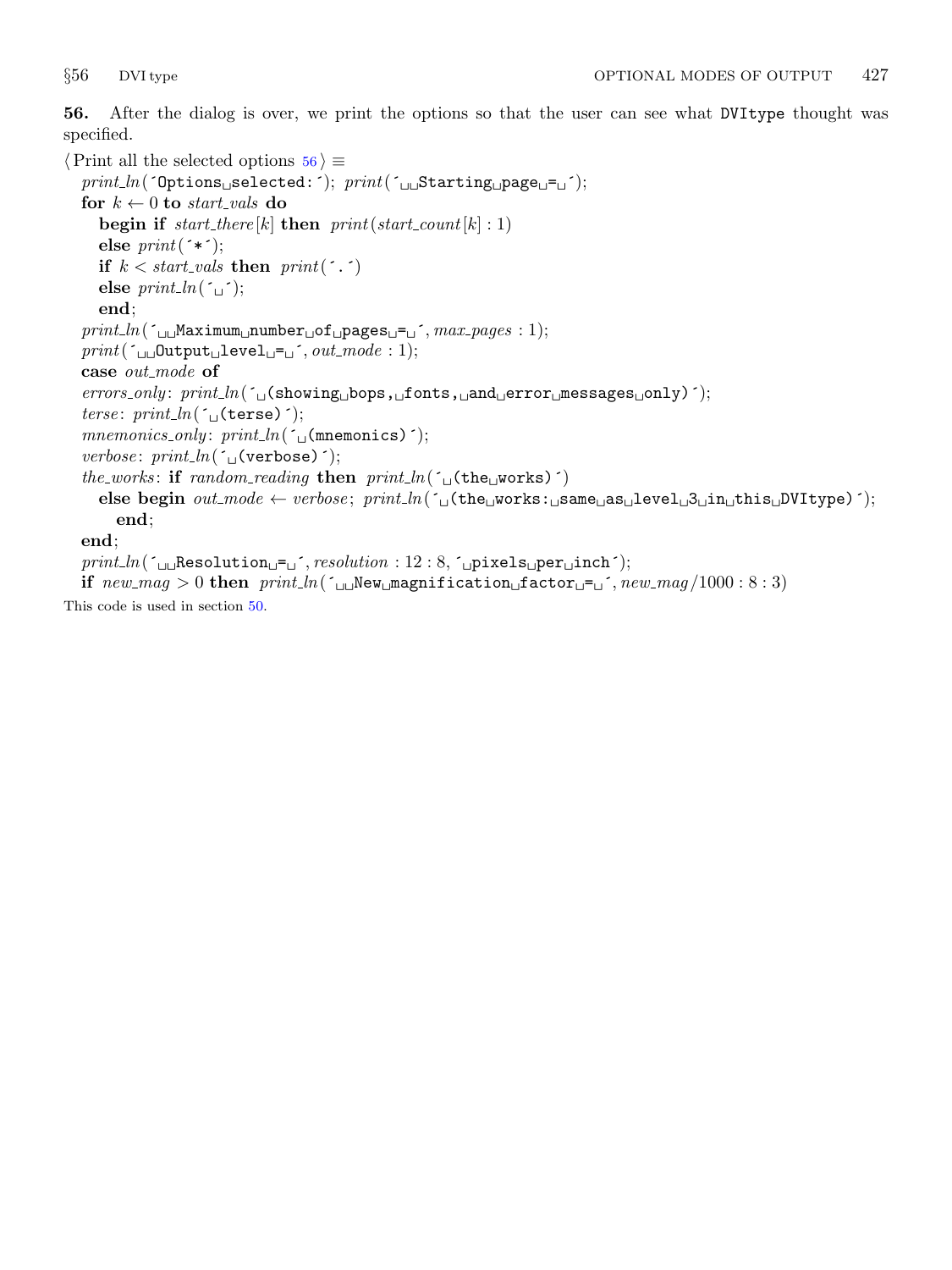<span id="page-27-0"></span>57. Defining fonts. When  $out_model = the_words$ , DVI type reads the postamble first and loads all of the fonts defined there; then it processes the pages. In this case, a  $fnt\_def$  command should match a previous definition if and only if the  $\int int\_def$  being processed is not in the postamble. But if out mode  $\lt$  the works, DVItype reads the pages first and the postamble last, so the conventions are reversed: a  $fnt\_def$  should match a previous  $fnt\_def$  if and only if the current one is a part of the postamble.

A global variable *in postamble* is provided to tell whether we are processing the postamble or not.

 $\langle$  Globals in the outer block [10](#page-4-0)  $\rangle$  +≡ in postamble: boolean; { are we reading the postamble?}

**58.**  $\langle$  Set initial values [11](#page-5-0)  $\rangle$  +≡  $in\_postample \leftarrow false;$ 

59. The following subroutine does the necessary things when a  $fnt\_def$  command is being processed.

```
procedure define font(e : integer); { e is an external font number}
  var f: 0.. max\_fonts; p: integer; {length of the area/directory spec}
     n: integer; { length of the font name proper }
     c, q, d, m: integer; \{ check sum, scaled size, design size, magnification \}r: 0 \ldots name_length; {index into cur_name}
     j, k: 0... name_size; {indices into names}
     mismatch: boolean; { do names disagree?}
  begin if nf = max\_fonts then
     abort('DVItype_U capacity_Uexceeded_U(max_U fonts=', max_fonts: 1, '):');font\_num[nf] \leftarrow e; f \leftarrow 0;while font\_num[f] \neq e do incr(f);(Read the font parameters into position for font nf61);
  if ((out-mode = the\_works) ∧ in\_postamble) ∨ ((out\_mode < the\_works) ∧ \neg in\_postamble) then
     begin if f < nf then print\_ln( ---this<sub>⊔</sub>font<sub>⊔</sub>was<sub>u</sub>already<sub>u</sub>defined! ^);
     end
  else begin if f = nf then print\_ln('--this \perp front \perp x) and i \perp \perp x is integral i;
     end;
  if f = nf then \langle62 \rangleelse \langle Check that the current font definition matches the old one \langle60\rangle;
  end;
60. (Check that the current font definition matches the old one 60) \equivbegin if font\_check\_sum[f] \neq c then
     print\_ln( ---check_{\text{L}}sum_{\text{L}}down_{\text{C}} \text{Cov}_{\text{L}} \text{Cov}_{\text{L}} \text{Cov}_{\text{L}} \text{Cov}_{\text{L}} \text{Cov}_{\text{L}} \text{Cov}_{\text{L}} \text{Cov}_{\text{L}} \text{Cov}_{\text{L}} \text{Cov}_{\text{L}} \text{Cov}_{\text{L}} \text{Cov}_{\text{L}} \text{Cov}_{\text{L}} \text{Cov}_{\text{L}} \text{Cov}_{if font scaled size [f] \neq q then print ln(´---scaled size doesn´'t match previous definition!');
  if font design_size [f] \neq d then print ln(´---design size doesn´ t match previous definition!);
  j \leftarrow font\_name[f]; k \leftarrow font\_name[nf];if font_name |f + 1| - j \neq font_name |nf + 1| - k then mismatch \leftarrow true
  else begin mismatch \leftarrow false;
     while j < font_name |f + 1| do
       begin if names[j] \neq names[k] then mismatch \leftarrow true;incr(j); incr(k);
       end;
     end;
  if mismatch then print\_ln (´---font name doesn´t match previous definition!´);
  end
This code is used in section 59.
```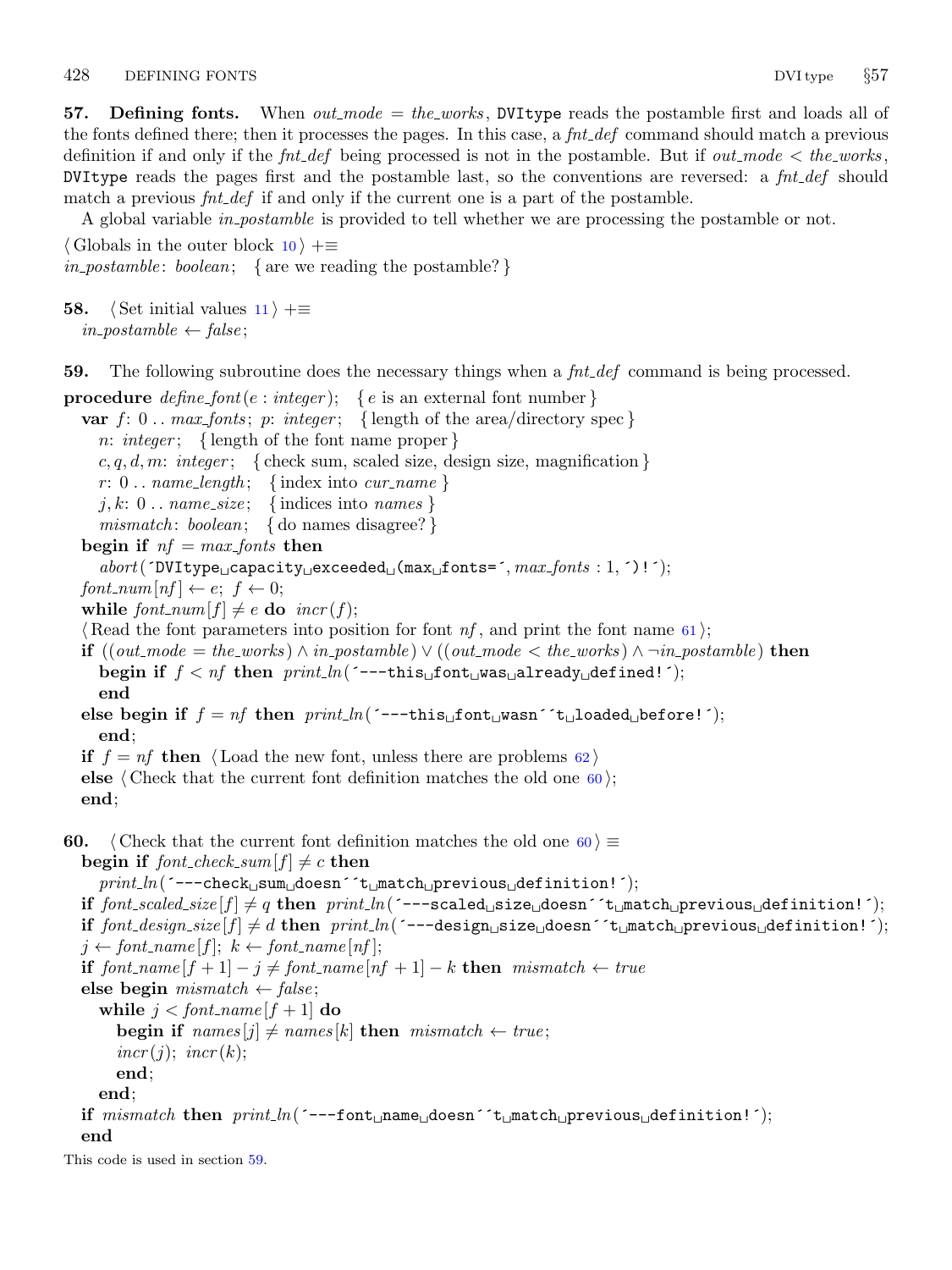<span id="page-28-0"></span>61. {Read the font parameters into position for font nf, and print the font name 61  $\rangle \equiv$  $c \leftarrow signed\_quad; font\_check\_sum[nf] \leftarrow c;$  $q \leftarrow signed\_quad; font\_scaled\_size[nf] \leftarrow q;$  $d \leftarrow signed\_quad; font\_design\_size[nf] \leftarrow d;$ if  $(q \leq 0) \vee (d \leq 0)$  then  $m \leftarrow 1000$ else  $m \leftarrow round((1000.0 * conv * q)/(true_{conv} * d));$  $p \leftarrow get\_byte; n \leftarrow get\_byte;$ if  $font_name[nf] + n + p > name_size$  then  $\it abort('DVItype\_capacity\_exceeded\_(name\_size=',name\_size:1,')!');$  $font_name[nf + 1] \leftarrow font_name[nf] + n + p;$ if showing then  $print(': '')$  {when showing is true, the font number has already been printed } else  $print(\text{Font}_\sqcup \, \cdot, e : 1, \, \cdot \, : \sqcup \, \cdot);$ if  $n + p = 0$  then  $print('null_{\sqcup}font_{\sqcup} name!)')$ else for  $k \leftarrow$  font\_name  $[n]$  to font\_name  $[n] + 1 - 1$  do names  $[k] \leftarrow$  get\_byte;  $print\_font(nf);$ if  $\neg showing$  then if  $m \neq 1000$  then  $print(\text{``jscaled''}, m : 1)$ This code is used in section [59](#page-27-0). 62.  $\langle$  Load the new font, unless there are problems 62 $\rangle \equiv$ **begin**  $\langle$  Move font name into the *cur name* string [66](#page-29-0) $\rangle$ ;  $open\_tfm\_file;$ if eof (tfm\_file) then print(´---not loaded, IFM file can´t be opened!´) else begin if  $(q \leq 0) \vee (q \geq 1000000000)$  then  $print('---not \text{hold} \text{load}_\text{u} \text{scale} \text{u}'', q : 1, )$ !') else if  $(d \leq 0) \vee (d \geq 1000000000)$  then print(^---not<sub>u</sub>loaded, bad design size (´,d:1,^)!^) else if  $in\_TFM(q)$  then  $\langle$  Finish loading the new font info 63 $\rangle$ ; end; if out mode = errors only then print ln( $\zeta$ ); end This code is used in section [59](#page-27-0). **63.**  $\langle$  Finish loading the new font info 63 $\rangle \equiv$ **begin** font space  $[nf] \leftarrow q$  div 6; {this is a 3-unit "thin space" } **if**  $(c ≠ 0) \land (tfm\_check\_sum ≠ 0) \land (c ≠ tfm\_check\_sum)$  **then** begin print\_ln(^---beware: ucheckusumsudounotuagree!^);  $print\_ln(\text{``num''}, c : 1, \text{``num''}, tfm\_check\_sum : 1, \text{''})$ ;  $print(\text{``num''});$ end; if  $abs(t/m\_design\_size - d) > 2$  then begin print\_ln(´---beware: design sizes do not agree!´);  $print\_ln(\text{``num~}(\text{``1}, d : 1, \text{``num~}(\text{``1}, d : 1, \text{``1})$ end;  $print(\text{---loaded} \text{__a} \text{t } \text{__size} \text{__} \text{', } q : 1, \text{__DVI} \text{__units'}); d \leftarrow round((100.0 * conv * q)/(true_{conv} * d));$ if  $d \neq 100$  then begin  $\text{print\_ln}(\ulcorner\!\Box\!\urcorner); \text{ print}(\ulcorner\!\!\Box(\text{this}\!\!\lrcorner\text{font}\!\sqcup\text{is}\!\!\lrcorner\text{magnitude}\!\!\lrcorner\!\urcorner, d : 1, \ulcorner\text{%})\urcorner);$ end;  $incr(nf);$  {now the new font is officially present} end This code is used in section 62.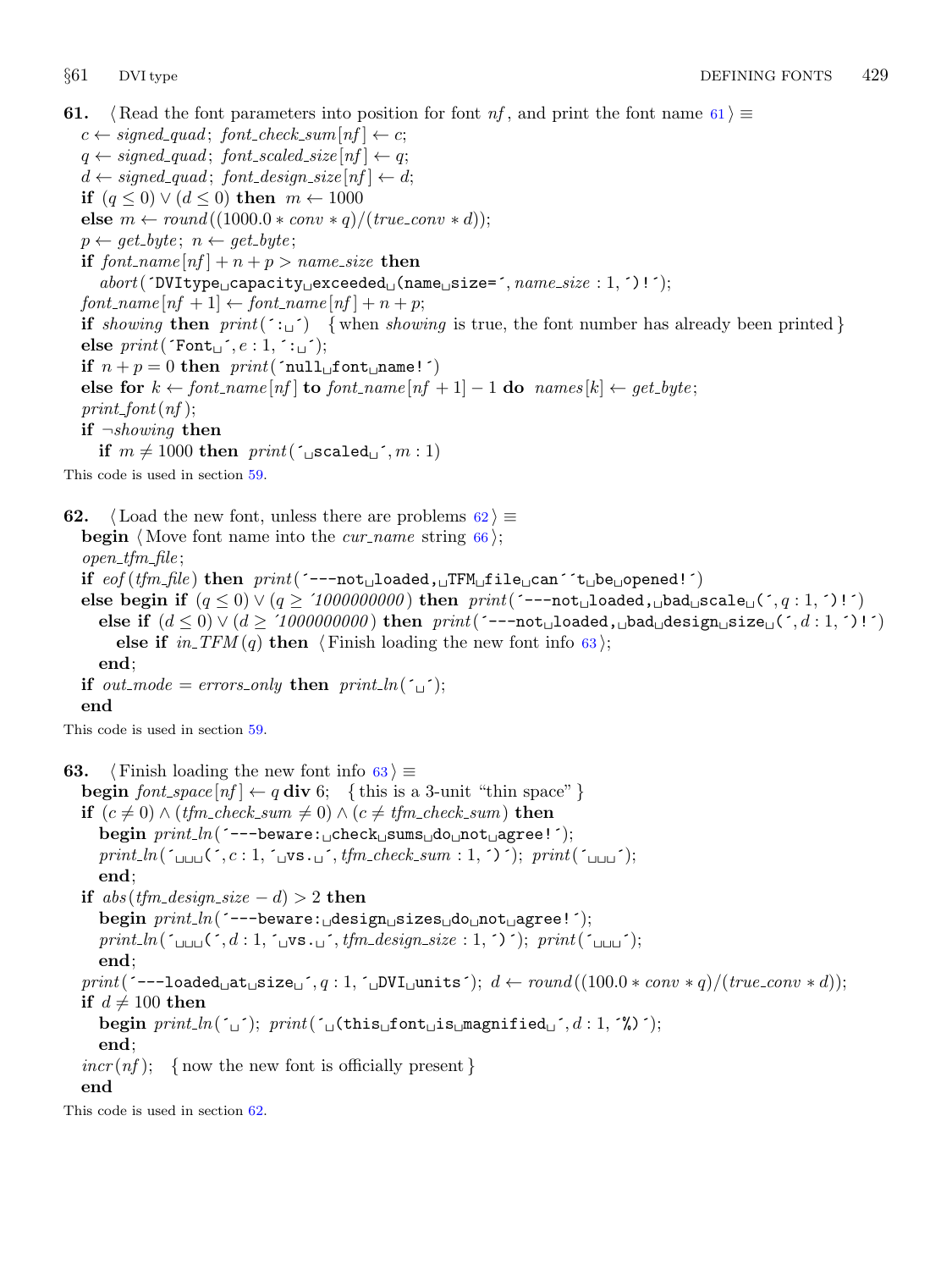<span id="page-29-0"></span>**64.** If  $p = 0$ , i.e., if no font directory has been specified, DVItype is supposed to use the default font directory, which is a system-dependent place where the standard fonts are kept. The string variable default\_directory contains the name of this area.

define  $default\_directory_name \equiv \text{`Textfonts:'} \{ change this to the correct name} \}$ define *default\_directory\_name\_length* = 9 { change this to the correct length }

 $\langle$  Globals in the outer block [10](#page-4-0)  $\rangle$  +≡ default\_directory: packed array  $[1..$  default\_directory\_name\_length of char;

**65.**  $\langle$  Set initial values [11](#page-5-0)  $\rangle$  +≡  $default\_directory \leftarrow default\_directory\_name;$ 

66. The string cur name is supposed to be set to the external name of the TFM file for the current font. This usually means that we need to prepend the name of the default directory, and to append the suffix '.TFM'. Furthermore, we change lower case letters to upper case, since *cur-name* is a Pascal string.

 $\langle$  Move font name into the *cur\_name* string 66  $\rangle \equiv$ for  $k \leftarrow 1$  to name\_length do cur\_name[k]  $\leftarrow \sim$ ; if  $p = 0$  then begin for  $k \leftarrow 1$  to default directory name length do cur name  $[k] \leftarrow$  default directory  $[k]$ ;  $r \leftarrow default\_directory\_name\_length;$ end else  $r \leftarrow 0$ ; for  $k \leftarrow font_name[nf]$  to  $font_name[nf+1] - 1$  do begin  $\text{incr}(r)$ ; if  $r + 4 > name\_length$  then  $abort($   $\text{TVItype\_capacity\_exceeded\_(\text{max\_font\_name\_length}=', \textit{name\_length}: 1, \text{'})!$ ; if  $(names[k] \geq "a") \wedge (names[k] \leq "z")$  then  $cur_name[r] \leftarrow xchr[names[k] - '40]$ else  $cur_name[r] \leftarrow xchr[names[k]];$ end;  $cur_name[r+1] \leftarrow \tilde{\cdot} \tilde{\cdot}$ ;  $cur_name[r+2] \leftarrow \tilde{\cdot} \tilde{\cdot} \tilde{\cdot}$ ;  $cur_name[r+3] \leftarrow \tilde{\cdot} \tilde{\cdot} \tilde{\cdot}$ ;  $cur_name[r+4] \leftarrow \tilde{\cdot} \tilde{\cdot} \tilde{\cdot}$ This code is used in section [62](#page-28-0).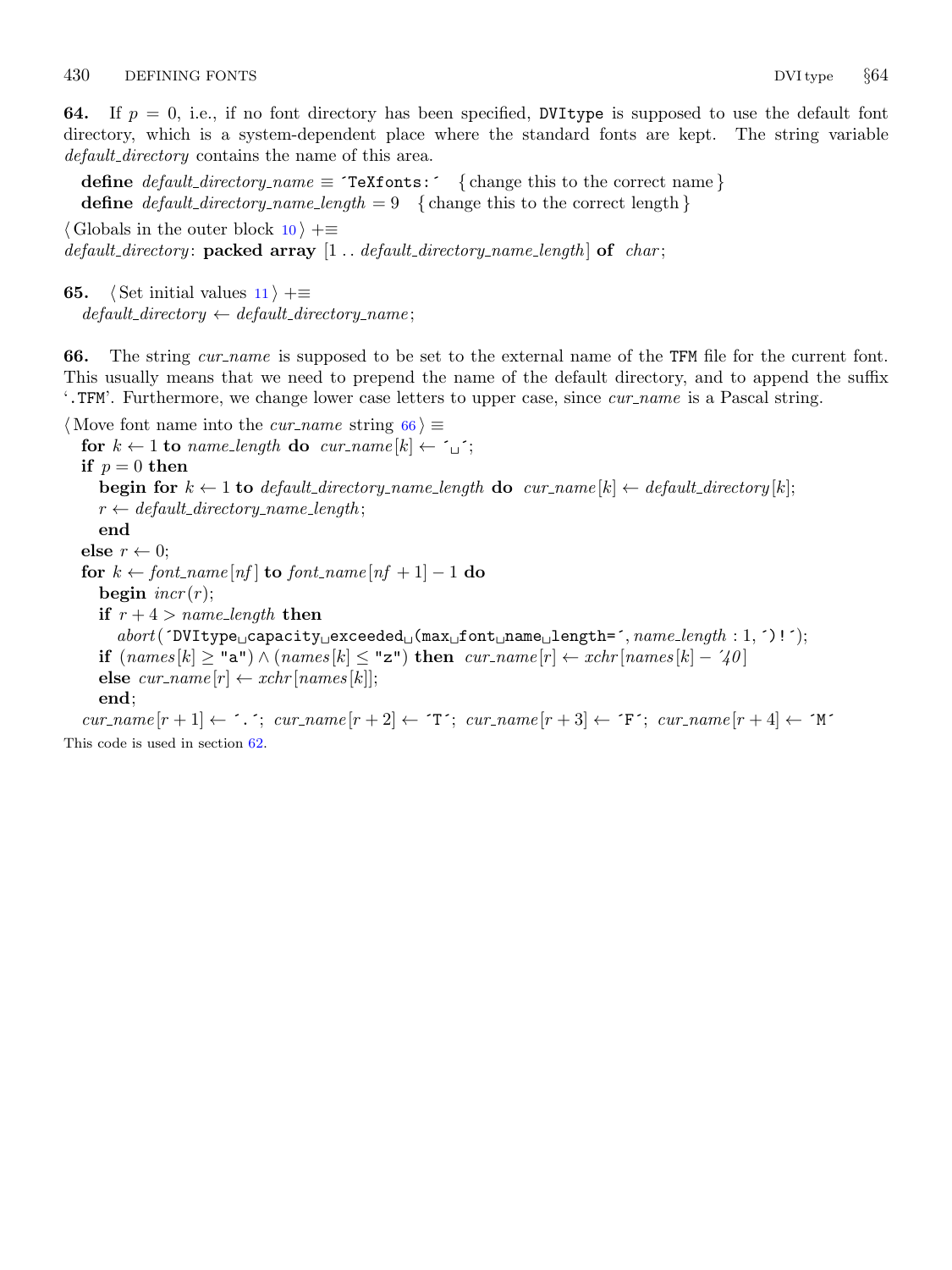<span id="page-30-0"></span>67. Low level output routines. Simple text in the DVI file is saved in a buffer until line length  $-2$ characters have accumulated, or until some non-simple DVI operation occurs. Then the accumulated text is printed on a line, surrounded by brackets. The global variable text ptr keeps track of the number of characters currently in the buffer.

 $\langle$  Globals in the outer block [10](#page-4-0)  $\rangle$  +≡ text\_ptr:  $0$ .. line\_length; {the number of characters in text\_buf} text\_buf:  $array [1..] line_length] of ASCIIcode; {saved characters}$ 

```
68. \langle11 \rangle +≡
  text\_ptr \leftarrow 0;
```
69. The *flush\_text* procedure will empty the buffer if there is something in it.

```
procedure \mathit{fush}\_text{.}var k: 0... line_length; {index into text_buf}
  begin if text\_ptr > 0 then
     begin if out\_mode > errors\_only then
       begin print('[<sub>;</sub>);for k \leftarrow 1 to text_ptr do print(xchr[text_buf[k]]);
       print\_ln( (\cdot]\cdot);
       end;
     text\_ptr \leftarrow 0;end;
  end;
```
70. And the *out\_text* procedure puts something in it.

```
procedure out\_text(c : ASCII\_code);begin if text\_ptr = line_length - 2 then flush\_text;
  incr(text\_ptr); text\_buf[text\_ptr] \leftarrow c;end;
```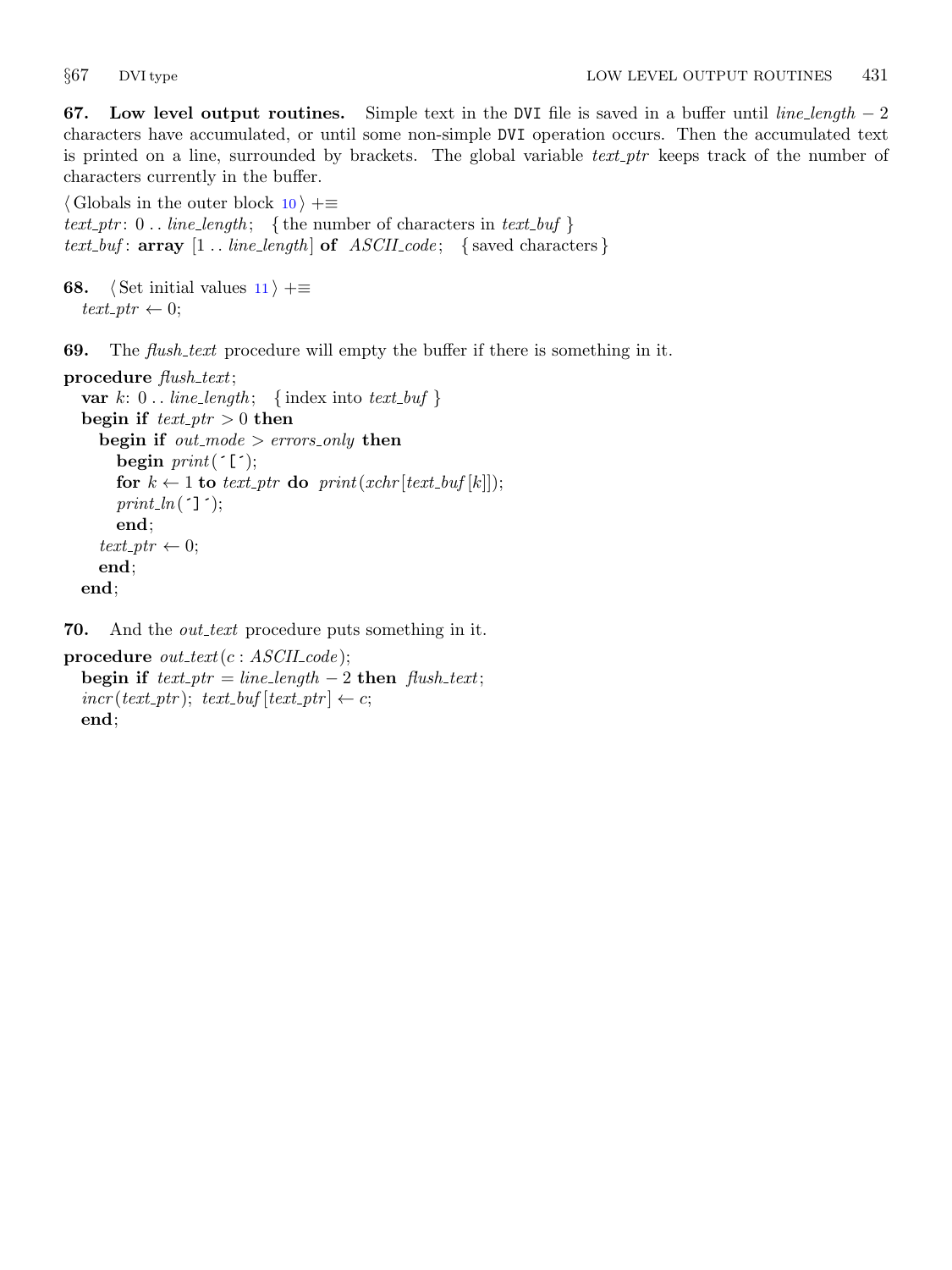<span id="page-31-0"></span>71. Translation to symbolic form. The main work of DVI type is accomplished by the  $do$ -page procedure, which produces the output for an entire page, assuming that the bop command for that page has already been processed. This procedure is essentially an interpretive routine that reads and acts on the DVI commands.

72. The definition of DVI files refers to six registers,  $(h, v, w, x, y, z)$ , which hold integer values in DVI units. In practice, we also need registers hh and vv, the pixel analogs of h and v, since it is not always true that  $hh = pixel_{round}(h)$  or  $vv = pixel_{round}(v)$ .

The stack of  $(h, v, w, x, y, z)$  values is represented by eight arrays called hstack, ..., zstack, hhstack, and vvstack .

 $\langle$  Globals in the outer block [10](#page-4-0)  $\rangle$  +≡

 $h, v, w, x, y, z, hh, vv: integer; \{ current state values \}$ 

hstack, vstack, wstack, xstack, ystack, zstack:  $array \, [0..$  stack\_size  $]$  of integer;

{ pushed down values in DVI units }

hhstack, vvstack:  $\arctan 0$ ... stack\_size of integer; { pushed down values in pixels }

73. Three characteristics of the pages (their  $max_v$ ,  $max_h$ , and  $max_s$ ) are specified in the postamble, and a warning message is printed if these limits are exceeded. Actually  $max_v$  is set to the maximum height plus depth of a page, and  $max_h$  to the maximum width, for purposes of page layout. Since characters can legally be set outside of the page boundaries, it is not an error when  $max_v$  or  $max_h$  is exceeded. But  $max_s$ should not be exceeded.

The postamble also specifies the total number of pages; DVItype checks to see if this total is accurate.

 $\langle$  Globals in the outer block [10](#page-4-0)  $\rangle$  +≡

 $max_v: \text{ integer};$  {the value of  $abs(v)$  should probably not exceed this}  $max_h$ : integer; {the value of  $abs(h)$  should probably not exceed this}  $max_s$ : integer; { the stack depth should not exceed this }  $max_v so_far, max_hso_far, max_sso_far: integer; \{ the record high levels \}$ total pages: integer; { the stated total number of pages} *page\_count: integer*; {the total number of pages seen so far}

74. (Set initial values  $11$ ) +≡

 $max_v \leftarrow '17777777777 - 99; max_h \leftarrow '17777777777 - 99; max_s \leftarrow stack_size + 1;$  $max_v sofar \leftarrow 0; max_h sofar \leftarrow 0; max_s sofar \leftarrow 0; page_count \leftarrow 0;$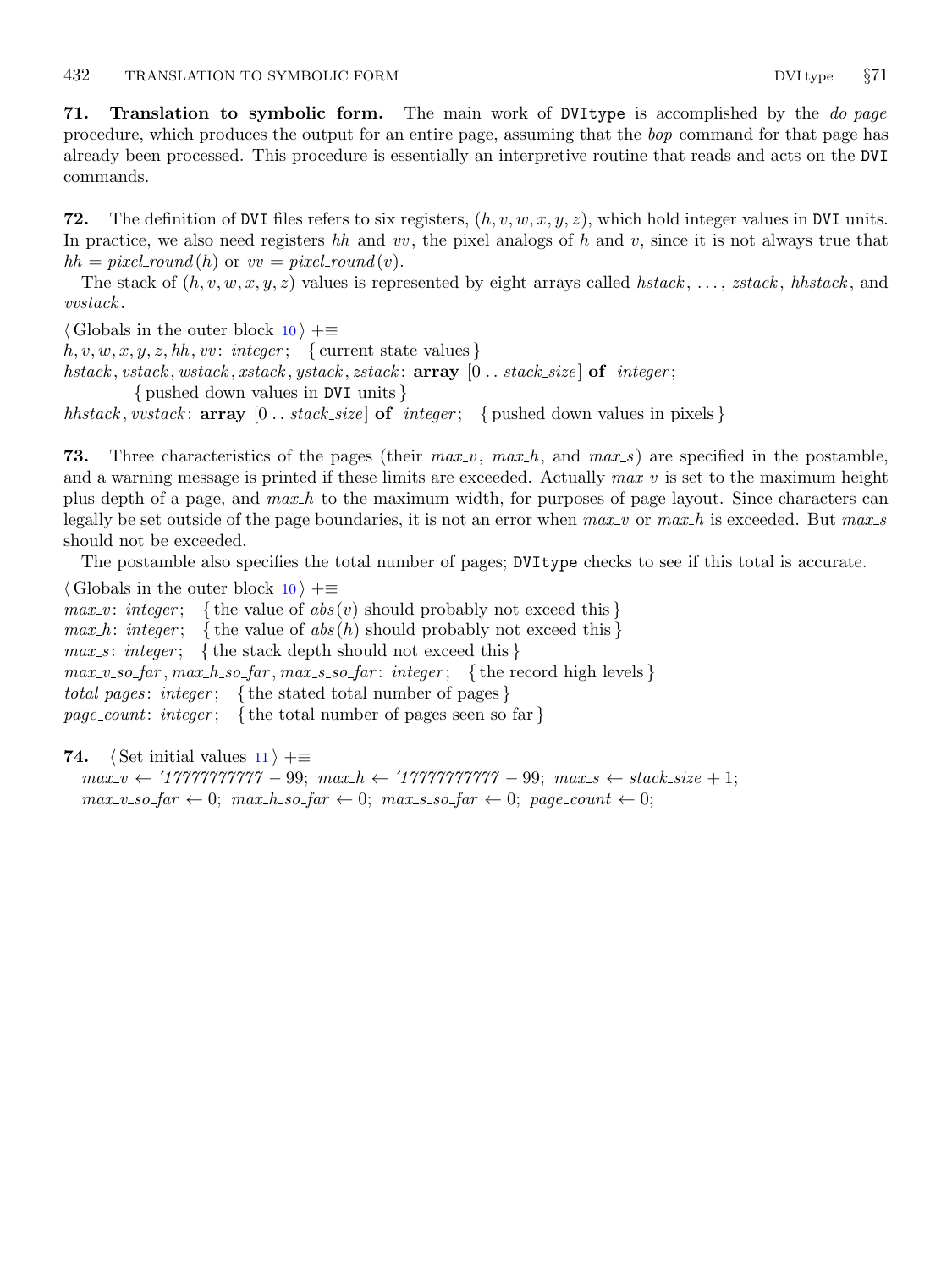<span id="page-32-0"></span>**75.** Before we get into the details of *do\_page*, it is convenient to consider a simpler routine that computes the first parameter of each opcode.

define  $four\_cases$  (#)  $\equiv$  #, # + 1, # + 2, # + 3 define  $eight\_cases (\#) \equiv four\_cases (\#), four\_cases (\# + 4)$ define  $\textit{sitteen}\textit{\_cases}(\texttt{\#}) \equiv \textit{eight}\textit{\_cases}(\texttt{\#}), \textit{eight}\textit{\_cases}(\texttt{\#} + 8)$ define  $thirty\_two\_cases$  (#)  $\equiv$  sixteen cases (#), sixteen cases (# + 16) define  $sixty_four\_cases (\#) \equiv thirty_two\_cases (\#), thirty_two\_cases (\# + 32)$ 

function  $first\_par(o: eight\_bits): integer;$ 

### begin case o of

 $sixty\_four\_cases (set\_char_0), sixty\_four\_cases (set\_char_0 + 64): first\_par \leftarrow o - set\_char_0;$  $set1, put1, fnt1, xxx1, fnt\_def1: first\_par \leftarrow get\_byte;$  $set1 + 1, put1 + 1, fnt1 + 1, xxx1 + 1, fnt\_def1 + 1: first\_par \leftarrow get\_two\_bytes;$  $set1 + 2, put1 + 2, fnt1 + 2, xxx1 + 2, fnt \\ def1 + 2: first par \leftarrow get\_three\_bytes;$  $right1, w1, x1, down1, y1, z1: first\_par \leftarrow signed\_byte;$  $right1 + 1, w1 + 1, x1 + 1, down1 + 1, y1 + 1, z1 + 1: first\_par \leftarrow signed\_pair;$  $right1 + 2, w1 + 2, x1 + 2, down1 + 2, y1 + 2, z1 + 2: first\_par \leftarrow signed\_trio;$  $set1 + 3, set\_rule, put1 + 3, put\_rule, right1 + 3, wt + 3, start + 3, down1 + 3, y1 + 3, z1 + 3, fnt1 + 3,$  $xxx1 + 3, fnt\_def1 + 3: first\_par \leftarrow signed\_quad;$  $nop, bop, cop, push, pop, pre, post, post\_post, undefined\_commands: first\_par \leftarrow 0;$  $w0:$  first\_par  $\leftarrow w;$  $x0:$  first\_par  $\leftarrow x;$  $y0$ : first\_par  $\leftarrow$  y;  $z0$ : first\_par  $\leftarrow$  z;  $sixty\_four\_cases (fnt\_num\_0):$   $first\_par \leftarrow o-fnt\_num\_0;$ end; end;

76. Here is another subroutine that we need: It computes the number of pixels in the height or width of a rule. Characters and rules will line up properly if the sizes are computed precisely as specified here. (Since conv is computed with some floating-point roundoff error, in a machine-dependent way, format designers who are tailoring something for a particular resolution should not plan their measurements to come out to an exact integer number of pixels; they should compute things so that the rule dimensions are a little less than an integer number of pixels, e.g., 4.99 instead of 5.00.)

function  $rule\_pixels(x : integer) : integer;$  {computes  $\lceil conv \cdot x \rceil$ }

```
var n: integer;
begin n \leftarrow trunc(conv * x);if n < conv * x then rule-pixels \leftarrow n + 1 else rule-pixels \leftarrow n;
end;
```
77. Strictly speaking, the *do-page* procedure is really a function with side effects, not a '**procedure**'; it returns the value *false* if DVItype should be aborted because of some unusual happening. The subroutine is organized as a typical interpreter, with a multiway branch on the command code followed by **goto** statements leading to routines that finish up the activities common to different commands. We will use the following labels:

define  $\text{fin}\text{-}set = 41$  { label for commands that set or put a character } define  $\text{fin\_rule} = 42$  { label for commands that set or put a rule } define move-right = 43 { label for commands that change h } define  $move\_down = 44$  { label for commands that change v} define show\_state = 45 { label for commands that change s } **define** change font = 46 { label for commands that change cur font }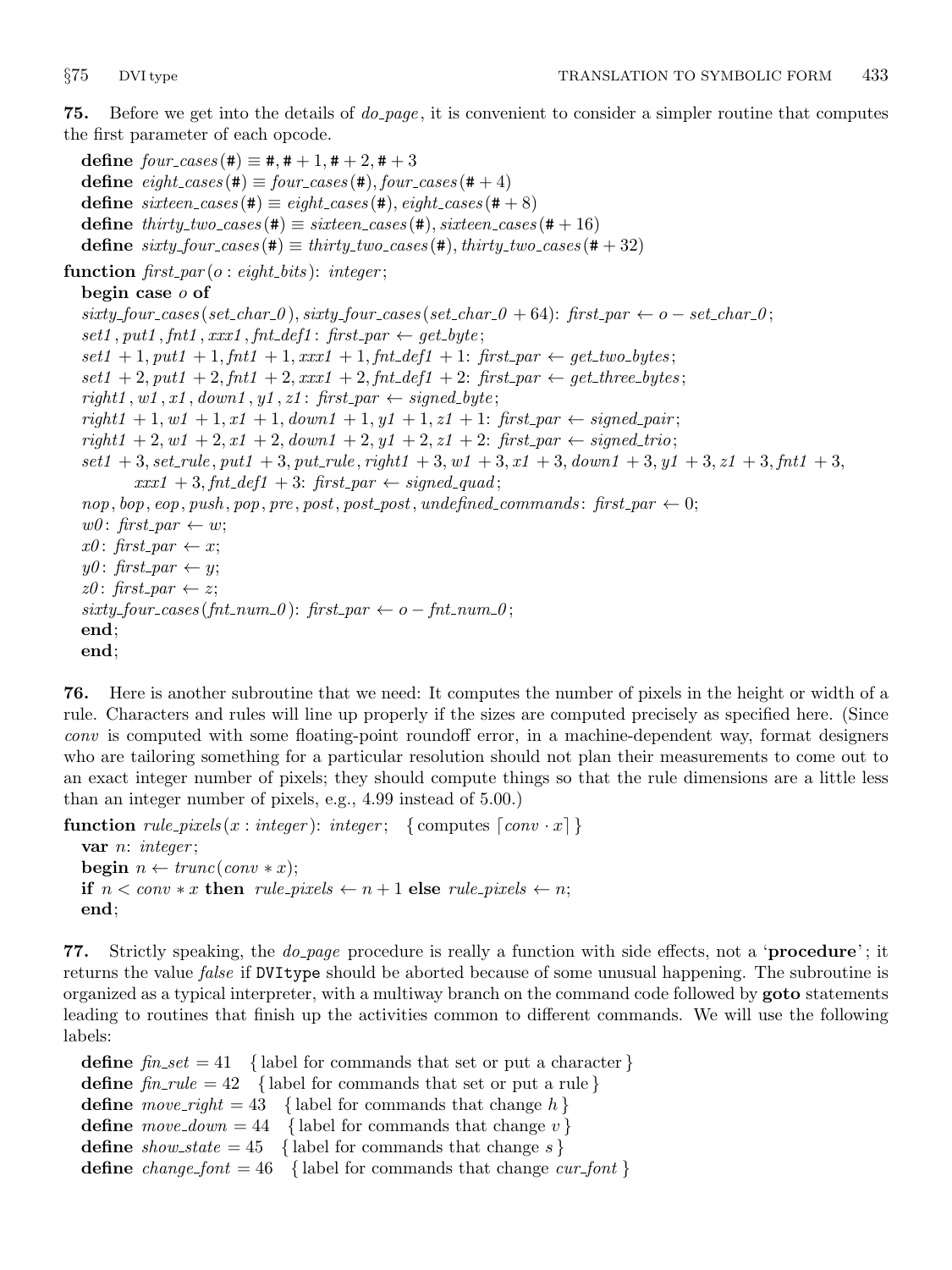<span id="page-33-0"></span>**78.** Some Pascal compilers severely restrict the length of procedure bodies, so we shall split  $do\_{page}$  into two parts, one of which is called *special cases*. The different parts communicate with each other via the global variables mentioned above, together with the following ones:

 $\langle$  Globals in the outer block [10](#page-4-0)  $\rangle$  += s: integer; { current stack size } ss: integer; { stack size to print }  $cur\_font: \ integer; \ \{ current \ internal \ font \ number \}$ showing: boolean; { is the current command being translated in full? }

79. Here is the overall setup.

 $\langle$  Declare the function called *special cases* [82](#page-35-0)  $\rangle$ 

function  $do\_page: boolean;$ 

label  $\emph{fin\_set}, \emph{fin\_rule}, \emph{move\_right}, \emph{show\_state}, \emph{done}, 9998, 9999;$ 

**var** *o*: *eight\_bits*; { operation code of the current command }

 $p, q: integer; \{ parameters of the current command \}$ 

a: integer; { byte number of the current command }

hhh: integer; { $h$ , rounded to the nearest pixel}

**begin**  $\text{cur}\text{-} \text{font} \leftarrow \text{invalid}\text{-} \text{font};$  {set current font undefined }

 $s \leftarrow 0; h \leftarrow 0; v \leftarrow 0; w \leftarrow 0; x \leftarrow 0; y \leftarrow 0; kh \leftarrow 0; vv \leftarrow 0;$  {initialize the state variables} while true do (Translate the next command in the DVI file; goto 9999 with  $do\_{page} = true$  if it was eop; goto 9998 if premature termination is needed  $\{80\}$  $\{80\}$  $\{80\}$ ;

9998:  $print\_ln('!)$ ;  $do\_page \leftarrow false$ ; 9999: end;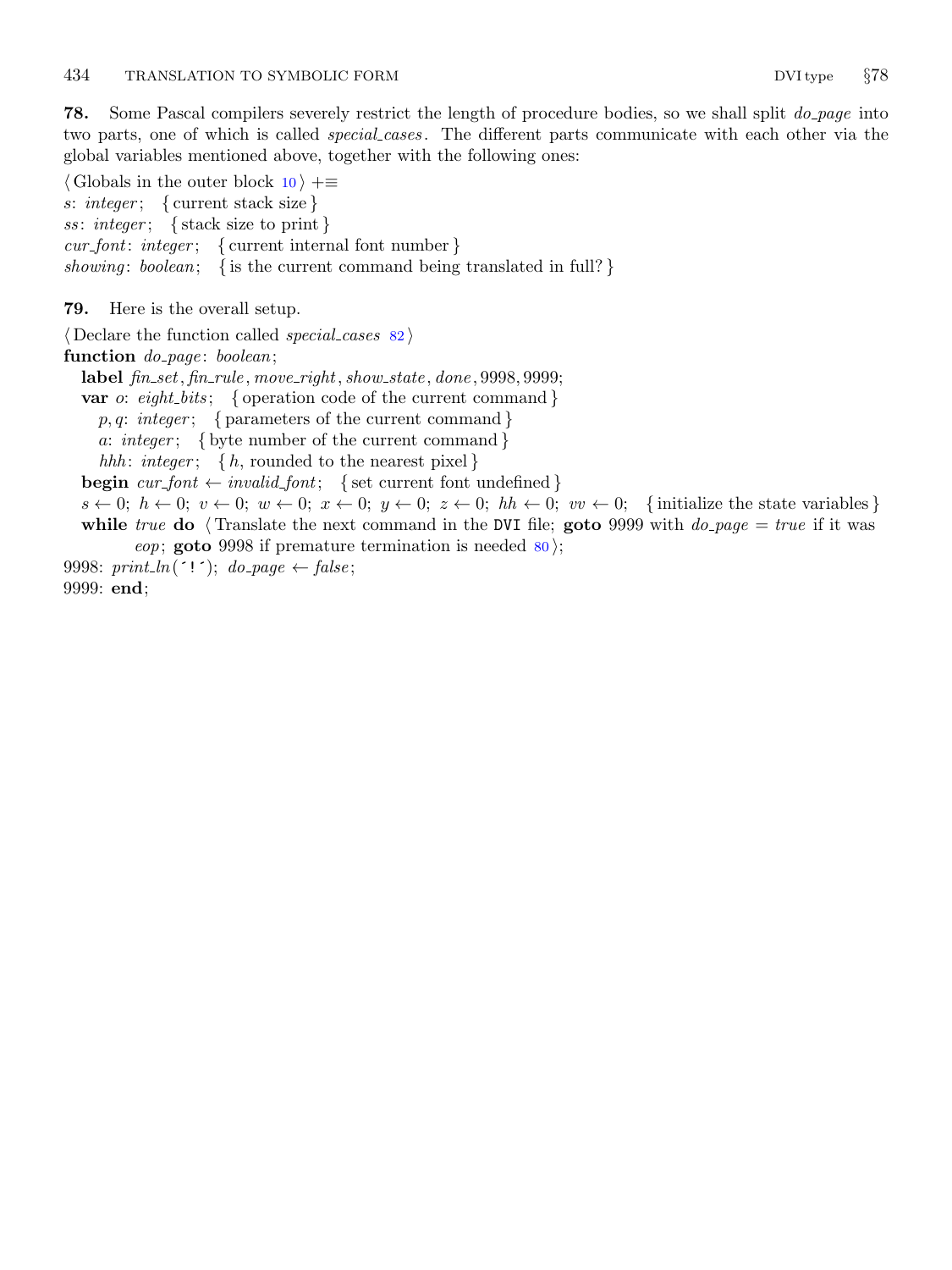<span id="page-34-0"></span>80. Commands are broken down into "major" and "minor" categories: A major command is always shown in full, while a minor one is put into the buffer in abbreviated form. Minor commands, which account for the bulk of most DVI files, involve horizontal spacing and the typesetting of characters in a line; these are shown in full only if *out\_mode*  $\ge$  *verbose*.

```
define show(\#) \equivbegin flush_text; showing \leftarrow true; print(a:1, \lceil \cdot, \ldots \rceil; \#);end
define major(\#) \equivif out_mode > errors_only then show(\#)define minor (#) \equivif out_mode > terse then
             begin showing \leftarrow true; print(a:1, : \text{--}, *);end
define error(\#) \equivif \neg showing then show(#)
```
else  $print(\ulcorner \_ \cdot, \#)$ 

Translate the next command in the DVI file; goto 9999 with  $do\_{page} = true$  if it was eop; goto 9998 if premature termination is needed  $80 \ge$ 

**begin**  $a \leftarrow cur\_loc$ ; showing  $\leftarrow false$ ;  $o \leftarrow get\_byte$ ;  $p \leftarrow first\_par(o)$ ;

if  $eof (dv i$ -file) then  $bad\_dv i$  ('the file ended prematurely');

 $\{\text{Start translation of command } o \text{ and **goto** the appropriate label to finish the job 81};\}$ 

fin set: (Finish a command that either sets or puts a character, then **goto** move right or done [89](#page-38-0));

fin rule: (Finish a command that either sets or puts a rule, then **goto** move right or done [90](#page-38-0));

move\_right:  $\langle$  Finish a command that sets  $h \leftarrow h + q$ , then goto done [91](#page-39-0) $\rangle$ ;

show\_state:  $\langle$  Show the values of ss, h, v, w, x, y, z, hh, and vv; then **goto** done [93](#page-40-0) $\rangle$ ;

*done:* if showing then  $print\_ln(\tilde{\ }_i)$ ;

#### end

This code is used in section [79](#page-33-0).

81. The multiway switch in  $first-par$ , above, was organized by the length of each command; the one in do *page* is organized by the semantics.

 $\text{Start translation of command } o \text{ and **goto** the appropriate label to finish the job 81 } ≡$ if  $o < set_{char\_0} + 128$  then (Translate a set char command [88](#page-37-0)) else case o of four cases (set1): begin major (´set´,  $o-set1 + 1:1, '$ ; `, p: 1); goto fin set; end; four cases (put1): begin major ( $\text{put}^2$ ,  $o - put1 + 1$ : 1,  $\text{or}^2$ , p: 1); goto fin set; end; set\_rule: begin  $major('setrule');$  goto  $fin\_rule;$ end; put\_rule: begin  $major('putrule');$  goto  $fin\_rule;$ end;  $\langle$  Cases for commands *nop*, *bop*, ..., *pop* [83](#page-36-0) $\rangle$  $\langle$  Cases for horizontal motion [84](#page-36-0) $\rangle$ othercases if  $special\_cases(o, p, a)$  then goto *done* else goto 9998 endcases This code is used in section 80.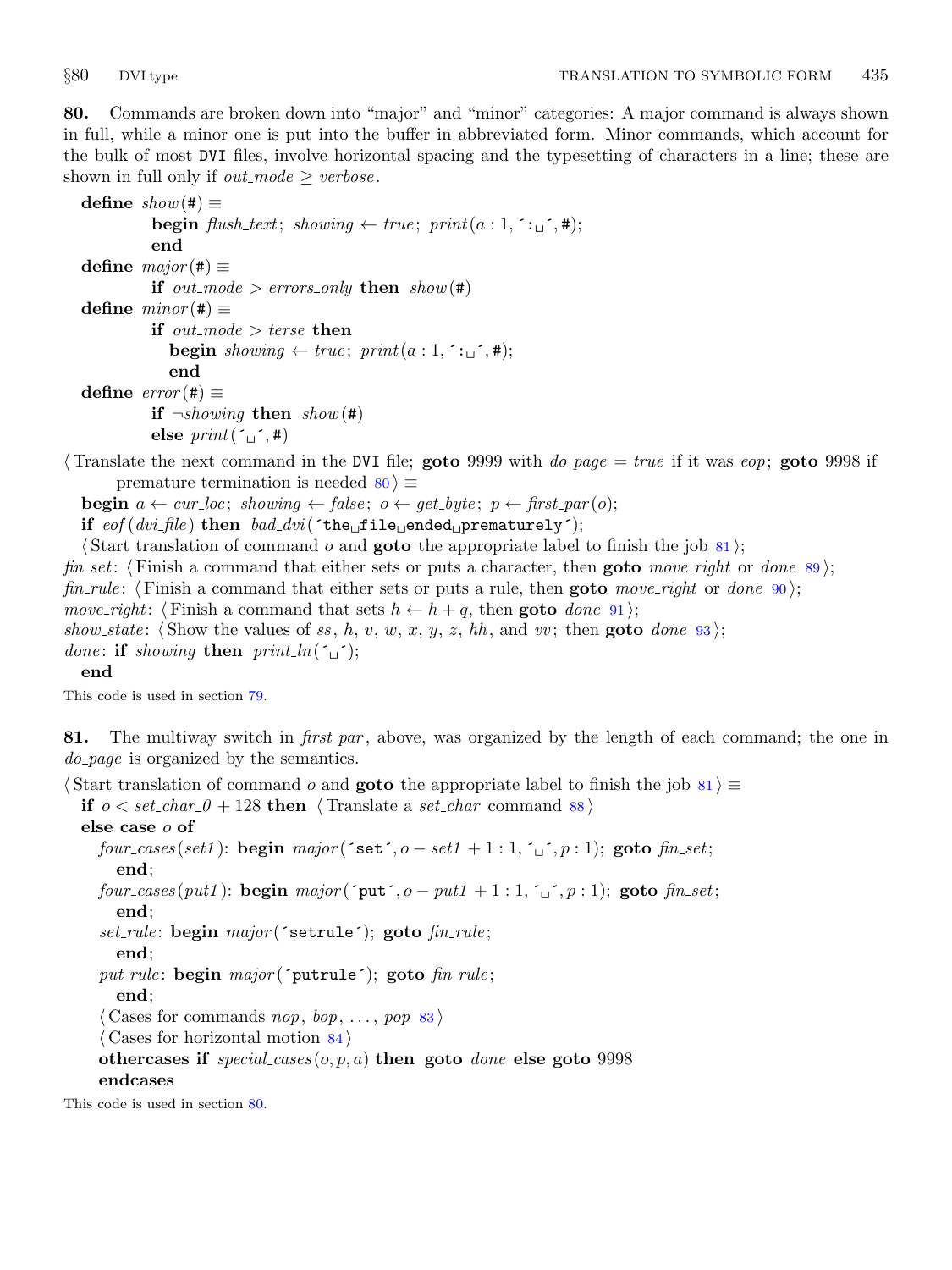```
82. \langle Declare the function called special cases 82\rangle \equivfunction special cases (o: eight\_bits; p, a: integer): boolean;label change_font, move_down, done, 9998;
  var q: integer; { parameter of the current command }
    k: integer; { loop index }
    bad_char: boolean; { has a non-ASCII character code appeared in this xxx?}
    pure: boolean; { is the command error-free? }
    vvv: integer; { v, rounded to the nearest pixel }
  begin pure \leftarrow true;case o of
  \langle85 \rangle\langle86 \ranglefour cases (xxx1): \langle Translate an xxx command and goto done87\rangle;
  pre: begin error ('preamble command within a page!'); goto 9998;
    end;
  post, post_post: begin error('postamble<sub>u</sub>command<sub>u</sub>within<sub>u</sub>a<sub>u</sub>page!'); goto 9998;
    end;
  othercases begin error('undefined_1 + c.m. \dots, c : 1, '!'); goto done;end
  endcases;
move_down: (Finish a command that sets v \leftarrow v + p92);
change font: \langle Finish a command that changes the current font, then goto94\rangle;
9998: pure \leftarrow false;done: special\_cases \leftarrow pure;end;
```
This code is used in section [79](#page-33-0).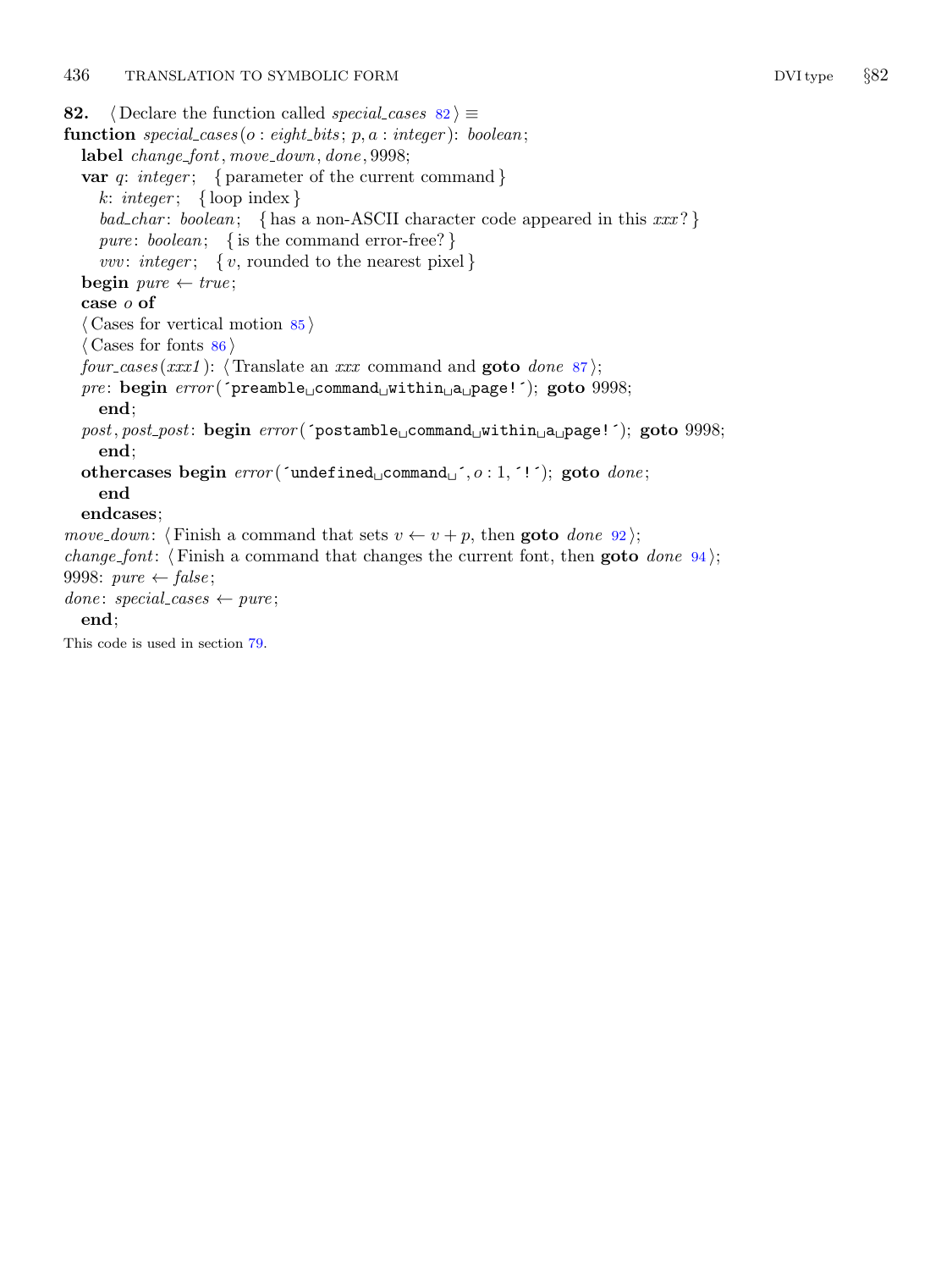```
83. \langle Cases for commands nop, bop, ..., pop 83\rangle \equivnop: begin minor(\texttt{`nop'}); goto done;end;
bop: begin error('bop<sub>U</sub>occurred<sub>U</sub>before<sub>U</sub>eop!'); goto 9998;
  end;
eop: begin major (\epsilonop\epsilon);
  if s \neq 0 then error(\text{'}stack\_not \text{'}=empty \text{'}\text{'}=end \text{'}\text{'}=space \text{'}(level \text{'}', s : 1, ^{\prime})!do\_page \leftarrow true; print\_ln('_1'); goto 9999;
  end;
push: \text{begin }map;
  if s = max_s so far then
     begin max_s so far \leftarrow s + 1;
     if s = max_s then error('deeper_U than_U claimed_U in_U postamble!);
     if s = stack\_size then
        begin error('DVItype_U capacity_Uexceeded_U(stack_Usize=', stack_size:1,')'); goto 9998;
        end;
     end;
  hstack[s] \leftarrow h; \text{ vstack}[s] \leftarrow v; \text{ wstack}[s] \leftarrow w; \text{ xstack}[s] \leftarrow x; \text{ ystack}[s] \leftarrow y; \text{ zstack}[s] \leftarrow z;hhstack [s] \leftarrow hh; vvstack [s] \leftarrow vv; incr(s); ss \leftarrow s - 1; goto show state;
  end;
pop: begin major('pop');if s = 0 then error('i1legal<sub>u</sub>ate<sub>u</sub>level<sub>u</sub>zero)!)else begin decr(s); hh ← hhstack [s]; vv \leftarrow vvstack[s]; h ← hstack [s]; v \leftarrow vstack[s]; w \leftarrow wstack[s];
     x \leftarrow xstack[s]; y \leftarrow ystack[s]; z \leftarrow xstack[s];end;
  ss \leftarrow s; goto show_state;
  end;
```
This code is used in section [81](#page-34-0).

84. Rounding to the nearest pixel is best done in the manner shown here, so as to be inoffensive to the eye: When the horizontal motion is small, like a kern, hh changes by rounding the kern; but when the motion is large, hh changes by rounding the true position h so that accumulated rounding errors disappear. We allow a larger space in the negative direction than in the positive one, because T<sub>E</sub>X makes comparatively large backspaces when it positions accents.

define  $out\_space(\#) \equiv$ if  $(p \geq$  font\_space  $[cur\_font] \vee (p \leq -4 * font\_space[cur\_font])$  then **begin**  $out\_text("_"); hh \leftarrow pixel\_round(h + p);$ end else  $hh \leftarrow hh + pixel_{round}(p);$  $minor (\#, \lceil \cdot \rceil, p : 1); q \leftarrow p;$  goto move\_right  $\langle$  Cases for horizontal motion 84 $\rangle \equiv$  $four\text{-}cases(right1): \text{begin } out\text{-}space(\text{right}^{\prime}, o-right1 + 1:1);$ end;  $w\theta$ , four\_cases (w1): **begin**  $w \leftarrow p$ ; out\_space ( $\infty$ , o – w $\theta$ :1); end;  $x\theta$ , four\_cases(x1): begin  $x \leftarrow p$ ; out\_space('x', o - x $\theta$  : 1); end;

This code is used in section [81](#page-34-0).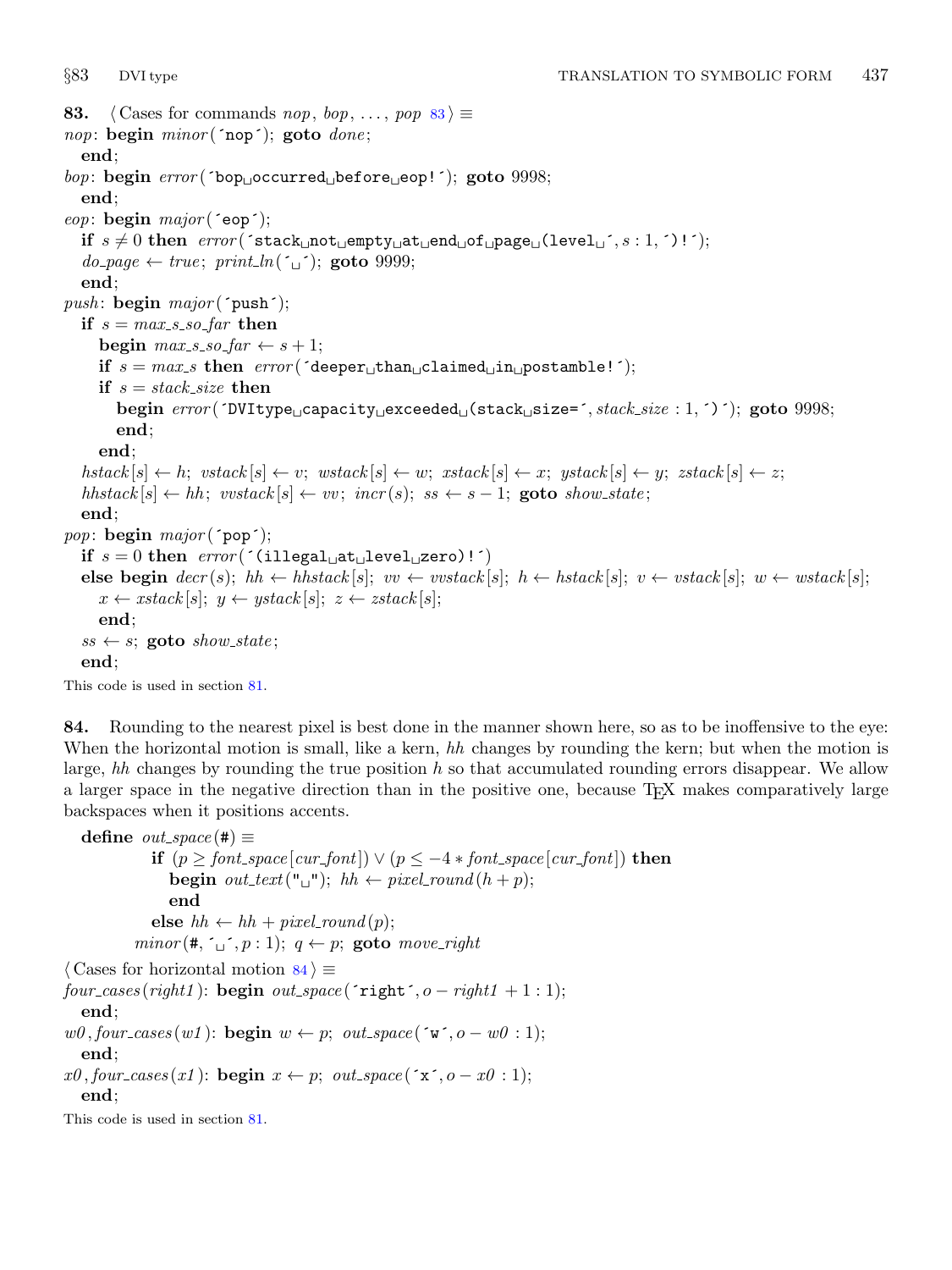<span id="page-37-0"></span>85. Vertical motion is done similarly, but with the threshold between "small" and "large" increased by a factor of five. The idea is to make fractions like  $\frac{4}{2}$ " round consistently, but to absorb accumulated rounding errors in the baseline-skip moves.

define  $out\_vmove$  (#)  $\equiv$ if  $abs(p) \geq 5 * font-space[cur\_font]$  then  $vv \leftarrow pixel-round(v + p)$ else  $vv \leftarrow vv + pixel_{round}(p);$  $major(\#, \lq \lq, p:1);$  goto move\_down  $\langle$  Cases for vertical motion 85  $\rangle \equiv$  $four\_\text{cases}(down1)$ : begin out\_vmove('down',  $o - down1 + 1$ : 1); end;  $y\theta$ , four\_cases(y1): **begin**  $y \leftarrow p$ ; out\_vmove('y', o - y0 : 1); end;  $z\theta$ , four\_cases(z1): **begin**  $z \leftarrow p$ ; out\_vmove( $z^2$ , o -  $z\theta$  : 1); end; This code is used in section [82](#page-35-0). 86.  $\langle$  Cases for fonts 86  $\rangle \equiv$  $sixty_four\_cases (fnt_number p)$ : begin major ('fntnum', p : 1); goto change font; end; four cases (fnt1): begin major (´fnt´, o – fnt1 + 1 : 1, ´, `, p : 1); goto change font; end; four cases (fnt def1): begin major (´fntdef´, o – fnt def1 + 1 : 1, ´, `, p : 1); define font(p); goto done; end; This code is used in section [82](#page-35-0). 87.  $\langle$  Translate an xxx command and goto *done* 87 i ≡ begin  $major(\lceil \text{xxx}_{\sqcup} \rceil)$ ; bad\_char  $\leftarrow false$ ; if  $p < 0$  then  $error('string\_\of\_negative\_\lceil length!~');$ for  $k \leftarrow 1$  to p do begin  $q \leftarrow get\_byte$ ; if  $(q < "u"') \lor (q > "''")$  then bad\_char  $\leftarrow true$ ; if showing then  $print(xchr[q])$ ; end; if showing then  $print('$ if bad\_char then error (´non-ASCII<sub>⊔</sub>character<sub>⊔</sub>in<sub>⊔</sub>xxx<sub>⊔</sub>command!´); goto done ; end This code is used in section [82](#page-35-0). 88.  $\langle$  Translate a *set\_char* command 88  $\rangle \equiv$ begin if  $(o > "u") \wedge (o \leq "v")$  then begin  $out\_text(p);$  minor ('setchar',  $p:1);$ end

goto  $\mathit{fin}\_set$ ; end

This code is used in section [81](#page-34-0).

else  $major('setchar', p : 1);$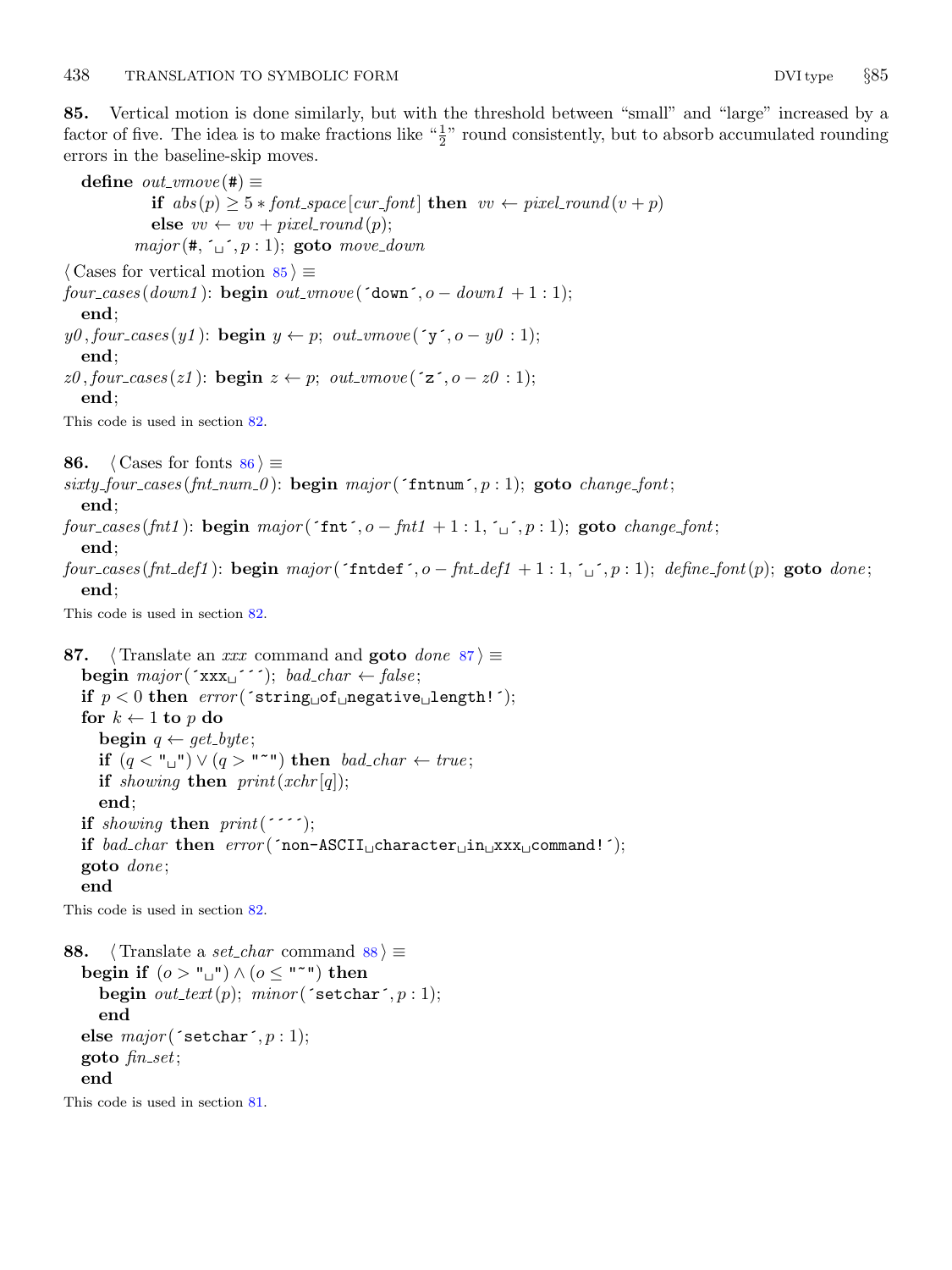<span id="page-38-0"></span>89. (Finish a command that either sets or puts a character, then goto move right or done 89)  $\equiv$ if  $p < 0$  then  $p \leftarrow 255 - ((-1 - p) \mod 256)$ else if  $p \ge 256$  then  $p \leftarrow p \mod 256$ ; { width computation for oriental fonts } if  $(p < font\_bc[cur\_font]) \vee (p > font\_ec[cur\_font])$  then  $q \leftarrow invalid\_width$ else  $q \leftarrow char\_width(cur\_font)(p);$ if  $q = invalid\_width$  then begin  $error(\text{`character}_j', p : 1, \text{`_unvalid}_\text{u} \text{ind}_j, \text{`s})$ ;  $printscript{`}$ ;  $print{\text{`} (cur{\text{`} f} \text{ord})}$ ; if cur font  $\neq$  invalid font then print( $'$ !'); { the invalid font has '!' in its name } end; if  $o \geq put1$  then goto *done*; if  $q = invalid\_width$  then  $q \leftarrow 0$ else  $hh \leftarrow hh + char\_pixel\_width(cur\_font)(p);$ goto move right

This code is used in section [80](#page-34-0).

90. (Finish a command that either sets or puts a rule, then goto move\_right or done 90)  $\equiv$  $q \leftarrow signed\_quad;$ 

if showing then begin  $print('$ <sub> $\omega$ </sub>height $\omega$ <sup> $\cdot$ </sup>,  $p : 1, \tilde{\cdot}$ ,  $\omega$ vidth $\omega$  $\tilde{\cdot}$ ,  $q : 1)$ ; if out\_mode > mnemonics\_only then if  $(p \leq 0) \vee (q \leq 0)$  then  $print('$ <sub> $\cup$ </sub>(invisible)') else  $print(\ulcorner \lrcorner (\ulcorner, rule\_pixels(p) : 1, \ulcorner x \urcorner, rule\_pixels(q) : 1, \ulcorner \lrcorner pixels) \urcorner);$ end; if  $o = put\_rule$  then goto done; if showing then if out\_mode > mnemonics\_only then  $print\_ln($ <sup>'</sup>  $hh \leftarrow hh + rule\_pixels(q);$  goto move\_right

This code is used in section [80](#page-34-0).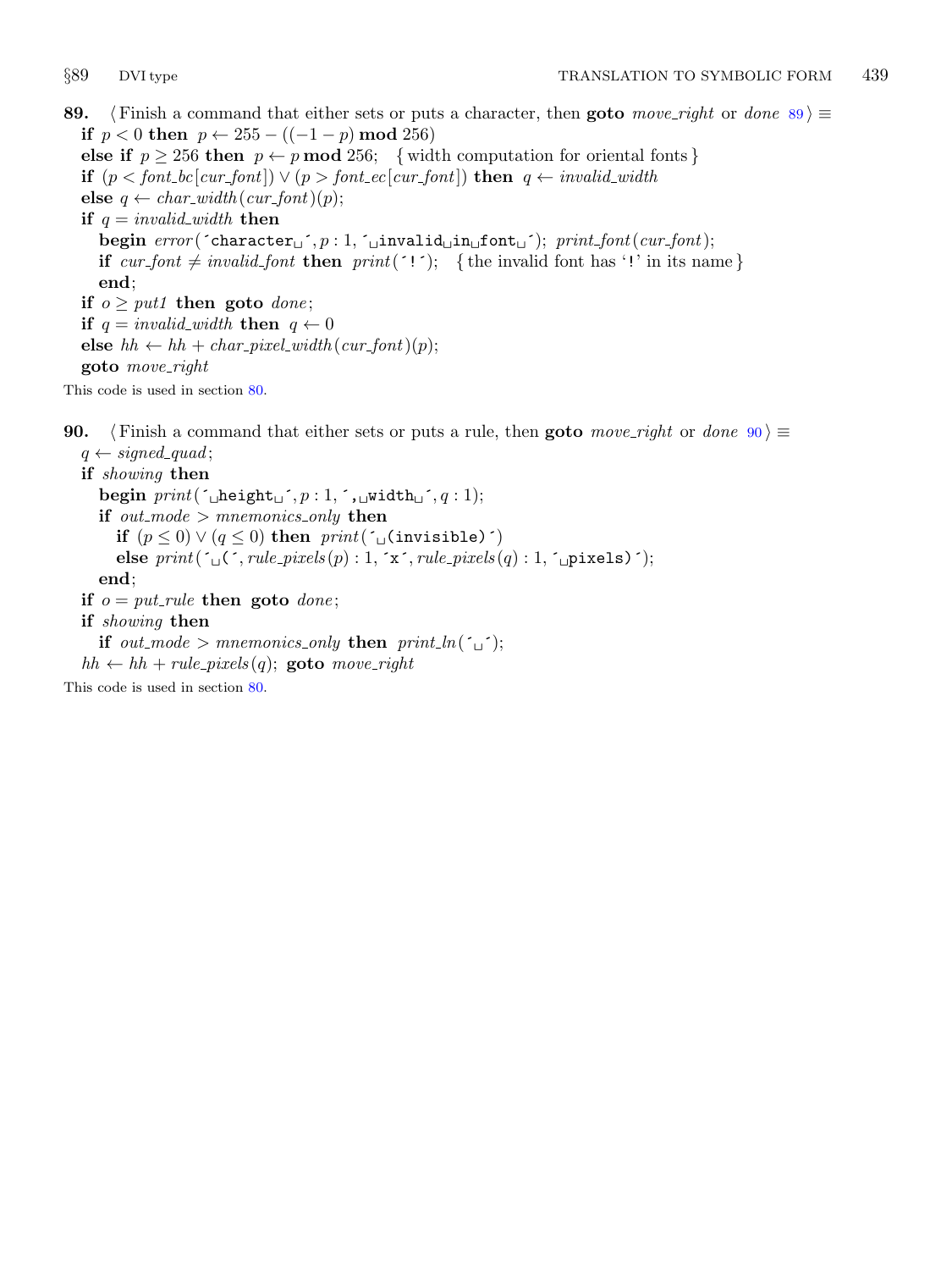<span id="page-39-0"></span>91. A sequence of consecutive rules, or consecutive characters in a fixed-width font whose width is not an integer number of pixels, can cause hh to drift far away from a correctly rounded value. DVItype ensures that the amount of drift will never exceed *max\_drift* pixels.

Since DVItype is intended to diagnose strange errors, it checks carefully to make sure that h and  $v$  do not get out of range. Normal DVI-reading programs need not do this.

```
define \text{infinity} \equiv \text{1777777777} \quad \{ \infty \text{ (approximately)} \}define max\_drift = 2 {we insist that abs(hh - pixel\_round(h)) \leq max\_drift }
\langle Finish a command that sets h \leftarrow h + q, then goto done 91 \equivif (h > 0) \wedge (q > 0) then
     if h > infinity – q then
        begin error('arithmetic<sub>u</sub>overflow!_i parameter uc{char}<sub>1</sub>, form_u^{'}, q: 1, \tilde{}_{u}to_u^{'}, infinity-h:1);q \leftarrow \text{infinity} - h;end;
  if (h < 0) \wedge (q < 0) then
     if -h > q + infinity then
        begin error(\text{`arithmetic\_overflow!}\_\text{p} \text{parameter\_changed\_from}\_\text{j`}, q : 1, \text{`}_\text{ub} \text{`}, (-h) -infinity : 1);q \leftarrow (-h) - \text{infinity};end;
  hhh \leftarrow pixel_{round}(h+q);if abs(hhh-hh) > max-drift then
     if hhh > hh then hh \leftarrow hhh - max\_driftelse hh \leftarrow hhh + max-drift;if showing then
     if out_mode > mnemonics_only then
        begin print(\ulcorner\Box h:=\ulcorner, h: 1);if q \geq 0 then print(***);
        print(q:1, =^{\text{'}}, h + q:1, ^{\text{'}}, \text{th}: =^{\text{'}}, hh:1);end;
  h \leftarrow h + q;
  if abs(h) > max_h so far then
     begin if abs(h) > max_h + 99 then
        begin error(\text{varning:} \Box \Box h | \geq \text{max} \Box h : 1, \text{ } ' \text{ } \Box); \text{ max} \Box h \leftarrow abs(h);end;
     max_h so far \leftarrow abs(h);end;
  goto done
```
This code is used in section [80](#page-34-0).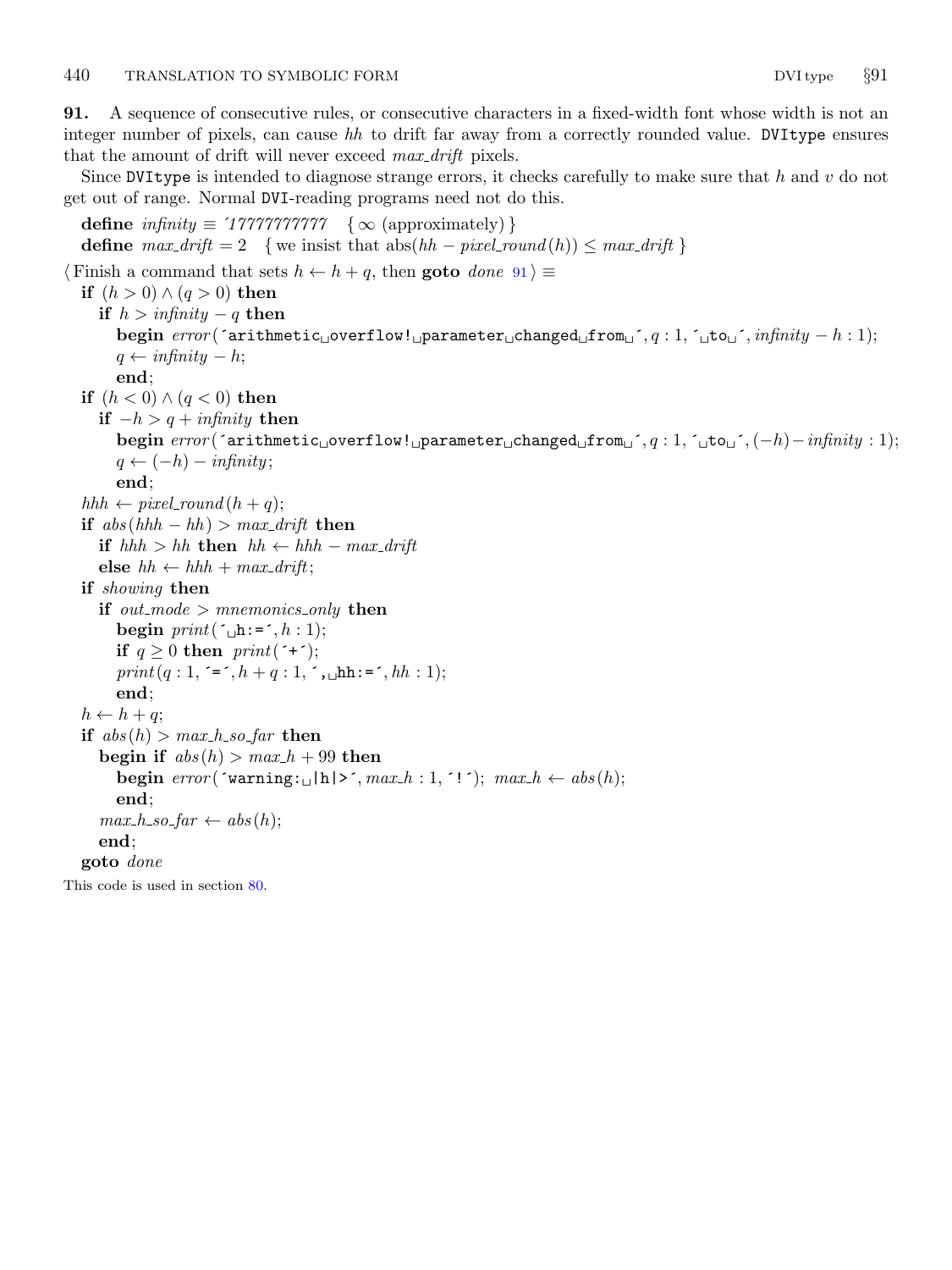```
92. \langle Finish a command that sets v \leftarrow v + p, then goto done 92 \rangle \equivif (v > 0) \wedge (p > 0) then
      if v > infinity – p then
         begin error('arithmetic<sub>U</sub>overflow!_1parameter<sub>U</sub>changed<sub>U</sub>from<sub>U</sub>', p : 1, 'uto<sub>U</sub>', infinity - v : 1);p \leftarrow \text{infinity} - v;end;
   if (v < 0) \wedge (p < 0) then
      if -v > p + infinity then
         begin error(\text{`arithmetic\_overflow!}\_\text{p}arameter\text{``changed\_from}\_\text{'}, p: 1, ´\text{``to}\_\text{'}, (-v) - infinity : 1);
         p \leftarrow (-v) - \text{infinity};end;
   vvv \leftarrow pixel_{round}(v + p);if abs(vv - vv) > max\_drift then
      if vvv > vv then vv \leftarrow vvv - max\_driftelse vv \leftarrow vvv + max\_drift;if showing then
      if out\_mode > mnemonics\_only then
         begin print('_Uv:=', v: 1);if p \geq 0 then print(\tau^*);
         print(p:1, =^{\text{'}}, v + p:1, ^{\text{'}}, \text{uv}: =^{\text{'}}, vv:1);end;
   v \leftarrow v + p;if abs(v) > max_v~ so~ far~ thenbegin if abs(v) > max_v + 99 then
         begin error('warning:_{\Box} |v| >^r, max_{\Box} v : 1, '!^r); max_{\Box} v \leftarrow abs(v);end;
      max_v\text{.}so\text{.}far \leftarrow abs(v);end;
   goto done
This code is used in section 82.
93. Show the values of ss, h, v, w, x, y, z, hh, and vv; then goto done 93 \geif showing then
      if out_mode > mnemonics_only then
         begin \text{print\_ln}(\text{`}_\sqcup\text{'}); \text{print}(\text{`level}_\sqcup\text{'},\text{ss}\text{:}1,\text{'}:(\text{h}=\text{'},h\text{:}1,\text{'},\text{v}=\text{'},v\text{:}1,\text{'},\text{w}=\text{'},w\text{:}1,\text{'},\text{x}=\text{'},x\text{:}1,\mathbf{y} = \hat{y}, y = 1, \hat{z} = \hat{z} = 1, \hat{z} = 1, \hat{z} = 1, \hat{z} = 1, \hat{z} = 1, \hat{z} = 1, \hat{z} = 1; \mathbf{y} = \hat{z} = 1, \mathbf{y} = \hat{z} = 1, \mathbf{y} = \hat{z} = 1, \mathbf{y} = \hat{z} = 1, \mathbf{y} = \hat{z} = 1, \mathbf{y} = \hat{z} = 1, \mathbf{y} = \hat{z} =end;
   goto done
This code is used in section 80.
94. (Finish a command that changes the current font, then goto done 94) \equivfont_{num}[nf] \leftarrow p; \; cur\_font \leftarrow 0;while font\_num[cur\_font] \neq p do \text{incr}(cur\_font);
   if cur\_font = nf then
      begin cur_font \leftarrow invalid_font;
      error( 'invalid font selection: font , p : 1, \infty was never defined! ');
      end;
   if showing then
      if out_mode > mnemonics_only then
         begin print(\text{current}_\text{u}font \text{start}_i); printfont (\text{current});end;
   goto done
This code is used in section 82.
```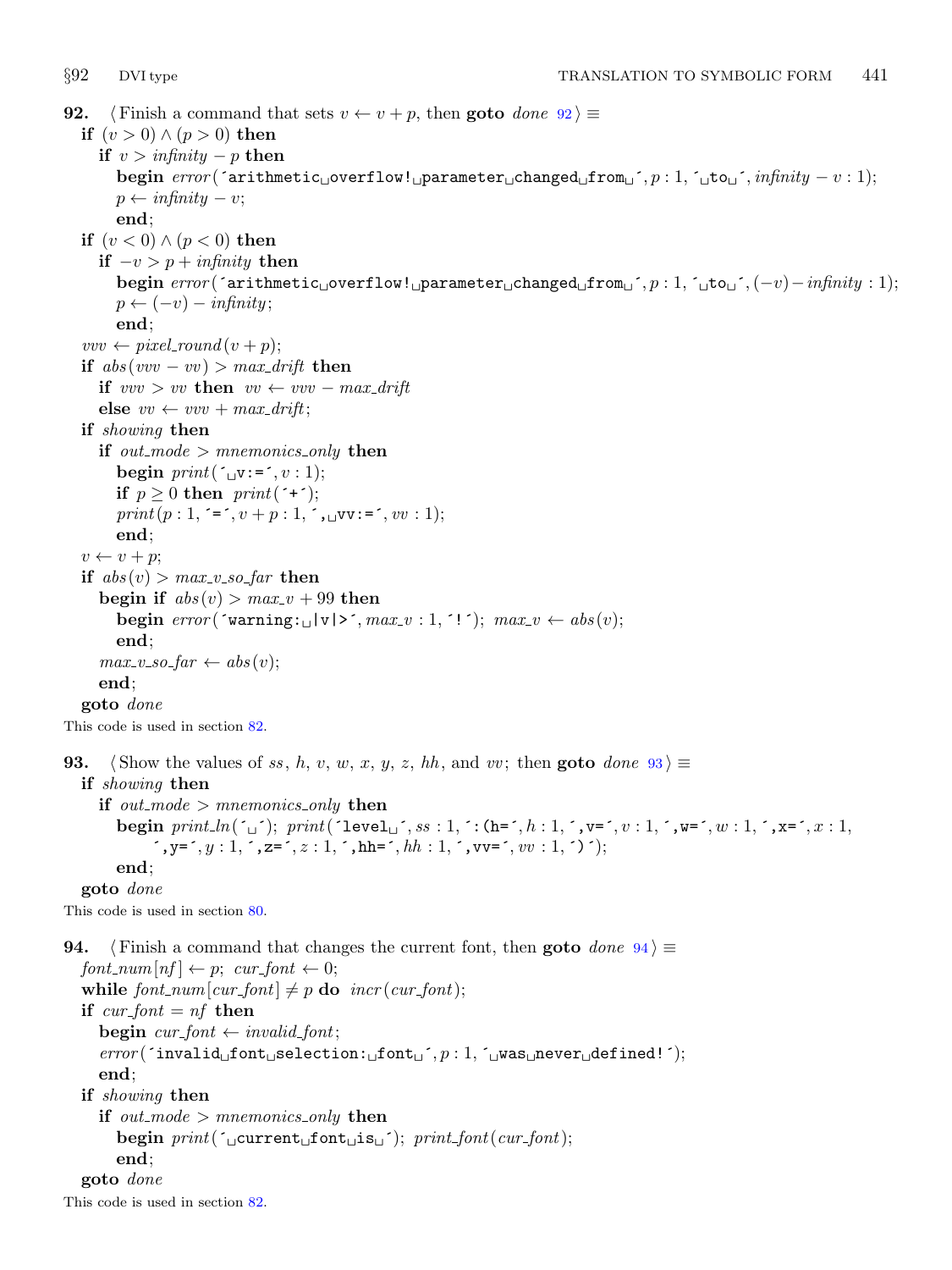<span id="page-41-0"></span>**95.** Skipping pages. A routine that's much simpler than  $do$ -page is used to pass over pages that are not being translated. The *skip pages* subroutine is assumed to begin just after the preamble has been read, or just after a bop has been processed. It continues until either finding a bop that matches the desired starting page specifications, or until running into the postamble.

```
\langle Declare the procedure called scan_bop99\rangleprocedure skip_{skip10pt} kip_gges(bop_label 9999; {end of this subroutine}
  var p: integer; { a parameter }
     k: 0...255; \{command code\}down\_the\_drain: integer; \{ garbage\}begin showing \leftarrow false;
  while true do
     begin if \neg\mathit{bop}-seen then
        begin scan\_loop;
       if in postamble then goto 9999;
       if \neg started then
          if start_match then
             begin started \leftarrow true; goto 9999;
             end;
        end;
     \langle Skip until finding eop 96\rangle;
     bop\_seen \leftarrow false;
     end;
9999: end;
96. \langle Skip until finding eop 96 \rangle \equivrepeat if \epsilon eof (dvi_file) then \deltaad_dvi (\epsilon the \epsilon file \epsilon ended prematurely\epsilon);
     k \leftarrow get\_byte; p \leftarrow first\_par(k);case k of
     set_{rule}, put_rule: down_the_drain \leftarrow signed_quad;
     four_cases (fnt_def1): begin define_font(p); print_ln(\simend;
     four\_cases(xxx1): while p > 0 do
          begin down_the_drain \leftarrow get_byte; decr(p);
          end;
     bop, pre, post, post-post, undefined_{commands:}{}'bad\_divi (`illegal<sub>u</sub>command<sub>u</sub>at<sub>u</sub>byte<sub>u</sub>', cur loc − 1 : 1);
     othercases do nothing
     endcases;
  until k = e^{i\theta};
This code is used in section 95.
```
97. Global variables called *old\_backpointer* and *new\_backpointer* are used to check whether the back pointers are properly set up. Another one tells whether we have already found the starting page.

 $\langle$  Globals in the outer block [10](#page-4-0)  $\rangle$  +≡ old backpointer: integer; {the previous bop command location} new\_backpointer: integer; {the current bop command location} started: boolean; { has the starting page been found?}

```
98. \langle Set initial values 11 \rangle +≡
   old\_backpointer \leftarrow -1; started \leftarrow false;
```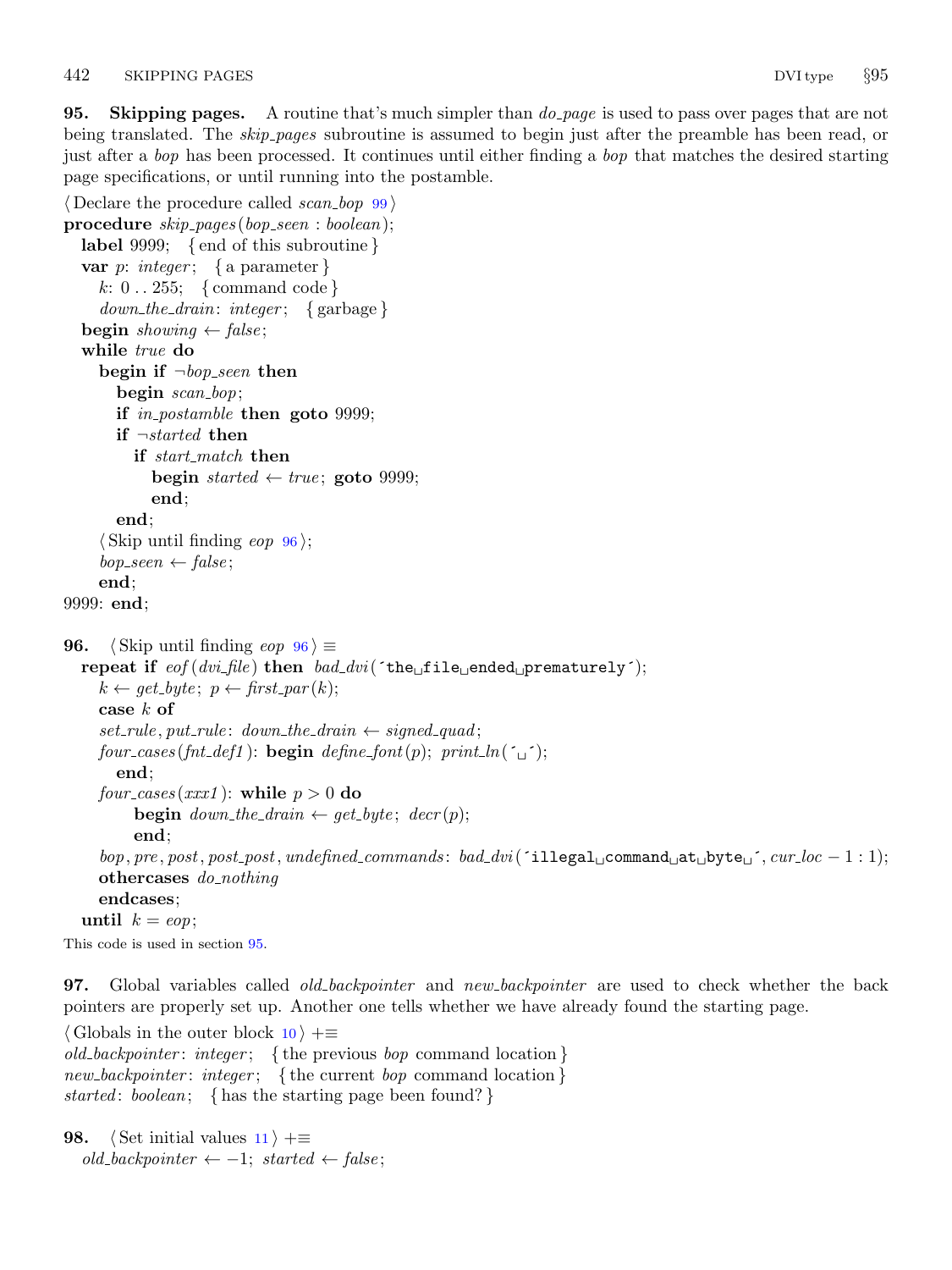<span id="page-42-0"></span>99. The scan bop procedure reads DVI commands following the preamble or following eop, until finding either bop or the postamble.

```
\langle Declare the procedure called scan_bop \vert 99\rangle \equivprocedure scan_bop;
  var k: 0...255; \{command code\}begin repeat if eof (dv i-file) then bad-dvi(\text{`the}\text{`file}\text{`}ended prematurely');
     k \leftarrow get\_byte;if (k \geq fnt\_def1) \land (k < fnt\_def1 + 4) then
        begin define_font(first_par(k)); k \leftarrow nop;
        end;
  until k \neq n \circ p;
  if k = post then in postamble \leftarrow trueelse begin if k \neq bop then bad\_divi(´byte\Box´, cur loc - 1 : 1, ´\Boxis\Boxnot\Boxbop´);
     new\text{-}backpointer \leftarrow cur\text{-}loc - 1;~incr(\text{-}page\text{-}count);for k \leftarrow 0 to 9 do count [k] \leftarrow signed\_quad;if signed quad \neq old backpointer then
        print\_ln(`backpointer_iin_ibyte_i´, cur\_loc - 4 : 1, ´_ishould_ibe_i´, old\_backpointer : 1, '!´);
     old\_backpointer \leftarrow new\_backpointer;end;
  end;
```
This code is used in section [95](#page-41-0).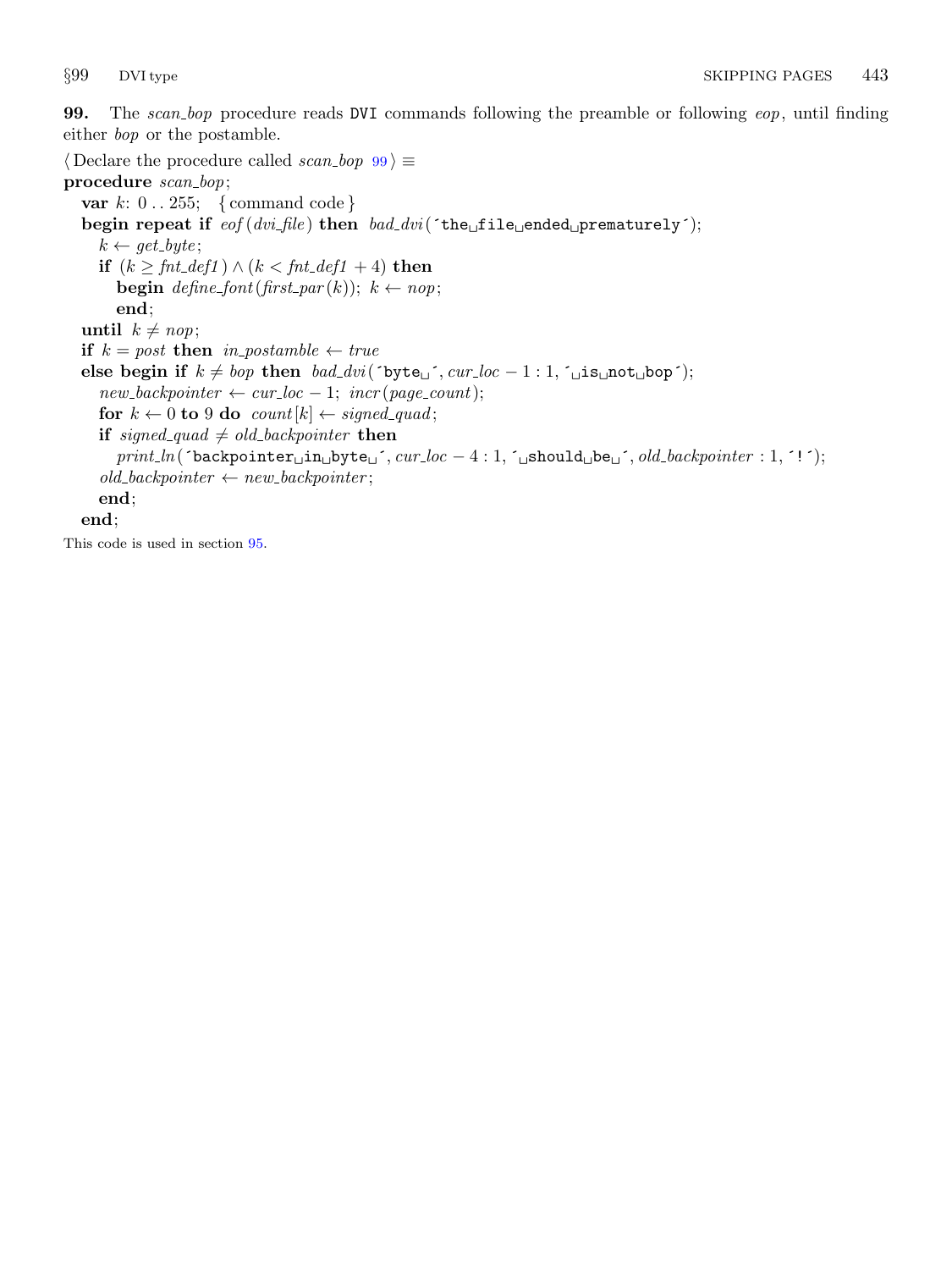<span id="page-43-0"></span>100. Using the backpointers. The routines in this section of the program are brought into play only if random reading is true (and only if out mode  $=$  the works). First comes a routine that illustrates how to find the postamble quickly.

 $\langle$  Find the postamble, working back from the end 100  $\rangle \equiv$  $n \leftarrow \text{div} \cdot \text{length};$ if  $n < 53$  then  $bad\_dvi$  ('only<sub>1</sub>',  $n:1$ , ' $\lnot$ bytes $\lnot$ long');  $m \leftarrow n-4$ ; repeat if  $m = 0$  then  $bad\_dvi$  ( $\text{all } 223s$ );  $move\_to\_byte(m); k \leftarrow get\_byte; decr(m);$ until  $k \neq 223$ ; if  $k \neq id\_byte$  then  $bad\_divi$  ( $\text{ID}_{\sqcup}$ byte $\sqcup$ is $\sqcup$ , k: 1);  $move\_to\_byte(m-3); q \leftarrow signed\_quad;$ if  $(q < 0) \vee (q > m - 33)$  then  $bad\_dvi$  ( ${\rm post\_pointer\_}$ , q:1,  ${\rm i}$  at  ${\rm b}$ yte  ${\rm i}$ ,  $m-3:1$ );  $move\_to\_byte(q); k \leftarrow get\_byte;$ if  $k \neq post$  then  $bad\_divi('byte\_', q : 1, ' _\cup is \text{__not\_post'});$  $post\_loc \leftarrow q$ ; first\_backpointer  $\leftarrow signed\_quad$ This code is used in section [107.](#page-46-0)

101. Note that the last steps of the above code save the locations of the post byte and the final bop. We had better declare these global variables, together with two more that we will need shortly.

 $\langle$  Globals in the outer block [10](#page-4-0)  $\rangle$  +≡ post loc: integer; { byte location where the postamble begins } first\_backpointer: integer; { the pointer following post } start loc: integer; { byte location of the first page to process } after pre: integer; { byte location immediately following the preamble }

102. The next little routine shows how the backpointers can be followed to move through a DVI file in reverse order. Ordinarily a DVI-reading program would do this only if it wants to print the pages backwards or if it wants to find a specified starting page that is not necessarily the first page in the file; otherwise it would of course be simpler and faster just to read the whole file from the beginning.

 $\langle$  Count the pages and move to the starting page  $102$   $\equiv$  $q \leftarrow post\_loc; p \leftarrow first\_backpointer; start\_loc \leftarrow -1;$ if  $p < 0$  then in postamble  $\leftarrow$  true else begin repeat { now q points to a post or bop command;  $p \geq 0$  is prev pointer } if  $p > q - 46$  then bad\_dvi(´page link j, p: 1, ´ after byte j, q: 1);  $q \leftarrow p$ ; move\_to\_byte(q);  $k \leftarrow get\_byte$ ; if  $k = loop$  then  $incr(page\_count)$ else  $bad\_dvi$  ( $\text{byte}_{\Box}$ , q: 1,  $\Box$ is $\Box$ not $\Box$ bop'); for  $k \leftarrow 0$  to 9 do count  $[k] \leftarrow signed\_quad;$  $p \leftarrow signed\_quad;$ if start\_match then **begin** start\_loc  $\leftarrow q$ ; old\_backpointer  $\leftarrow p$ ; end; until  $p < 0$ ; if  $start\_loc < 0$  then  $abort('starting \sqcup page \sqcup number \sqcup could \sqcup not \sqcup be \sqcup found!)$ ; if old backpointer  $\lt 0$  then start loc  $\leftarrow$  after pre; { we want to check everything }  $move\_to\_byte{\text{}}(start\_loc);$ end; if page\_count  $\neq$  total pages then  $print\_ln(\text{`there\_are\_really\_', page\_count : 1, \text{`upages}, \text{__not\_',} total\_pages : 1, '!')$ This code is used in section [107.](#page-46-0)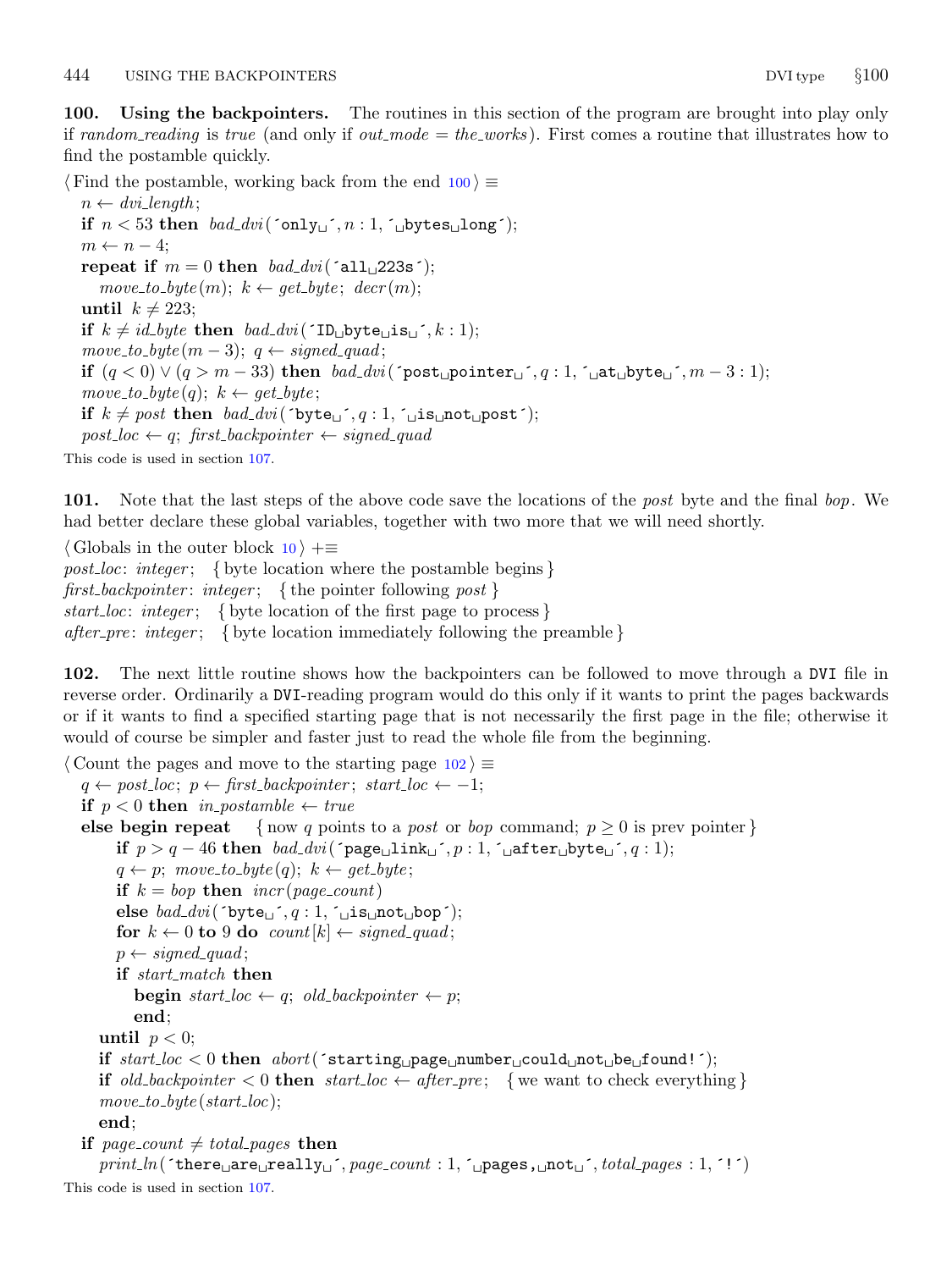<span id="page-44-0"></span>103. Reading the postamble. Now imagine that we are reading the DVI file and positioned just four bytes after the *post* command. That, in fact, is the situation, when the following part of DVItype is called upon to read, translate, and check the rest of the postamble.

#### procedure read\_postamble;

var k: integer; { loop index }  $p, q, m: integer; \{ general purpose registers\}$ **begin** showing  $\leftarrow$  false; post\_loc  $\leftarrow$  cur\_loc  $-5$ ;  $print\_ln($  Tostamble $_{\sqcup}$ starts $_{\sqcup}$ at $_{\sqcup}$ byte $_{\sqcup}$ ',  $post\_loc : 1,$ ''); if signed quad  $\neq$  numerator then print ln( $\lceil \text{numerator}_\text{u} \text{does} \rceil \leq \text{t}_\text{u}$ match  $\lceil \text{the}_\text{u} \text{preamble!'} \rceil$ ; if  $signed\_quad \neq denominator$  then  $print\_ln($  denominator doesn  $\leq$  t $_{\sqcup}$ match  $_{\sqcup}$ the  $_{\sqcup}$ preamble! $\leq$ ); if signed quad  $\neq$  mag then if  $new_mag = 0$  then  $print\_ln('magnification \text{ } does \text{ } not \text{ } t \text{ } \text{ } must \text{ } ch \text{ } t \text{ } the \text{ } {} \text{ } present \text{ } let '$ ;  $max_v \leftarrow signed\_quad; max_h \leftarrow signed\_quad;$  $print('maxv=', max_v : 1, ', \text{maxh=}', max.h : 1);$  $max_s \leftarrow get\_two\_bytes; total\_pages \leftarrow get\_two\_bytes;$  $print\_ln($ ,  $\text{maxstackdepth=}$ ,  $max\_s : 1,$ ,  $\text{totalpages=}$ ,  $total\_pages : 1);$ if out mode  $\lt$  the works then  $\langle$  Compare the lust parameters with the accumulated facts 104 $\rangle$ ;  $\langle$  Process the font definitions of the postamble [106](#page-45-0) $\rangle$ ;  $\langle$  Make sure that the end of the file is well-formed 105 $\rangle$ ; end;

104. No warning is given when  $max_h$  so far exceeds  $max_h$  by less than 100, since 100 units is invisibly small; it's approximately the wavelength of visible light, in the case of T<sub>E</sub>X output. Rounding errors can be expected to make h and v slightly more than  $max_h$  and  $max_v$ , every once in a while; hence small discrepancies are not cause for alarm.

 $\langle$  Compare the *lust* parameters with the accumulated facts  $104 \rangle \equiv$ 

begin if  $max_v + 99 < max_v \cdot so_{\text{f}}ar$  then

 $print\_ln($  'warning: observed  $maxv \sqcup was \sqcup$ ',  $max_v \sqcup so\_far : 1$ );

if max h + 99 < max h so far then print ln(´warning: observed maxh was ´, max h so far : 1);

if  $max_s < max_{s=0}$  far then  $print\_ln$  ('warning:  $\log$ observed  $\maxstack{depth_{\text{U}}}{s_{\text{U}}}$ ,  $max_{s=0}$  far : 1);

if page\_count  $\neq$  total pages then

```
print\_ln( (there are really \sim, page count : 1, \sim pages, \sim not \sim, total pages : 1, \sim ');
```
end

This code is used in section 103.

105. When we get to the present code, the *post-post* command has just been read.

 $\langle$  Make sure that the end of the file is well-formed  $105 \rangle \equiv$ 

 $q \leftarrow signed\_quad;$ if  $q \neq post\_loc$  then  $print\_ln($  `bad postamble pointer in byte  $\checkmark$ , cur loc − 4 : 1, ´!´);  $m \leftarrow get\_byte;$ if  $m \neq id$  byte then  $print\_ln($  identification  $\text{min}_\text{u}$ byte $\text{min}_\text{u}$ ,  $cur\_loc - 1 : 1$ ,  $\text{min}_\text{u}$ should  $\text{min}_\text{u}$ ,  $id\_byte : 1, '!$ ;  $k \leftarrow cur\_loc; m \leftarrow 223;$ while  $(m = 223) \wedge \neg \text{eof} (\text{dvi}\text{-file})$  do  $m \leftarrow \text{get}\text{-byte};$ if  $\neg\text{cof}(div\text{.file})$  then  $bad\text{.div}(\text{`signature}\text{.in}\text{.byte}\text{.}, cur\text{.loc} - 1 : 1, \text{`}_\text{.in}$ should $_\text{.in}$ be $_\text{.223}$ ´) else if  $cur\_loc < k+4$  then  $\mathit{print\_ln}(\texttt{'not\_enough\_signature\_bytes\_at\_end\_of\_file\_(\texttt{',} \mathit{cur\_loc} - k : 1, \texttt{'})');$ This code is used in section 103.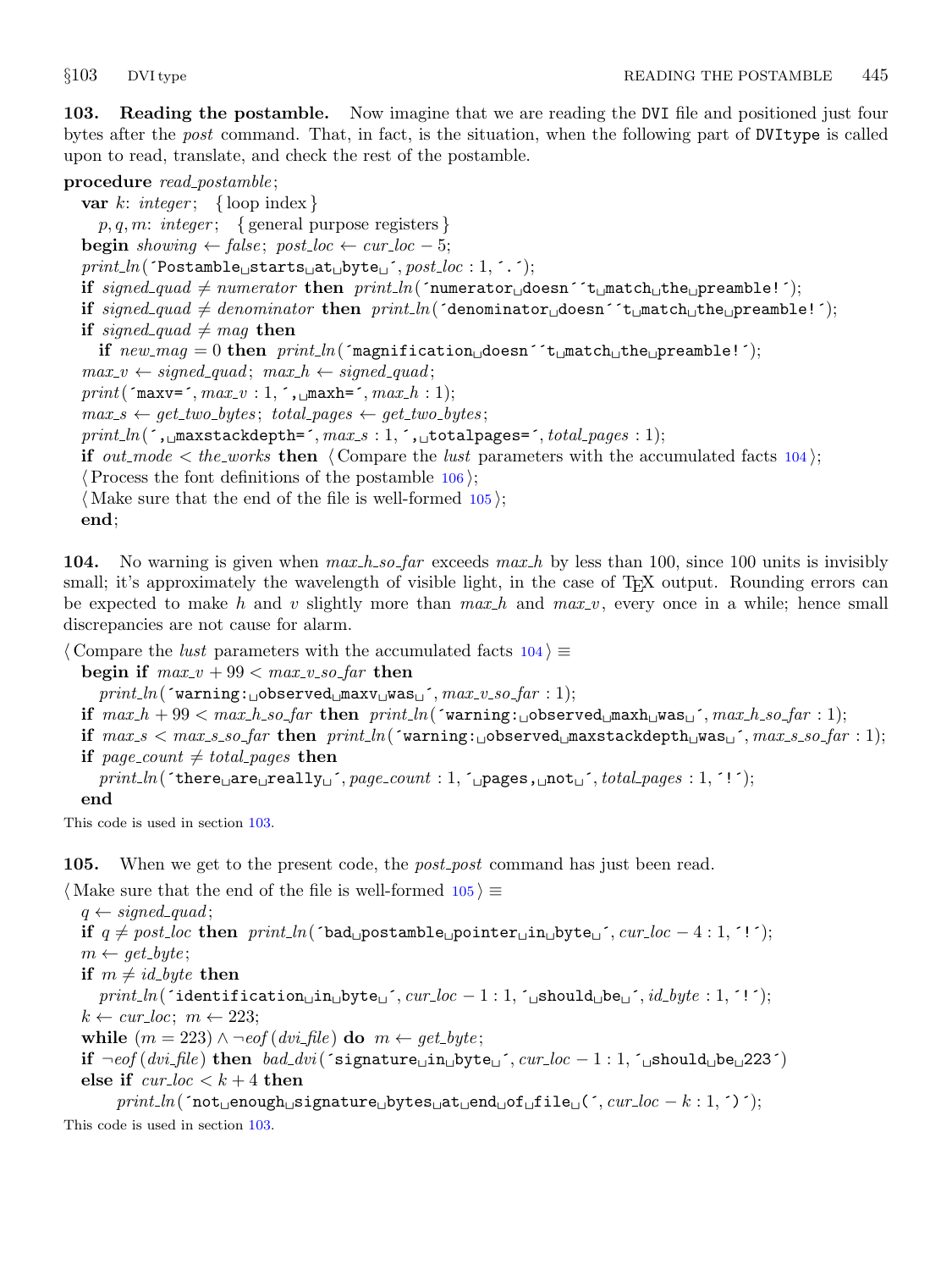<span id="page-45-0"></span>106.  $\langle$  Process the font definitions of the postamble 106  $\rangle \equiv$ repeat  $k \leftarrow get\_byte;$ 

if  $(k \geq fnt\_def1) \wedge (k < fnt\_def1 + 4)$  then **begin**  $p \leftarrow \text{first\_par}(k)$ ; define\_font(p); print\_ln('\_\_'); k  $\leftarrow$  nop; end;

until  $k \neq n \circ p$ ;

if  $k \neq post\_post$  then  $print\_ln('byte\_', cur\_loc - 1 : 1, '\_is\_not\_postpost!')$ 

This code is used in section [103.](#page-44-0)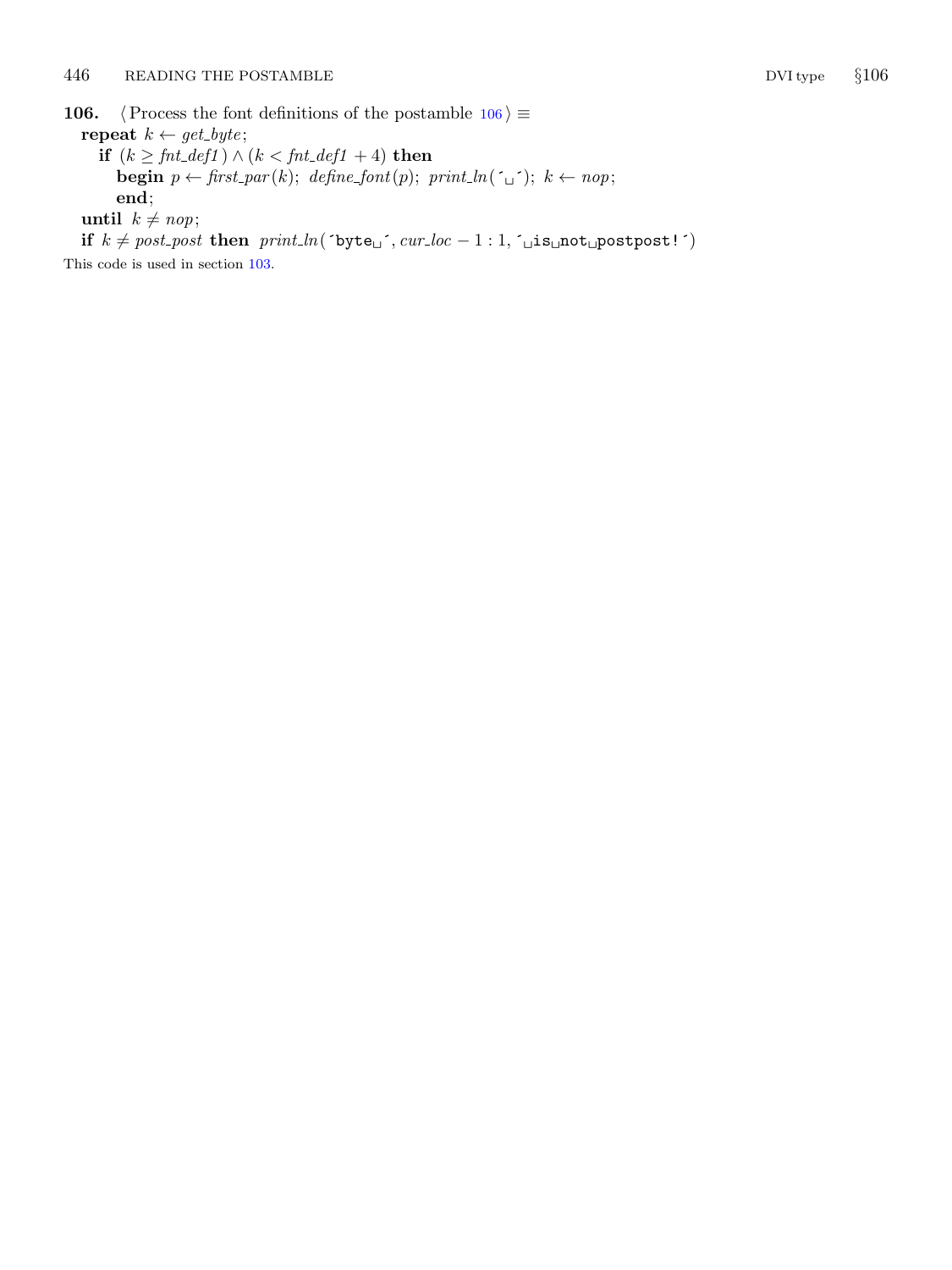<span id="page-46-0"></span>107. The main program. Now we are ready to put it all together. This is where DVItype starts, and where it ends.

**begin** *initialize*; { get all variables initialized } dialog; { set up all the options }  $\langle$  Process the preamble 109 $\rangle$ ; if out mode = the works then { random reading = true } **begin**  $\langle$  Find the postamble, working back from the end [100](#page-43-0) $\rangle$ ;  $in\_postample \leftarrow true; read\_postample; in\_postample \leftarrow false;$  $\langle$  Count the pages and move to the starting page [102](#page-43-0) $\rangle$ ; end; skip pages (false ); if  $\neg in\_postample$  then (Translate up to max pages pages [111](#page-47-0)); if out\_mode  $<$  the\_works then begin if  $\neg$ *in\_postamble* then skip\_pages(true); if signed quad  $\neq$  old backpointer then  $print\_ln($  backpointer  $\text{min}_\text{D}$  byte  $\text{min}_\text{D}$ ,  $cur\_loc - 4 : 1$ ,  $\text{min}_\text{D}$  is hould  $\text{min}_\text{D}$ ,  $old\_backpointer : 1, '!$ ; read\_postamble; end;  $final$  end: end.

108. The main program needs a few global variables in order to do its work.

 $\langle$  Globals in the outer block [10](#page-4-0)  $\rangle$  + $\equiv$  $k, m, n, p, q: integer; \{ general purpose registers \}$ 

109. A DVI-reading program that reads the postamble first need not look at the preamble; but DVItype looks at the preamble in order to do error checking, and to display the introductory comment.

 $\langle$  Process the preamble 109  $\rangle \equiv$ open\_dvi\_file;  $p \leftarrow get\_byte; \{ \text{ fetch the first byte} \}$ if  $p \neq pre$  then  $bad\_dvi$  ( $First_{\Box}byte_{\Box}isn^*t_{\Box}start_{\Box}of_{\Box}preamble!$ );  $p \leftarrow get\_byte; \{ \text{ fetch the identification byte} \}$ if  $p \neq id$  byte then  $print\_ln($  identification in byte  $1$  should be  $i$ ,  $id$  byte : 1,  $\cdot$  ');  $\langle$  Compute the conversion factors [110](#page-47-0) $\rangle$ ;  $p \leftarrow \text{get\_byte};$  { fetch the length of the introductory comment }  $print('$ :  $\cdot$ ; while  $p > 0$  do begin  $decr(p)$ ;  $print(xchr[get\_byte])$ ; end; print ln(´´´); after pre  $\leftarrow$  cur loc This code is used in section 107.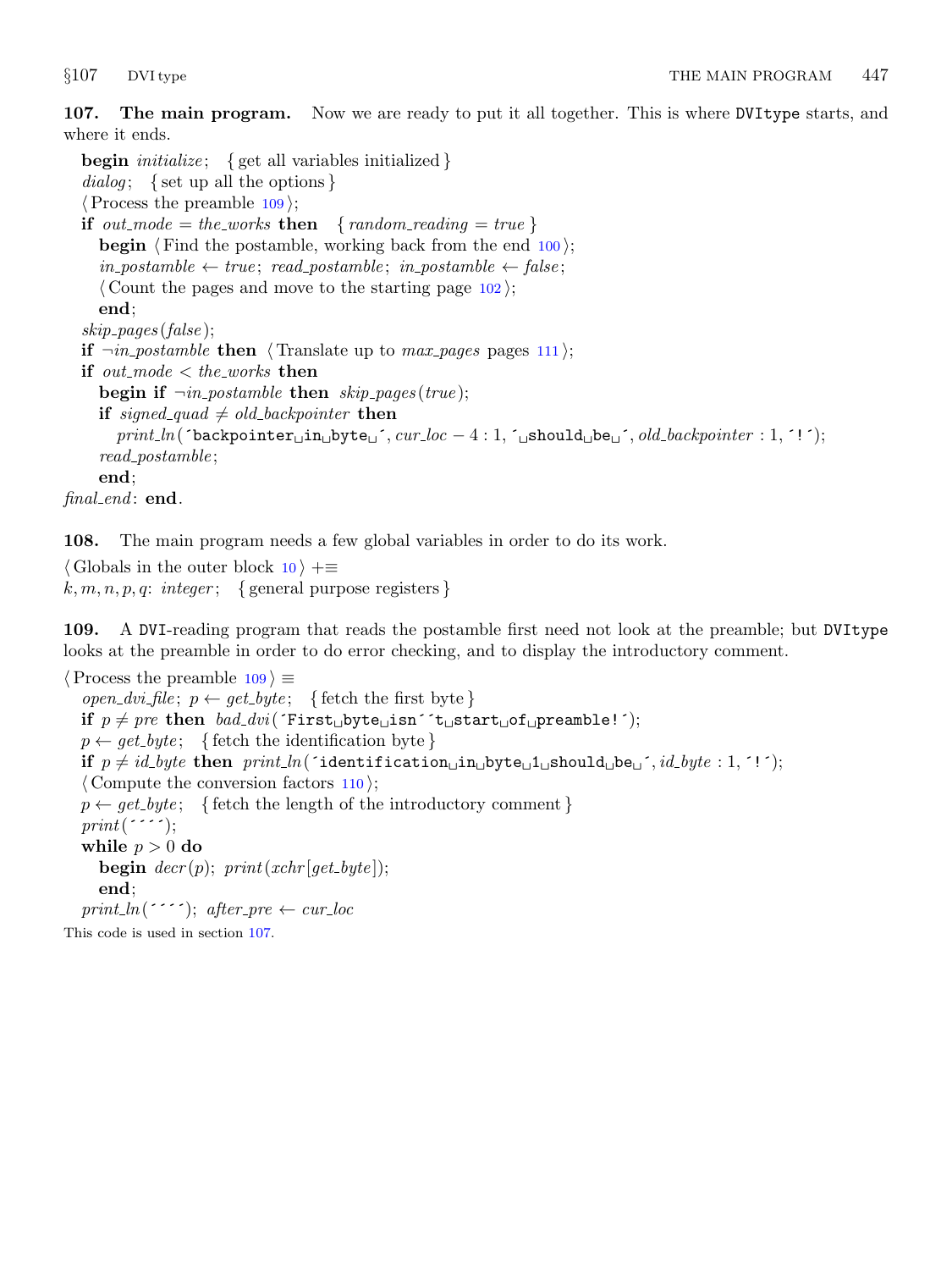<span id="page-47-0"></span>110. The conversion factor *conv* is figured as follows: There are exactly  $n/d$  decimicrons per DVI unit, and 254000 decimicrons per inch, and *resolution* pixels per inch. Then we have to adjust this by the stated amount of magnification.

```
\langle Compute the conversion factors 110 \rangle \equivnumerator \leftarrow signed\_quad; denominator \leftarrow signed\_quad;if numerator \leq 0 then bad_dvi('numerator is i, numerator : 1);
  if denominator \leq 0 then bad_dvi(\check{\text{denominator}}is<sub>\u</sub>\check{\text{denominator}}: 1);
  print\_ln( "numerator/denominator=", numerator : 1, ', ', denominator : 1);tfm_{conv} ← (25400000.0/numerator) * (denominator /473628672)/16.0;
  conv \leftarrow (numerator/254000.0) * (resolution/denominator); mag \leftarrow signed-quad;if new_mag > 0 then mag \leftarrow new_magelse if mag \leq 0 then bad\_dvi ('magnification is , mag: 1);
  true\_conv \leftarrow conv; conv \leftarrow true\_conv * (mag/1000.0);print\_ln('magnification=', mag: 1, '; \iota', conv: 16:8, 'upixels \iota_{\text{up}}
```
This code is used in section [109.](#page-46-0)

111. The code shown here uses a convention that has proved to be useful: If the starting page was specified as, e.g., '1.\*.−5', then all page numbers in the file are displayed by showing the values of counts 0, 1, and 2, separated by dots. Such numbers can, for example, be displayed on the console of a printer when it is working on that page.

```
\langle Translate up to max_pages pages 111\rangle \equivbegin while max_p aqs > 0 do
     begin decr(max\text{-}pages); print ln(\text{`u'}); print(cur loc - 45 : 1, \text{`i}_\text{u}beginning \text{`o}f\text{``pageu'});
     for k \leftarrow 0 to start_vals do
        begin print(count[k]: 1);if k < start vals then print(' \cdot )else print\_ln('_1<sup>;</sup>
        end;
     if \neg do\_\text{page} then \text{bad}\_\text{divi}(\text{'page}\_\text{model}\_\text{unexpectedly}´);
     scan_bop;
     if in postamble then goto done;
     end;
done: end
```
This code is used in section [107.](#page-46-0)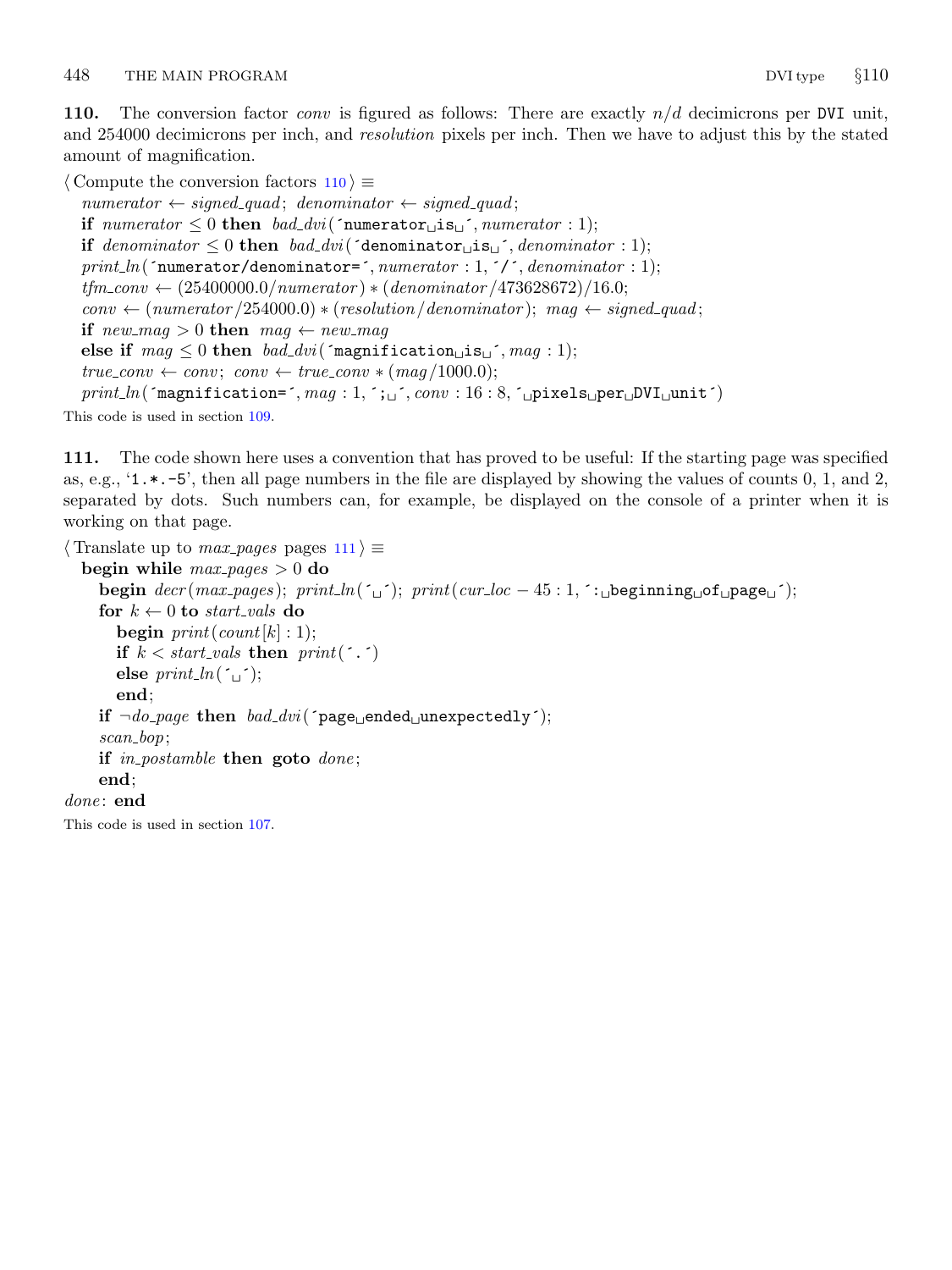<span id="page-48-0"></span>112. System-dependent changes. This section should be replaced, if necessary, by changes to the program that are necessary to make DVItype work at a particular installation. It is usually best to design your change file so that all changes to previous sections preserve the section numbering; then everybody's version will be consistent with the printed program. More extensive changes, which introduce new sections, can be inserted here; then only the index itself will get a new section number.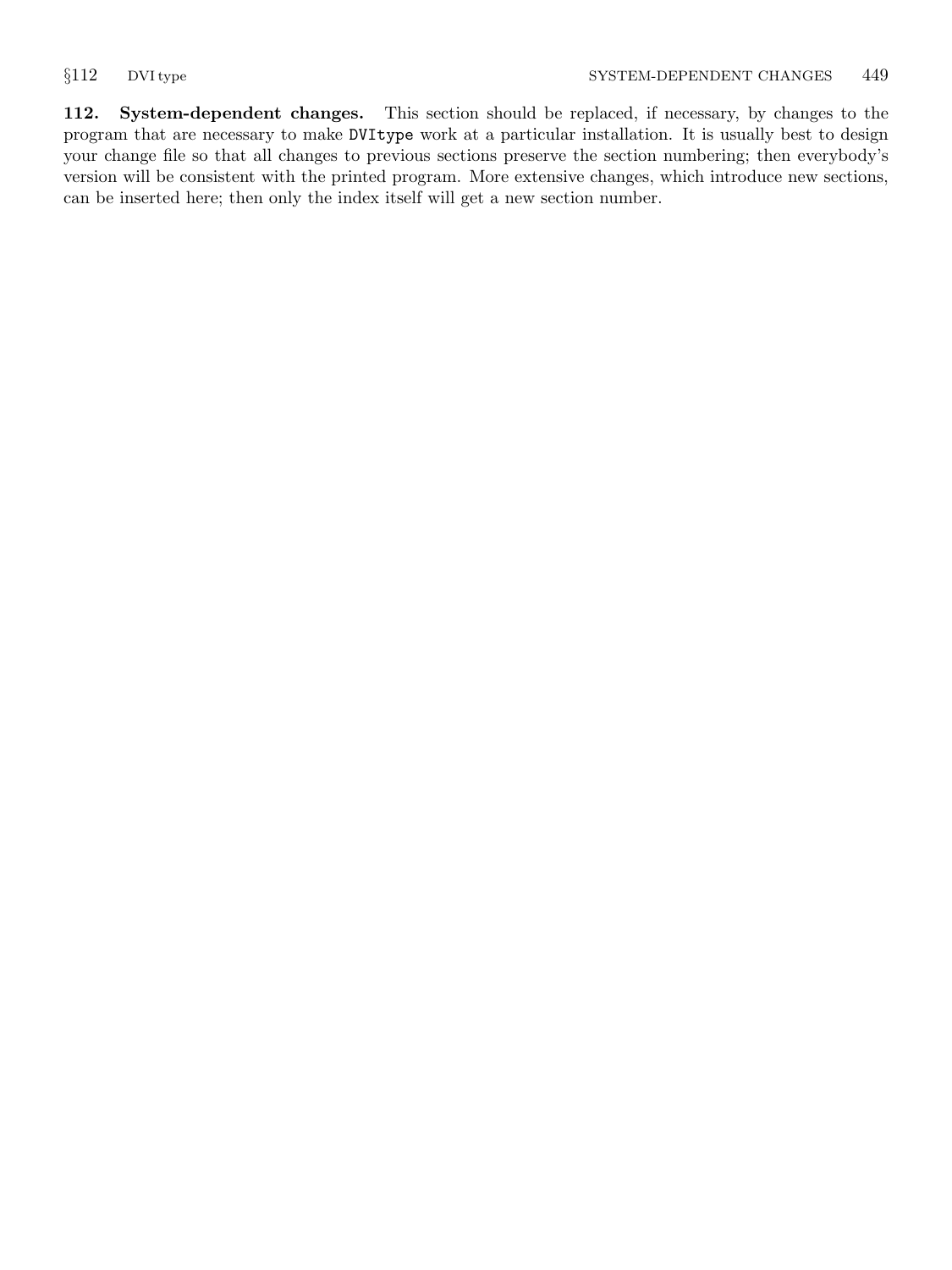<span id="page-49-0"></span>113. Index. Pointers to error messages appear here together with the section numbers where each identifier is used.

a: [27,](#page-15-0) [79](#page-33-0), [82](#page-35-0). abort: [7,](#page-3-0) [59](#page-27-0), [61,](#page-28-0) [66](#page-29-0), [102.](#page-43-0) abs: [63,](#page-28-0) [73](#page-31-0), [85,](#page-37-0) [91](#page-39-0), [92.](#page-40-0) after<sub>-pre</sub>: [101](#page-43-0), [102,](#page-43-0) [109](#page-46-0). all  $223s : 100$ .  $alpha: 34, 37, 38.$  $alpha: 34, 37, 38.$  $alpha: 34, 37, 38.$  $alpha: 34, 37, 38.$  $alpha: 34, 37, 38.$  $alpha: 34, 37, 38.$ arithmetic overflow...:  $91, 92$  $91, 92$ . ASCII<sub>-code</sub>: [8,](#page-4-0) [10,](#page-4-0) [30,](#page-17-0) [45,](#page-23-0) [67,](#page-30-0) [70](#page-30-0). b: [27.](#page-15-0) backpointer...should be  $p: 99, 107$  $p: 99, 107$  $p: 99, 107$  $p: 99, 107$ . bad design size : [62](#page-28-0). Bad DVI file: [7.](#page-3-0) bad postamble pointer : [105.](#page-44-0) bad scale:  $62$ . bad\_char:  $82, 87$  $82, 87$  $82, 87$ . bad dvi : [7,](#page-3-0) [80,](#page-34-0) [96](#page-41-0), [99](#page-42-0), [100,](#page-43-0) [102](#page-43-0), [105](#page-44-0), [109,](#page-46-0) [110,](#page-47-0) [111](#page-47-0).  $banner: 1, 3, 50.$  $banner: 1, 3, 50.$  $banner: 1, 3, 50.$  $banner: 1, 3, 50.$  $banner: 1, 3, 50.$  $banner: 1, 3, 50.$  $banner: 1, 3, 50.$ beta:  $34, 37, 38$  $34, 37, 38$  $34, 37, 38$  $34, 37, 38$ . beware: check sums do not agree:  $63$ . beware: design sizes do not agree:  $63$ . boolean: [34](#page-18-0), [42](#page-22-0), [44](#page-22-0), [49](#page-23-0), [57](#page-27-0), [59,](#page-27-0) [78,](#page-33-0) [79,](#page-33-0) [82,](#page-35-0) [95](#page-41-0), [97](#page-41-0). bop: [13](#page-6-0), [15](#page-7-0), [16](#page-10-0), [18](#page-11-0), [19](#page-11-0), [41](#page-22-0), [71,](#page-31-0) [75,](#page-32-0) [83,](#page-36-0) [95,](#page-41-0) [96,](#page-41-0) [97,](#page-41-0) [99,](#page-42-0) [101](#page-43-0), [102](#page-43-0). bop occurred before eop: [83](#page-36-0).  $bop\_seen$ : [95](#page-41-0).  $break: 46.$  $break: 46.$  $break: 46.$ Breitenlohner, Peter: [1.](#page-1-0)  $\textit{buf\_ptr}:$  [48,](#page-23-0) [49,](#page-23-0) [52,](#page-24-0) [53,](#page-25-0) [54](#page-25-0), [55](#page-25-0).  $buffer: 45, 47, 48, 49, 51, 52, 53, 54, 55.$  $buffer: 45, 47, 48, 49, 51, 52, 53, 54, 55.$  $buffer: 45, 47, 48, 49, 51, 52, 53, 54, 55.$  $buffer: 45, 47, 48, 49, 51, 52, 53, 54, 55.$  $buffer: 45, 47, 48, 49, 51, 52, 53, 54, 55.$  $buffer: 45, 47, 48, 49, 51, 52, 53, 54, 55.$  $buffer: 45, 47, 48, 49, 51, 52, 53, 54, 55.$  $buffer: 45, 47, 48, 49, 51, 52, 53, 54, 55.$  $buffer: 45, 47, 48, 49, 51, 52, 53, 54, 55.$  $buffer: 45, 47, 48, 49, 51, 52, 53, 54, 55.$  $buffer: 45, 47, 48, 49, 51, 52, 53, 54, 55.$  $buffer: 45, 47, 48, 49, 51, 52, 53, 54, 55.$  $buffer: 45, 47, 48, 49, 51, 52, 53, 54, 55.$  $buffer: 45, 47, 48, 49, 51, 52, 53, 54, 55.$  $buffer: 45, 47, 48, 49, 51, 52, 53, 54, 55.$  $buffer: 45, 47, 48, 49, 51, 52, 53, 54, 55.$  $buffer: 45, 47, 48, 49, 51, 52, 53, 54, 55.$  $buffer: 45, 47, 48, 49, 51, 52, 53, 54, 55.$ byte n is not bop:  $99, 102$  $99, 102$ . byte n is not post:  $100$ . byte n is not postpost:  $106$ . byte\_file:  $21, 22$  $21, 22$ .  $b0: \quad \underline{25}$  $b0: \quad \underline{25}$  $b0: \quad \underline{25}$ , [26,](#page-14-0) [35](#page-19-0), [36,](#page-19-0) [37.](#page-20-0)  $b1: 25, 26, 35, 37.$  $b1: 25, 26, 35, 37.$  $b1: 25, 26, 35, 37.$  $b1: 25, 26, 35, 37.$  $b1: 25, 26, 35, 37.$  $b1: 25, 26, 35, 37.$  $b1: 25, 26, 35, 37.$  $b1: 25, 26, 35, 37.$  $b2: \quad 25, \quad 26, \quad 35, \quad 37.$  $b2: \quad 25, \quad 26, \quad 35, \quad 37.$  $b2: \quad 25, \quad 26, \quad 35, \quad 37.$  $b2: \quad 25, \quad 26, \quad 35, \quad 37.$  $b2: \quad 25, \quad 26, \quad 35, \quad 37.$  $b2: \quad 25, \quad 26, \quad 35, \quad 37.$  $b2: \quad 25, \quad 26, \quad 35, \quad 37.$  $b2: \quad 25, \quad 26, \quad 35, \quad 37.$  $b3: \underline{25}, 26, 35, 37.$  $b3: \underline{25}, 26, 35, 37.$  $b3: \underline{25}, 26, 35, 37.$  $b3: \underline{25}, 26, 35, 37.$  $b3: \underline{25}, 26, 35, 37.$  $b3: \underline{25}, 26, 35, 37.$  $b3: \underline{25}, 26, 35, 37.$  $b3: \underline{25}, 26, 35, 37.$ c:  $27, 59$  $27, 59$  $27, 59$ .  $change_{\text{.}}$   $77,82,86$  $77,82,86$  $77,82,86$  $77,82,86$ .  $char: 9, 24, 64.$  $char: 9, 24, 64.$  $char: 9, 24, 64.$  $char: 9, 24, 64.$  $char: 9, 24, 64.$  $char: 9, 24, 64.$  $char: 9, 24, 64.$  $char\_pixel\_width:$  [39](#page-21-0), [89.](#page-38-0)  $char_width: 30, 39, 89.$  $char_width: 30, 39, 89.$  $char_width: 30, 39, 89.$  $char_width: 30, 39, 89.$  $char_width: 30, 39, 89.$  $char_width: 30, 39, 89.$  $char\_width\_end$ : [30,](#page-17-0) [39.](#page-21-0) character c invalid...:  $89$ . check sum: [18.](#page-11-0) check sum doesn't match : [60](#page-27-0). check sums do not agree : [63](#page-28-0). Chinese characters: [15,](#page-7-0) [89](#page-38-0).  $chr: 9, 10, 12.$  $chr: 9, 10, 12.$  $chr: 9, 10, 12.$  $chr: 9, 10, 12.$  $chr: 9, 10, 12.$  $chr: 9, 10, 12.$  $chr: 9, 10, 12.$  $conv: \quad 39, \, 40, \, 61, \, 63, \, 76, \, 110.$  $conv: \quad 39, \, 40, \, 61, \, 63, \, 76, \, 110.$  $conv: \quad 39, \, 40, \, 61, \, 63, \, 76, \, 110.$  $conv: \quad 39, \, 40, \, 61, \, 63, \, 76, \, 110.$  $conv: \quad 39, \, 40, \, 61, \, 63, \, 76, \, 110.$  $conv: \quad 39, \, 40, \, 61, \, 63, \, 76, \, 110.$  $conv: \quad 39, \, 40, \, 61, \, 63, \, 76, \, 110.$  $conv: \quad 39, \, 40, \, 61, \, 63, \, 76, \, 110.$  $conv: \quad 39, \, 40, \, 61, \, 63, \, 76, \, 110.$  $conv: \quad 39, \, 40, \, 61, \, 63, \, 76, \, 110.$  $conv: \quad 39, \, 40, \, 61, \, 63, \, 76, \, 110.$  $conv: \quad 39, \, 40, \, 61, \, 63, \, 76, \, 110.$ 

count: [42,](#page-22-0) [44,](#page-22-0) [99](#page-42-0), [102](#page-43-0), [111.](#page-47-0) cur font: [77,](#page-32-0) [78,](#page-33-0) [79,](#page-33-0) [84,](#page-36-0) [85](#page-37-0), [89](#page-38-0), [94](#page-40-0). cur loc: [23](#page-13-0), [24,](#page-14-0) [27](#page-15-0), [28,](#page-16-0) [80](#page-34-0), [96,](#page-41-0) [99](#page-42-0), [103,](#page-44-0) [105](#page-44-0), [106,](#page-45-0) [107](#page-46-0), [109,](#page-46-0) [111.](#page-47-0)  $cur_name: 23, 24, 59, 66.$  $cur_name: 23, 24, 59, 66.$  $cur_name: 23, 24, 59, 66.$  $cur_name: 23, 24, 59, 66.$  $cur_name: 23, 24, 59, 66.$  $cur_name: 23, 24, 59, 66.$  $cur_name: 23, 24, 59, 66.$  $cur_name: 23, 24, 59, 66.$  $cur_name: 23, 24, 59, 66.$  $cur_pos: 28.$  $cur_pos: 28.$ d: [27,](#page-15-0) [59](#page-27-0). decr:  $6, 83, 96, 100, 109, 111.$  $6, 83, 96, 100, 109, 111.$  $6, 83, 96, 100, 109, 111.$  $6, 83, 96, 100, 109, 111.$  $6, 83, 96, 100, 109, 111.$  $6, 83, 96, 100, 109, 111.$  $6, 83, 96, 100, 109, 111.$  $6, 83, 96, 100, 109, 111.$  $6, 83, 96, 100, 109, 111.$  $6, 83, 96, 100, 109, 111.$  $6, 83, 96, 100, 109, 111.$ deeper than claimed...: [83.](#page-36-0)  $default\_directory: 64, 65, 66.$  $default\_directory: 64, 65, 66.$  $default\_directory: 64, 65, 66.$  $default\_directory: 64, 65, 66.$  $default\_directory: 64, 65, 66.$  $default\_directory: 64, 65, 66.$  $default\_directory: 64, 65, 66.$  $default\_directory_name: 64, 65.$  $default\_directory_name: 64, 65.$  $default\_directory_name: 64, 65.$  $default\_directory_name: 64, 65.$  $default\_directory\_name\_length: 64, 66.$  $default\_directory\_name\_length: 64, 66.$  $default\_directory\_name\_length: 64, 66.$  $default\_directory\_name\_length: 64, 66.$ define font: [59](#page-27-0), [86](#page-37-0), [96](#page-41-0), [99](#page-42-0), [106.](#page-45-0) den: [15](#page-7-0), [17](#page-10-0), [19](#page-11-0). denominator: [39](#page-21-0), [103](#page-44-0), [110.](#page-47-0) denominator doesn't match: [103](#page-44-0). denominator is wrong:  $110$ . design size doesn't match:  $60.$ design sizes do not agree: [63.](#page-28-0) dialog:  $\frac{50}{107}$ .  $do\_nothinging: 6, 96.$  $do\_nothinging: 6, 96.$  $do\_nothinging: 6, 96.$  $do\_nothinging: 6, 96.$  $do\_nothinging: 6, 96.$  $do\_page: 71, 75, 77, 78, \underline{79}, 81, 83, 95, 111.$  $do\_page: 71, 75, 77, 78, \underline{79}, 81, 83, 95, 111.$  $do\_page: 71, 75, 77, 78, \underline{79}, 81, 83, 95, 111.$  $do\_page: 71, 75, 77, 78, \underline{79}, 81, 83, 95, 111.$  $do\_page: 71, 75, 77, 78, \underline{79}, 81, 83, 95, 111.$  $do\_page: 71, 75, 77, 78, \underline{79}, 81, 83, 95, 111.$  $do\_page: 71, 75, 77, 78, \underline{79}, 81, 83, 95, 111.$  $do\_page: 71, 75, 77, 78, \underline{79}, 81, 83, 95, 111.$  $do\_page: 71, 75, 77, 78, \underline{79}, 81, 83, 95, 111.$  $do\_page: 71, 75, 77, 78, \underline{79}, 81, 83, 95, 111.$  $do\_page: 71, 75, 77, 78, \underline{79}, 81, 83, 95, 111.$  $do\_page: 71, 75, 77, 78, \underline{79}, 81, 83, 95, 111.$  $do\_page: 71, 75, 77, 78, \underline{79}, 81, 83, 95, 111.$  $do\_page: 71, 75, 77, 78, \underline{79}, 81, 83, 95, 111.$  $do\_page: 71, 75, 77, 78, \underline{79}, 81, 83, 95, 111.$  $do\_page: 71, 75, 77, 78, \underline{79}, 81, 83, 95, 111.$  $do\_page: 71, 75, 77, 78, \underline{79}, 81, 83, 95, 111.$  $do\_page: 71, 75, 77, 78, \underline{79}, 81, 83, 95, 111.$ done:  $\underline{4}$  $\underline{4}$  $\underline{4}$ , [79](#page-33-0), [80](#page-34-0), [81](#page-34-0), [82](#page-35-0), [83](#page-36-0), [86](#page-37-0), [87](#page-37-0), [89](#page-38-0), [90,](#page-38-0) [91,](#page-39-0) [92,](#page-40-0) [93,](#page-40-0) [94](#page-40-0), [111](#page-47-0).  $down\_the\_drain: 95, 96.$  $down\_the\_drain: 95, 96.$  $down\_the\_drain: 95, 96.$  $down\_the\_drain: 95, 96.$  $down1: 15, 16, 75, 85.$  $down1: 15, 16, 75, 85.$  $down1: 15, 16, 75, 85.$  $down1: 15, 16, 75, 85.$  $down1: 15, 16, 75, 85.$  $down1: 15, 16, 75, 85.$  $down1: 15, 16, 75, 85.$  $down1: 15, 16, 75, 85.$  $down2: 15.$  $down2: 15.$  $down2: 15.$  $down3: 15.$  $down3: 15.$  $down3: 15.$  $down4: 15.$  $down4: 15.$  $down4: 15.$ DVI files :  $13$ . dvi\_file:  $\frac{3}{22}$  $\frac{3}{22}$  $\frac{3}{22}$  $\frac{3}{22}$  $\frac{3}{22}$ , [23,](#page-13-0) [24](#page-14-0), [27](#page-15-0), [28,](#page-16-0) [80](#page-34-0), [96](#page-41-0), [99,](#page-42-0) [105.](#page-44-0)  $dvi\_length:$   $28, 100.$  $28, 100.$  $28, 100.$  $DVI_{\text{-type}}$ : [3](#page-2-0). DVItype capacity exceeded...:  $59, 61, 66$  $59, 61, 66$  $59, 61, 66$  $59, 61, 66$ . DVItype needs larger... : [35](#page-19-0). e: [59](#page-27-0).  $eight\_bits: \quad 21, 25, 27, 75, 79, 82.$  $eight\_bits: \quad 21, 25, 27, 75, 79, 82.$  $eight\_bits: \quad 21, 25, 27, 75, 79, 82.$  $eight\_bits: \quad 21, 25, 27, 75, 79, 82.$  $eight\_bits: \quad 21, 25, 27, 75, 79, 82.$  $eight\_bits: \quad 21, 25, 27, 75, 79, 82.$  $eight\_bits: \quad 21, 25, 27, 75, 79, 82.$  $eight\_bits: \quad 21, 25, 27, 75, 79, 82.$  $eight\_bits: \quad 21, 25, 27, 75, 79, 82.$  $eight\_bits: \quad 21, 25, 27, 75, 79, 82.$  $eight\_bits: \quad 21, 25, 27, 75, 79, 82.$  $eight\_bits: \quad 21, 25, 27, 75, 79, 82.$  $eight\_bits: \quad 21, 25, 27, 75, 79, 82.$  $eight\_cases$ : [75](#page-32-0). else: [2](#page-1-0). end: [2](#page-1-0). endcases: [2](#page-1-0). eof : [23](#page-13-0), [27](#page-15-0), [28,](#page-16-0) [35](#page-19-0), [62](#page-28-0), [80,](#page-34-0) [96](#page-41-0), [99](#page-42-0), [105.](#page-44-0) eoln: [47](#page-23-0). eop: [13](#page-6-0), [15,](#page-7-0) [16](#page-10-0), [18](#page-11-0), [41,](#page-22-0) [75,](#page-32-0) [83](#page-36-0), [96,](#page-41-0) [99.](#page-42-0) error: [80](#page-34-0), [82,](#page-35-0) [83,](#page-36-0) [87](#page-37-0), [89](#page-38-0), [91](#page-39-0), [92,](#page-40-0) [94.](#page-40-0) errors only:  $41, 56, 62, 69, 80$  $41, 56, 62, 69, 80$  $41, 56, 62, 69, 80$  $41, 56, 62, 69, 80$  $41, 56, 62, 69, 80$  $41, 56, 62, 69, 80$  $41, 56, 62, 69, 80$  $41, 56, 62, 69, 80$  $41, 56, 62, 69, 80$ . f: [32,](#page-18-0) [59.](#page-27-0) false: [2](#page-1-0), [20,](#page-12-0) [34,](#page-18-0) [42](#page-22-0), [43,](#page-22-0) [44,](#page-22-0) [49](#page-23-0), [52,](#page-24-0) [58,](#page-27-0) [60](#page-27-0), [77,](#page-32-0) [79,](#page-33-0) [80,](#page-34-0) [82,](#page-35-0) [87](#page-37-0), [95](#page-41-0), [98](#page-41-0), [103](#page-44-0), [107](#page-46-0).  $fin\_rule: 77, 79, 80, 81.$  $fin\_rule: 77, 79, 80, 81.$  $fin\_rule: 77, 79, 80, 81.$  $fin\_rule: 77, 79, 80, 81.$  $fin\_rule: 77, 79, 80, 81.$  $fin\_rule: 77, 79, 80, 81.$  $fin\_rule: 77, 79, 80, 81.$  $fin\_rule: 77, 79, 80, 81.$  $fin\_rule: 77, 79, 80, 81.$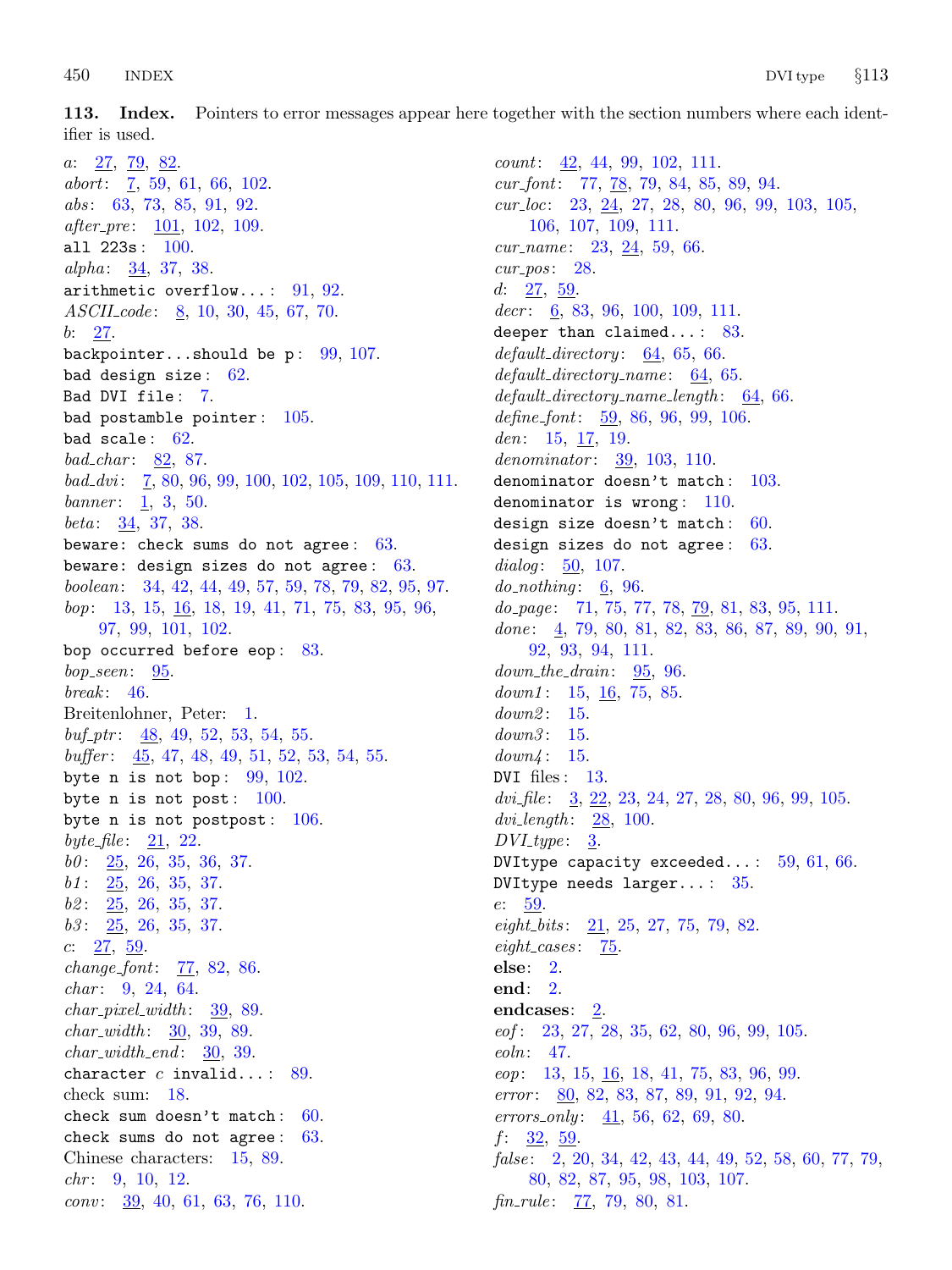fin\_set:  $\frac{77}{79}$  $\frac{77}{79}$  $\frac{77}{79}$ , 79, [80,](#page-34-0) [81](#page-34-0), [88](#page-37-0). final\_end:  $\frac{4}{7}$  $\frac{4}{7}$  $\frac{4}{7}$ , [107](#page-46-0). First byte isn't...:  $109$ . first\_backpointer: [100,](#page-43-0) [101,](#page-43-0) [102.](#page-43-0) first par:  $\frac{75}{5}$  $\frac{75}{5}$  $\frac{75}{5}$ , [80,](#page-34-0) [81,](#page-34-0) [96,](#page-41-0) [99,](#page-42-0) [106.](#page-45-0)  $first\_text\_char: 9, 12.$  $first\_text\_char: 9, 12.$  $first\_text\_char: 9, 12.$  $first\_text\_char: 9, 12.$  $first\_text\_char: 9, 12.$  $\operatorname{fix}$ -word: [37.](#page-20-0) flush\_text:  $69, 70, 80$  $69, 70, 80$  $69, 70, 80$  $69, 70, 80$  $69, 70, 80$ .  $fnt\_def1$ : [15](#page-7-0), [16,](#page-10-0) [75,](#page-32-0) [86](#page-37-0), [96](#page-41-0), [99](#page-42-0), [106.](#page-45-0)  $fnt\_def2$ : [15](#page-7-0).  $fnt\_def3: 15.$  $fnt\_def3: 15.$  $fnt\_def3: 15.$  $fnt\_def4$ : [15](#page-7-0).  $fnt\_num\_0:$  [15](#page-7-0), [16](#page-10-0), [75,](#page-32-0) [86](#page-37-0).  $fnt\_num\_1$ : [15](#page-7-0).  $fnt_number_63: 15.$  $fnt_number_63: 15.$  $fnt_number_63: 15.$  $fnt1: 15, 16, 75, 86.$  $fnt1: 15, 16, 75, 86.$  $fnt1: 15, 16, 75, 86.$  $fnt1: 15, 16, 75, 86.$  $fnt1: 15, 16, 75, 86.$  $fnt1: 15, 16, 75, 86.$  $fnt1: 15, 16, 75, 86.$  $fnt1: 15, 16, 75, 86.$  $fnt2$ : [15.](#page-7-0)  $fnt3: 15.$  $fnt3: 15.$  $fnt4: 15.$  $fnt4: 15.$ font name doesn't match:  $60$ .  $font\_bc: \quad \underline{30}$  $font\_bc: \quad \underline{30}$  $font\_bc: \quad \underline{30}$ , [31](#page-17-0), [35,](#page-19-0) [40](#page-21-0), [89](#page-38-0).  $font\_check\_sum: 30, 60, 61.$  $font\_check\_sum: 30, 60, 61.$  $font\_check\_sum: 30, 60, 61.$  $font\_check\_sum: 30, 60, 61.$  $font\_check\_sum: 30, 60, 61.$  $font\_check\_sum: 30, 60, 61.$  $font\_check\_sum: 30, 60, 61.$  $font\_design\_size: 30, 60, 61.$  $font\_design\_size: 30, 60, 61.$  $font\_design\_size: 30, 60, 61.$  $font\_design\_size: 30, 60, 61.$  $font\_design\_size: 30, 60, 61.$  $font\_design\_size: 30, 60, 61.$  $font\_ec: 30, 31, 35, 89.$  $font\_ec: 30, 31, 35, 89.$  $font\_ec: 30, 31, 35, 89.$  $font\_ec: 30, 31, 35, 89.$  $font\_ec: 30, 31, 35, 89.$  $font\_ec: 30, 31, 35, 89.$  $font\_ec: 30, 31, 35, 89.$  $font\_ec: 30, 31, 35, 89.$  $font_name: 30, 31, 32, 60, 61, 66.$  $font_name: 30, 31, 32, 60, 61, 66.$  $font_name: 30, 31, 32, 60, 61, 66.$  $font_name: 30, 31, 32, 60, 61, 66.$  $font_name: 30, 31, 32, 60, 61, 66.$  $font_name: 30, 31, 32, 60, 61, 66.$  $font_name: 30, 31, 32, 60, 61, 66.$  $font_name: 30, 31, 32, 60, 61, 66.$  $font_name: 30, 31, 32, 60, 61, 66.$  $font_name: 30, 31, 32, 60, 61, 66.$  $font_name: 30, 31, 32, 60, 61, 66.$  $font_name: 30, 31, 32, 60, 61, 66.$  $font_{num:} \quad 30, 59, 94.$  $font_{num:} \quad 30, 59, 94.$  $font_{num:} \quad 30, 59, 94.$  $font_{num:} \quad 30, 59, 94.$  $font_{num:} \quad 30, 59, 94.$  $font_{num:} \quad 30, 59, 94.$  $font_{num:} \quad 30, 59, 94.$  $font\_scaled\_size: 30, 60, 61.$  $font\_scaled\_size: 30, 60, 61.$  $font\_scaled\_size: 30, 60, 61.$  $font\_scaled\_size: 30, 60, 61.$  $font\_scaled\_size: 30, 60, 61.$  $font\_scaled\_size: 30, 60, 61.$  $font\_space: 30, 31, 63, 84, 85.$  $font\_space: 30, 31, 63, 84, 85.$  $font\_space: 30, 31, 63, 84, 85.$  $font\_space: 30, 31, 63, 84, 85.$  $font\_space: 30, 31, 63, 84, 85.$  $font\_space: 30, 31, 63, 84, 85.$  $font\_space: 30, 31, 63, 84, 85.$  $font\_space: 30, 31, 63, 84, 85.$  $font\_space: 30, 31, 63, 84, 85.$  $font\_space: 30, 31, 63, 84, 85.$ four\_cases: [75](#page-32-0), [81](#page-34-0), [82,](#page-35-0) [84,](#page-36-0) [85](#page-37-0), [86](#page-37-0), [96.](#page-41-0) Fuchs, David Raymond: [1](#page-1-0), [13,](#page-6-0) [20.](#page-12-0) get: [47.](#page-23-0)  $get\_byte: \quad 27, \quad 28, \quad 61, \quad 75, \quad 80, \quad 87, \quad 96, \quad 99, \quad 100,$  $get\_byte: \quad 27, \quad 28, \quad 61, \quad 75, \quad 80, \quad 87, \quad 96, \quad 99, \quad 100,$  $get\_byte: \quad 27, \quad 28, \quad 61, \quad 75, \quad 80, \quad 87, \quad 96, \quad 99, \quad 100,$  $get\_byte: \quad 27, \quad 28, \quad 61, \quad 75, \quad 80, \quad 87, \quad 96, \quad 99, \quad 100,$  $get\_byte: \quad 27, \quad 28, \quad 61, \quad 75, \quad 80, \quad 87, \quad 96, \quad 99, \quad 100,$  $get\_byte: \quad 27, \quad 28, \quad 61, \quad 75, \quad 80, \quad 87, \quad 96, \quad 99, \quad 100,$  $get\_byte: \quad 27, \quad 28, \quad 61, \quad 75, \quad 80, \quad 87, \quad 96, \quad 99, \quad 100,$  $get\_byte: \quad 27, \quad 28, \quad 61, \quad 75, \quad 80, \quad 87, \quad 96, \quad 99, \quad 100,$  $get\_byte: \quad 27, \quad 28, \quad 61, \quad 75, \quad 80, \quad 87, \quad 96, \quad 99, \quad 100,$  $get\_byte: \quad 27, \quad 28, \quad 61, \quad 75, \quad 80, \quad 87, \quad 96, \quad 99, \quad 100,$  $get\_byte: \quad 27, \quad 28, \quad 61, \quad 75, \quad 80, \quad 87, \quad 96, \quad 99, \quad 100,$  $get\_byte: \quad 27, \quad 28, \quad 61, \quad 75, \quad 80, \quad 87, \quad 96, \quad 99, \quad 100,$  $get\_byte: \quad 27, \quad 28, \quad 61, \quad 75, \quad 80, \quad 87, \quad 96, \quad 99, \quad 100,$  $get\_byte: \quad 27, \quad 28, \quad 61, \quad 75, \quad 80, \quad 87, \quad 96, \quad 99, \quad 100,$  $get\_byte: \quad 27, \quad 28, \quad 61, \quad 75, \quad 80, \quad 87, \quad 96, \quad 99, \quad 100,$  $get\_byte: \quad 27, \quad 28, \quad 61, \quad 75, \quad 80, \quad 87, \quad 96, \quad 99, \quad 100,$  $get\_byte: \quad 27, \quad 28, \quad 61, \quad 75, \quad 80, \quad 87, \quad 96, \quad 99, \quad 100,$  $get\_byte: \quad 27, \quad 28, \quad 61, \quad 75, \quad 80, \quad 87, \quad 96, \quad 99, \quad 100,$ [102,](#page-43-0) [105](#page-44-0), [106](#page-45-0), [109.](#page-46-0) get integer : [49,](#page-23-0) [52,](#page-24-0) [53](#page-25-0), [54](#page-25-0), [55](#page-25-0).  $get\_three\_bytes: \quad 27, 75.$  $get\_three\_bytes: \quad 27, 75.$  $get\_three\_bytes: \quad 27, 75.$  $get\_three\_bytes: \quad 27, 75.$  $get\_two\_bytes: \quad 27, 75, 103.$  $get\_two\_bytes: \quad 27, 75, 103.$  $get\_two\_bytes: \quad 27, 75, 103.$  $get\_two\_bytes: \quad 27, 75, 103.$  $get\_two\_bytes: \quad 27, 75, 103.$  $get\_two\_bytes: \quad 27, 75, 103.$ h: [72](#page-31-0). hh: [72](#page-31-0), [79](#page-33-0), [83](#page-36-0), [84,](#page-36-0) [89,](#page-38-0) [90,](#page-38-0) [91,](#page-39-0) [93.](#page-40-0)  $hhh: 79, 91.$  $hhh: 79, 91.$  $hhh: 79, 91.$  $hhh: 79, 91.$  $hhh: 79, 91.$ hhstack:  $\frac{72}{3}$  $\frac{72}{3}$  $\frac{72}{3}$ , [83](#page-36-0). *hstack*:  $\frac{72}{6}$  $\frac{72}{6}$  $\frac{72}{6}$ , [83](#page-36-0). *i*:  $3, 17$  $3, 17$ . ID byte is wrong:  $100$ .  $id\_byte: 17, 100, 105, 109.$  $id\_byte: 17, 100, 105, 109.$  $id\_byte: 17, 100, 105, 109.$  $id\_byte: 17, 100, 105, 109.$  $id\_byte: 17, 100, 105, 109.$  $id\_byte: 17, 100, 105, 109.$  $id\_byte: 17, 100, 105, 109.$  $id\_byte: 17, 100, 105, 109.$  $id\_byte: 17, 100, 105, 109.$ identification...should be n:  $105, 109$  $105, 109$ . illegal command at byte n:  $96$ . *in postamble*:  $\frac{57}{56}$  $\frac{57}{56}$  $\frac{57}{56}$ , [58,](#page-27-0) [59,](#page-27-0) [95,](#page-41-0) [99](#page-42-0), [102](#page-43-0), [107,](#page-46-0) [111.](#page-47-0)  $in\_TFM$ :  $34, 37, 62$  $34, 37, 62$  $34, 37, 62$  $34, 37, 62$  $34, 37, 62$ . in width : [33](#page-18-0), [37](#page-20-0), [40.](#page-21-0) *incr*:  $\underline{6}$ , 27, 47, 49, 52, 54, 59, 60, 63, 6[6,](#page-2-0) [70](#page-30-0), [83,](#page-36-0) [94,](#page-40-0) [99](#page-42-0), [102](#page-43-0). infinity:  $91, 92$  $91, 92$  $91, 92$ .

*initialize:*  $3, 107$  $3, 107$  $3, 107$ .  $input\_ln$ : [45](#page-23-0), [47](#page-23-0), [51,](#page-24-0) [52,](#page-24-0) [53,](#page-25-0) [54](#page-25-0), [55](#page-25-0). integer: [3,](#page-2-0) [21](#page-13-0), [24](#page-14-0), [27,](#page-15-0) [28](#page-16-0), [30,](#page-17-0) [32,](#page-18-0) [33](#page-18-0), [34,](#page-18-0) [39](#page-21-0), [41,](#page-22-0) [42,](#page-22-0) [49](#page-23-0), [50,](#page-24-0) [59,](#page-27-0) [72](#page-31-0), [73](#page-31-0), [75,](#page-32-0) [76](#page-32-0), [78](#page-33-0), [79,](#page-33-0) [82,](#page-35-0) [95,](#page-41-0) [97](#page-41-0), [101,](#page-43-0) [103](#page-44-0), [108.](#page-46-0) invalid font: [30,](#page-17-0) [31,](#page-17-0) [32,](#page-18-0) [79](#page-33-0), [89](#page-38-0), [94](#page-40-0). invalid width : [30,](#page-17-0) [40](#page-21-0), [89.](#page-38-0)  $j: \frac{59}{2}$  $j: \frac{59}{2}$  $j: \frac{59}{2}$ . Japanese characters: [15](#page-7-0), [89](#page-38-0).  $jump_out: \underline{7}.$  $jump_out: \underline{7}.$  $jump_out: \underline{7}.$ k:  $17, 32, 34, 44, 47, 50, 59, 69, 82, 95, 99, 103, 108.$  $17, 32, 34, 44, 47, 50, 59, 69, 82, 95, 99, 103, 108.$  $17, 32, 34, 44, 47, 50, 59, 69, 82, 95, 99, 103, 108.$  $17, 32, 34, 44, 47, 50, 59, 69, 82, 95, 99, 103, 108.$  $17, 32, 34, 44, 47, 50, 59, 69, 82, 95, 99, 103, 108.$  $17, 32, 34, 44, 47, 50, 59, 69, 82, 95, 99, 103, 108.$  $17, 32, 34, 44, 47, 50, 59, 69, 82, 95, 99, 103, 108.$  $17, 32, 34, 44, 47, 50, 59, 69, 82, 95, 99, 103, 108.$  $17, 32, 34, 44, 47, 50, 59, 69, 82, 95, 99, 103, 108.$  $17, 32, 34, 44, 47, 50, 59, 69, 82, 95, 99, 103, 108.$  $17, 32, 34, 44, 47, 50, 59, 69, 82, 95, 99, 103, 108.$  $17, 32, 34, 44, 47, 50, 59, 69, 82, 95, 99, 103, 108.$  $17, 32, 34, 44, 47, 50, 59, 69, 82, 95, 99, 103, 108.$  $17, 32, 34, 44, 47, 50, 59, 69, 82, 95, 99, 103, 108.$  $17, 32, 34, 44, 47, 50, 59, 69, 82, 95, 99, 103, 108.$  $17, 32, 34, 44, 47, 50, 59, 69, 82, 95, 99, 103, 108.$  $17, 32, 34, 44, 47, 50, 59, 69, 82, 95, 99, 103, 108.$  $17, 32, 34, 44, 47, 50, 59, 69, 82, 95, 99, 103, 108.$  $17, 32, 34, 44, 47, 50, 59, 69, 82, 95, 99, 103, 108.$  $17, 32, 34, 44, 47, 50, 59, 69, 82, 95, 99, 103, 108.$  $17, 32, 34, 44, 47, 50, 59, 69, 82, 95, 99, 103, 108.$  $17, 32, 34, 44, 47, 50, 59, 69, 82, 95, 99, 103, 108.$  $17, 32, 34, 44, 47, 50, 59, 69, 82, 95, 99, 103, 108.$  $17, 32, 34, 44, 47, 50, 59, 69, 82, 95, 99, 103, 108.$  $17, 32, 34, 44, 47, 50, 59, 69, 82, 95, 99, 103, 108.$  $17, 32, 34, 44, 47, 50, 59, 69, 82, 95, 99, 103, 108.$  $last\_text\_char: 9, 12.$  $last\_text\_char: 9, 12.$  $last\_text\_char: 9, 12.$  $last\_text\_char: 9, 12.$  $last\_text\_char: 9, 12.$ *lh*:  $\frac{34}{35}$ .  $line_length: 5, 67, 69, 70.$  $line_length: 5, 67, 69, 70.$  $line_length: 5, 67, 69, 70.$  $line_length: 5, 67, 69, 70.$  $line_length: 5, 67, 69, 70.$  $line_length: 5, 67, 69, 70.$  $line_length: 5, 67, 69, 70.$  $line_length: 5, 67, 69, 70.$  $line_length: 5, 67, 69, 70.$ m: [59](#page-27-0), [103](#page-44-0), [108](#page-46-0). mag: [15,](#page-7-0) <u>17</u>, [18,](#page-11-0) [19,](#page-11-0) <u>39</u>, [103,](#page-44-0) [110](#page-47-0). magnification doesn't match:  $103$ . magnification is wrong:  $110$ . major: [80,](#page-34-0) [81,](#page-34-0) [83,](#page-36-0) [85,](#page-37-0) [86,](#page-37-0) [87,](#page-37-0) [88.](#page-37-0)  $match: 44.$  $match: 44.$  $match: 44.$  $max\_drift:$  [91](#page-39-0), [92](#page-40-0).  $max_fonts$ :  $5, 30, 59$  $5, 30, 59$  $5, 30, 59$  $5, 30, 59$ .  $max_h$ : [73,](#page-31-0) [74,](#page-31-0) [91](#page-39-0), [103](#page-44-0), [104](#page-44-0).  $max\_h\_so\_far$ :  $\frac{73}{74}$ , [74,](#page-31-0) [91](#page-39-0), [104](#page-44-0).  $max_pages: \underline{41}, 43, 53, 56, 111.$  $max_pages: \underline{41}, 43, 53, 56, 111.$  $max_pages: \underline{41}, 43, 53, 56, 111.$  $max_pages: \underline{41}, 43, 53, 56, 111.$  $max_pages: \underline{41}, 43, 53, 56, 111.$  $max_pages: \underline{41}, 43, 53, 56, 111.$  $max_pages: \underline{41}, 43, 53, 56, 111.$  $max_pages: \underline{41}, 43, 53, 56, 111.$  $max_pages: \underline{41}, 43, 53, 56, 111.$  $max_pages: \underline{41}, 43, 53, 56, 111.$  $max_s$ :  $\frac{73}{74}$ ,  $\frac{74}{83}$  $\frac{74}{83}$  $\frac{74}{83}$ ,  $\frac{103}{104}$  $\frac{103}{104}$  $\frac{103}{104}$ .  $max_s$  so far:  $\frac{73}{13}$ , [74,](#page-31-0) [83](#page-36-0), [104](#page-44-0).  $max_v$ :  $\frac{73}{74}$  $\frac{73}{74}$  $\frac{73}{74}$ ,  $\frac{74}{92}$ ,  $\frac{103}{104}$  $\frac{103}{104}$  $\frac{103}{104}$  $\frac{103}{104}$  $\frac{103}{104}$ .  $max_v\_{so}$  far:  $\frac{73}{13}$  $\frac{73}{13}$  $\frac{73}{13}$ , [74](#page-31-0), [92,](#page-40-0) [104.](#page-44-0) max widths: [5,](#page-2-0) [30,](#page-17-0) [34](#page-18-0), [35](#page-19-0), [39](#page-21-0). minor:  $80, 83, 84, 88$  $80, 83, 84, 88$  $80, 83, 84, 88$  $80, 83, 84, 88$  $80, 83, 84, 88$  $80, 83, 84, 88$  $80, 83, 84, 88$ .  $mismatch: 59, 60.$  $mismatch: 59, 60.$  $mismatch: 59, 60.$  $mismatch: 59, 60.$  $mismatch: 59, 60.$ mnemonics\_only:  $41, 56, 90, 91, 92, 93, 94$  $41, 56, 90, 91, 92, 93, 94$  $41, 56, 90, 91, 92, 93, 94$  $41, 56, 90, 91, 92, 93, 94$  $41, 56, 90, 91, 92, 93, 94$  $41, 56, 90, 91, 92, 93, 94$  $41, 56, 90, 91, 92, 93, 94$  $41, 56, 90, 91, 92, 93, 94$  $41, 56, 90, 91, 92, 93, 94$  $41, 56, 90, 91, 92, 93, 94$  $41, 56, 90, 91, 92, 93, 94$  $41, 56, 90, 91, 92, 93, 94$  $41, 56, 90, 91, 92, 93, 94$ . move\_down: [77](#page-32-0), [82,](#page-35-0) [85](#page-37-0). move\_right: [77](#page-32-0), [79](#page-33-0), [80](#page-34-0), [84](#page-36-0), [89](#page-38-0), [90.](#page-38-0) move\_to\_byte:  $28, 100, 102$  $28, 100, 102$  $28, 100, 102$  $28, 100, 102$ .  $n: \frac{59}{76}, \frac{76}{108}.$ name\_length: [5,](#page-2-0) [24](#page-14-0), [59](#page-27-0), [66.](#page-29-0) name\_size: [5,](#page-2-0) [30](#page-17-0), [32](#page-18-0), [59](#page-27-0), [61.](#page-28-0)  $names: \underline{30}$  $names: \underline{30}$  $names: \underline{30}$ , [32,](#page-18-0) [59,](#page-27-0) [60,](#page-27-0) [61](#page-28-0), [66](#page-29-0). negative: [49.](#page-23-0) new\_backpointer: [97](#page-41-0), [99.](#page-42-0) new mag:  $\frac{41}{55}$  $\frac{41}{55}$  $\frac{41}{55}$  $\frac{41}{55}$  $\frac{41}{55}$ , [56,](#page-26-0) [103,](#page-44-0) [110.](#page-47-0)  $nf: \frac{30}{31}, 31, 35, 40, 59, 60, 61, 63, 66, 94.$  $nf: \frac{30}{31}, 31, 35, 40, 59, 60, 61, 63, 66, 94.$  $nf: \frac{30}{31}, 31, 35, 40, 59, 60, 61, 63, 66, 94.$  $nf: \frac{30}{31}, 31, 35, 40, 59, 60, 61, 63, 66, 94.$  $nf: \frac{30}{31}, 31, 35, 40, 59, 60, 61, 63, 66, 94.$  $nf: \frac{30}{31}, 31, 35, 40, 59, 60, 61, 63, 66, 94.$  $nf: \frac{30}{31}, 31, 35, 40, 59, 60, 61, 63, 66, 94.$  $nf: \frac{30}{31}, 31, 35, 40, 59, 60, 61, 63, 66, 94.$  $nf: \frac{30}{31}, 31, 35, 40, 59, 60, 61, 63, 66, 94.$  $nf: \frac{30}{31}, 31, 35, 40, 59, 60, 61, 63, 66, 94.$  $nf: \frac{30}{31}, 31, 35, 40, 59, 60, 61, 63, 66, 94.$  $nf: \frac{30}{31}, 31, 35, 40, 59, 60, 61, 63, 66, 94.$  $nf: \frac{30}{31}, 31, 35, 40, 59, 60, 61, 63, 66, 94.$  $nf: \frac{30}{31}, 31, 35, 40, 59, 60, 61, 63, 66, 94.$  $nf: \frac{30}{31}, 31, 35, 40, 59, 60, 61, 63, 66, 94.$  $nf: \frac{30}{31}, 31, 35, 40, 59, 60, 61, 63, 66, 94.$  $nf: \frac{30}{31}, 31, 35, 40, 59, 60, 61, 63, 66, 94.$  $nf: \frac{30}{31}, 31, 35, 40, 59, 60, 61, 63, 66, 94.$ non−ASCII character... : [87.](#page-37-0) nop: [13,](#page-6-0) [15](#page-7-0), [16,](#page-10-0) [18](#page-11-0), [19](#page-11-0), [75,](#page-32-0) [83](#page-36-0), [99,](#page-42-0) [106.](#page-45-0) not enough signature bytes...:  $105$ . null font name: [61.](#page-28-0) num: [15](#page-7-0), [17,](#page-10-0) [19.](#page-11-0) numerator: [39](#page-21-0), [103,](#page-44-0) [110](#page-47-0). numerator doesn't match: [103](#page-44-0). numerator is wrong:  $110$ .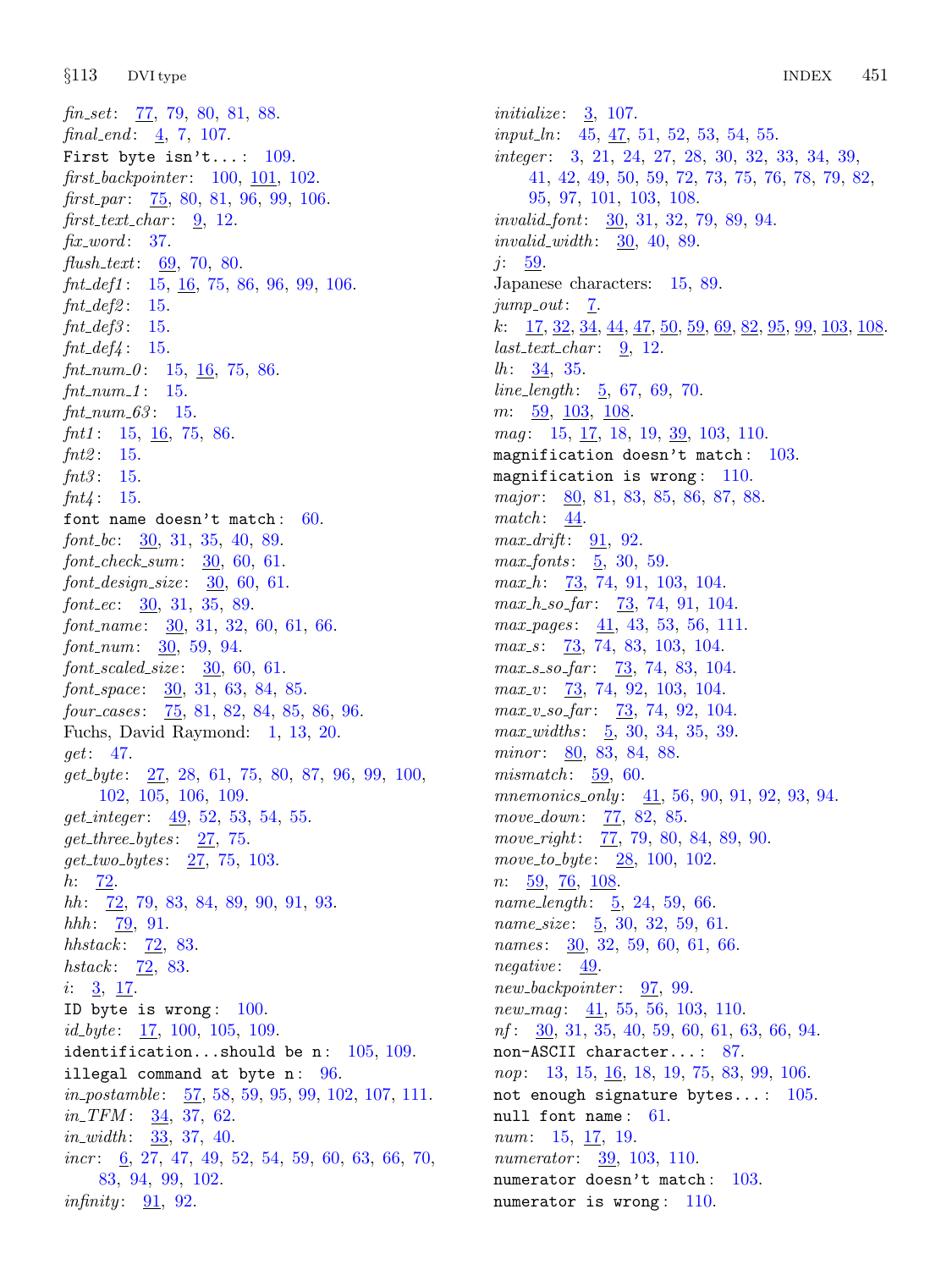nw: [34](#page-18-0), [35](#page-19-0), [36](#page-19-0), [37.](#page-20-0) *o*:  $\frac{79}{6}$ , [82.](#page-35-0) observed maxh was  $x: 104$  $x: 104$ . observed maxstackdepth was  $x: 104$  $x: 104$ . observed maxv was  $x: 104$  $x: 104$ . old\_backpointer: [97](#page-41-0), [98](#page-41-0), [99,](#page-42-0) [102,](#page-43-0) [107](#page-46-0). only n bytes long: [100.](#page-43-0) open  $\Delta vi$  file: [23,](#page-13-0) [109](#page-46-0).  $open\_tfm\_file: 23, 24, 62.$  $open\_tfm\_file: 23, 24, 62.$  $open\_tfm\_file: 23, 24, 62.$  $open\_tfm\_file: 23, 24, 62.$  $open\_tfm\_file: 23, 24, 62.$  $open\_tfm\_file: 23, 24, 62.$  $open\_tfm\_file: 23, 24, 62.$ Options selected: [56](#page-26-0). ord: [10](#page-4-0). oriental characters: [15](#page-7-0), [89](#page-38-0). othercases: [2.](#page-1-0) others: [2](#page-1-0).  $out\_mode$ :  $41, 43, 51, 56, 57, 59, 62, 69, 80, 90,$  $41, 43, 51, 56, 57, 59, 62, 69, 80, 90,$  $41, 43, 51, 56, 57, 59, 62, 69, 80, 90,$  $41, 43, 51, 56, 57, 59, 62, 69, 80, 90,$  $41, 43, 51, 56, 57, 59, 62, 69, 80, 90,$  $41, 43, 51, 56, 57, 59, 62, 69, 80, 90,$  $41, 43, 51, 56, 57, 59, 62, 69, 80, 90,$  $41, 43, 51, 56, 57, 59, 62, 69, 80, 90,$  $41, 43, 51, 56, 57, 59, 62, 69, 80, 90,$  $41, 43, 51, 56, 57, 59, 62, 69, 80, 90,$  $41, 43, 51, 56, 57, 59, 62, 69, 80, 90,$  $41, 43, 51, 56, 57, 59, 62, 69, 80, 90,$  $41, 43, 51, 56, 57, 59, 62, 69, 80, 90,$  $41, 43, 51, 56, 57, 59, 62, 69, 80, 90,$  $41, 43, 51, 56, 57, 59, 62, 69, 80, 90,$  $41, 43, 51, 56, 57, 59, 62, 69, 80, 90,$  $41, 43, 51, 56, 57, 59, 62, 69, 80, 90,$  $41, 43, 51, 56, 57, 59, 62, 69, 80, 90,$  $41, 43, 51, 56, 57, 59, 62, 69, 80, 90,$ [91,](#page-39-0) [92,](#page-40-0) [93,](#page-40-0) [94,](#page-40-0) [100,](#page-43-0) [103,](#page-44-0) [107.](#page-46-0) out\_space: [31,](#page-17-0) [84.](#page-36-0) out\_text: [70](#page-30-0), [84](#page-36-0), [88.](#page-37-0) out\_vmove: [31](#page-17-0), [85](#page-37-0). output: [3.](#page-2-0) p:  $\frac{59}{79}$  $\frac{59}{79}$  $\frac{59}{79}$ ,  $\frac{82}{95}$  $\frac{82}{95}$  $\frac{82}{95}$ ,  $\frac{95}{103}$ ,  $\frac{108}{95}$  $\frac{108}{95}$  $\frac{108}{95}$ . page ended unexpectedly : [111](#page-47-0). page link wrong...:  $102$ . page count: [73](#page-31-0), [74](#page-31-0), [99](#page-42-0), [102](#page-43-0), [104](#page-44-0). pixel\_round:  $\underline{40}$ , [72,](#page-31-0) [84](#page-36-0), [85](#page-37-0), [91](#page-39-0), [92](#page-40-0). pixel\_width:  $39, 40$  $39, 40$  $39, 40$ . pop: [14,](#page-6-0) [15,](#page-7-0) <u>[16](#page-10-0)</u>, [19,](#page-11-0) [75,](#page-32-0) [83](#page-36-0). post: [13](#page-6-0), [15,](#page-7-0) [16](#page-10-0), [19,](#page-11-0) [20](#page-12-0), [75,](#page-32-0) [82](#page-35-0), [96,](#page-41-0) [99](#page-42-0), [100,](#page-43-0) [101,](#page-43-0) [102,](#page-43-0) [103.](#page-44-0) post pointer is wrong: [100.](#page-43-0)  $post\_loc: 100, 101, 102, 103, 105.$  $post\_loc: 100, 101, 102, 103, 105.$  $post\_loc: 100, 101, 102, 103, 105.$  $post\_loc: 100, 101, 102, 103, 105.$  $post\_loc: 100, 101, 102, 103, 105.$  $post\_loc: 100, 101, 102, 103, 105.$  $post\_loc: 100, 101, 102, 103, 105.$  $post\_loc: 100, 101, 102, 103, 105.$  $post\_loc: 100, 101, 102, 103, 105.$  $post\_loc: 100, 101, 102, 103, 105.$  $post\_loc: 100, 101, 102, 103, 105.$ post<sub>-post</sub>: [15,](#page-7-0) <u>[16](#page-10-0)</u>, [19,](#page-11-0) [20,](#page-12-0) [75](#page-32-0), [82](#page-35-0), [96,](#page-41-0) [105,](#page-44-0) [106](#page-45-0). postamble command within a page : [82.](#page-35-0) Postamble starts at byte n:  $103$ . pre: [13](#page-6-0), [15](#page-7-0), [16](#page-10-0), [75](#page-32-0), [82,](#page-35-0) [96,](#page-41-0) [109.](#page-46-0) preamble command within a page: [82.](#page-35-0) print: [3](#page-2-0), [7,](#page-3-0) [32](#page-18-0), [56,](#page-26-0) [61](#page-28-0), [62,](#page-28-0) [63](#page-28-0), [69,](#page-30-0) [80](#page-34-0), [87,](#page-37-0) [89,](#page-38-0) [90](#page-38-0), [91,](#page-39-0) [92,](#page-40-0) [93,](#page-40-0) [94,](#page-40-0) [103,](#page-44-0) [109,](#page-46-0) [111.](#page-47-0) print font: [32](#page-18-0), [61,](#page-28-0) [89,](#page-38-0) [94](#page-40-0). print  $\ln$ : [3](#page-2-0), [34](#page-18-0), [35,](#page-19-0) [56,](#page-26-0) [59,](#page-27-0) [60](#page-27-0), [62](#page-28-0), [63,](#page-28-0) [69,](#page-30-0) [79](#page-33-0), [80,](#page-34-0) [83](#page-36-0), [90,](#page-38-0) [93,](#page-40-0) [96](#page-41-0), [99,](#page-42-0) [102,](#page-43-0) [103](#page-44-0), [104,](#page-44-0) [105,](#page-44-0) [106,](#page-45-0) [107](#page-46-0), [109](#page-46-0), [110,](#page-47-0) [111](#page-47-0). pure: [82.](#page-35-0) push: [5,](#page-2-0) [14,](#page-6-0) [15,](#page-7-0) [16,](#page-10-0) [19,](#page-11-0) [75](#page-32-0), [83](#page-36-0). push deeper than claimed...:  $83$ . put\_rule: [15](#page-7-0), [16](#page-10-0), [75](#page-32-0), [81](#page-34-0), [90](#page-38-0), [96](#page-41-0). put1: [15](#page-7-0), [16,](#page-10-0) [75](#page-32-0), [81,](#page-34-0) [89](#page-38-0). put2: [15](#page-7-0). put $3: 15$  $3: 15$ .  $put4: 15.$  $put4: 15.$  $put4: 15.$ q:  $\frac{59}{79}$  $\frac{59}{79}$  $\frac{59}{79}$  $\frac{59}{79}$  $\frac{59}{79}$ ,  $\frac{82}{103}$  $\frac{82}{103}$  $\frac{82}{103}$ ,  $\frac{103}{108}$ .  $r: 59.$  $r: 59.$  $r: 59.$ 

random\_reading: [2,](#page-1-0) [20](#page-12-0), [28](#page-16-0), [41,](#page-22-0) [56](#page-26-0), [100,](#page-43-0) [107.](#page-46-0) read: [26](#page-14-0), [27](#page-15-0).  $read\_ln: 47$ . read\_postamble: [103,](#page-44-0) [107.](#page-46-0)  $read\_tfm\_word: \quad 26, 35, 36, 37.$  $read\_tfm\_word: \quad 26, 35, 36, 37.$  $read\_tfm\_word: \quad 26, 35, 36, 37.$  $read\_tfm\_word: \quad 26, 35, 36, 37.$  $read\_tfm\_word: \quad 26, 35, 36, 37.$  $read\_tfm\_word: \quad 26, 35, 36, 37.$  $read\_tfm\_word: \quad 26, 35, 36, 37.$  $read\_tfm\_word: \quad 26, 35, 36, 37.$ real : [33,](#page-18-0) [39,](#page-21-0) [41](#page-22-0). reset: [23](#page-13-0), [47](#page-23-0). resolution: [41](#page-22-0), [54,](#page-25-0) [56,](#page-26-0) [110](#page-47-0). rewrite: [50.](#page-24-0)  $right1: 15, 16, 75, 84.$  $right1: 15, 16, 75, 84.$  $right1: 15, 16, 75, 84.$  $right1: 15, 16, 75, 84.$  $right1: 15, 16, 75, 84.$  $right1: 15, 16, 75, 84.$  $right1: 15, 16, 75, 84.$  $right1: 15, 16, 75, 84.$  $right2: 15.$  $right2: 15.$  $right3: 15.$  $right3: 15.$  $right4: 15.$  $right4: 15.$ round: [35](#page-19-0), [40,](#page-21-0) [61](#page-28-0), [63.](#page-28-0) rule pixels : [15](#page-7-0), [76,](#page-32-0) [90](#page-38-0). s: [78](#page-33-0). scaled:  $61$ . scaled size doesn't match:  $60$ . scan\_bop: [95,](#page-41-0) [99](#page-42-0), [111.](#page-47-0)  $set_{char_0} 0: 15, 16, 75, 81.$  $set_{char_0} 0: 15, 16, 75, 81.$  $set_{char_0} 0: 15, 16, 75, 81.$  $set_{char_0} 0: 15, 16, 75, 81.$  $set_{char_0} 0: 15, 16, 75, 81.$  $set_{char_0} 0: 15, 16, 75, 81.$  $set_{char_0} 0: 15, 16, 75, 81.$  $set_{char_0} 0: 15, 16, 75, 81.$  $set\_char_1$ : [15.](#page-7-0) set\_char\_127: [15](#page-7-0). set\_pos: [28](#page-16-0). set\_rule: [13](#page-6-0), [15](#page-7-0), <u>[16](#page-10-0)</u>, [75](#page-32-0), [81,](#page-34-0) [96.](#page-41-0)  $set1: 15, 16, 75, 81.$  $set1: 15, 16, 75, 81.$  $set1: 15, 16, 75, 81.$  $set1: 15, 16, 75, 81.$  $set1: 15, 16, 75, 81.$  $set1: 15, 16, 75, 81.$  $set1: 15, 16, 75, 81.$  $set1: 15, 16, 75, 81.$ set2: [15.](#page-7-0)  $set3: 15.$  $set3: 15.$ set $4: 15$ . show: [80](#page-34-0). show state:  $\frac{77}{7}$ , [79](#page-33-0), [80,](#page-34-0) [83.](#page-36-0) showing: [61](#page-28-0), [78,](#page-33-0) [80,](#page-34-0) [87,](#page-37-0) [90](#page-38-0), [91](#page-39-0), [92](#page-40-0), [93,](#page-40-0) [94,](#page-40-0) [95](#page-41-0), [103](#page-44-0). signature...should be...:  $105$ . signed byte:  $27, 75$  $27, 75$  $27, 75$ . signed pair:  $27, 75$  $27, 75$  $27, 75$ .  $signed_{quad}$ :  $27, 61, 75, 90, 96, 99, 100, 102,$  $27, 61, 75, 90, 96, 99, 100, 102,$  $27, 61, 75, 90, 96, 99, 100, 102,$  $27, 61, 75, 90, 96, 99, 100, 102,$  $27, 61, 75, 90, 96, 99, 100, 102,$  $27, 61, 75, 90, 96, 99, 100, 102,$  $27, 61, 75, 90, 96, 99, 100, 102,$  $27, 61, 75, 90, 96, 99, 100, 102,$  $27, 61, 75, 90, 96, 99, 100, 102,$  $27, 61, 75, 90, 96, 99, 100, 102,$  $27, 61, 75, 90, 96, 99, 100, 102,$  $27, 61, 75, 90, 96, 99, 100, 102,$  $27, 61, 75, 90, 96, 99, 100, 102,$  $27, 61, 75, 90, 96, 99, 100, 102,$  $27, 61, 75, 90, 96, 99, 100, 102,$ [103,](#page-44-0) [105](#page-44-0), [107,](#page-46-0) [110.](#page-47-0) signed\_trio:  $27, 75$  $27, 75$  $27, 75$ . sixteen\_cases: [75.](#page-32-0) sixty\_four\_cases: [75,](#page-32-0) [86](#page-37-0).  $skip_10pt p\text{.}~\underline{p}$  pages:  $\frac{95}{25}$  $\frac{95}{25}$  $\frac{95}{25}$ , [107](#page-46-0). sp: [17](#page-10-0). special cases:  $78, 81, 82$  $78, 81, 82$  $78, 81, 82$  $78, 81, 82$  $78, 81, 82$ . ss: [78](#page-33-0), [83](#page-36-0), [93](#page-40-0). stack not empty...:  $83$ .  $stack\_size: 5, 72, 74, 83.$  $stack\_size: 5, 72, 74, 83.$  $stack\_size: 5, 72, 74, 83.$  $stack\_size: 5, 72, 74, 83.$  $stack\_size: 5, 72, 74, 83.$  $stack\_size: 5, 72, 74, 83.$  $stack\_size: 5, 72, 74, 83.$  $stack\_size: 5, 72, 74, 83.$  $stack\_size: 5, 72, 74, 83.$  $start_{count}: 42, 44, 52, 56.$  $start_{count}: 42, 44, 52, 56.$  $start_{count}: 42, 44, 52, 56.$  $start_{count}: 42, 44, 52, 56.$  $start_{count}: 42, 44, 52, 56.$  $start_{count}: 42, 44, 52, 56.$  $start_{count}: 42, 44, 52, 56.$  $start_{count}: 42, 44, 52, 56.$  $start_{count}: 42, 44, 52, 56.$ start loc: [101](#page-43-0), [102.](#page-43-0) start\_match:  $44, 95, 102$  $44, 95, 102$  $44, 95, 102$  $44, 95, 102$ . start there : [42,](#page-22-0) [43,](#page-22-0) [44](#page-22-0), [52](#page-24-0), [56](#page-26-0).  $start\_vals: \quad 42, 43, 44, 52, 56, 111.$  $start\_vals: \quad 42, 43, 44, 52, 56, 111.$  $start\_vals: \quad 42, 43, 44, 52, 56, 111.$  $start\_vals: \quad 42, 43, 44, 52, 56, 111.$  $start\_vals: \quad 42, 43, 44, 52, 56, 111.$  $start\_vals: \quad 42, 43, 44, 52, 56, 111.$  $start\_vals: \quad 42, 43, 44, 52, 56, 111.$  $start\_vals: \quad 42, 43, 44, 52, 56, 111.$  $start\_vals: \quad 42, 43, 44, 52, 56, 111.$  $start\_vals: \quad 42, 43, 44, 52, 56, 111.$  $start\_vals: \quad 42, 43, 44, 52, 56, 111.$  $start\_vals: \quad 42, 43, 44, 52, 56, 111.$ started: [95](#page-41-0), [97](#page-41-0), [98.](#page-41-0) starting page number...:  $102$ .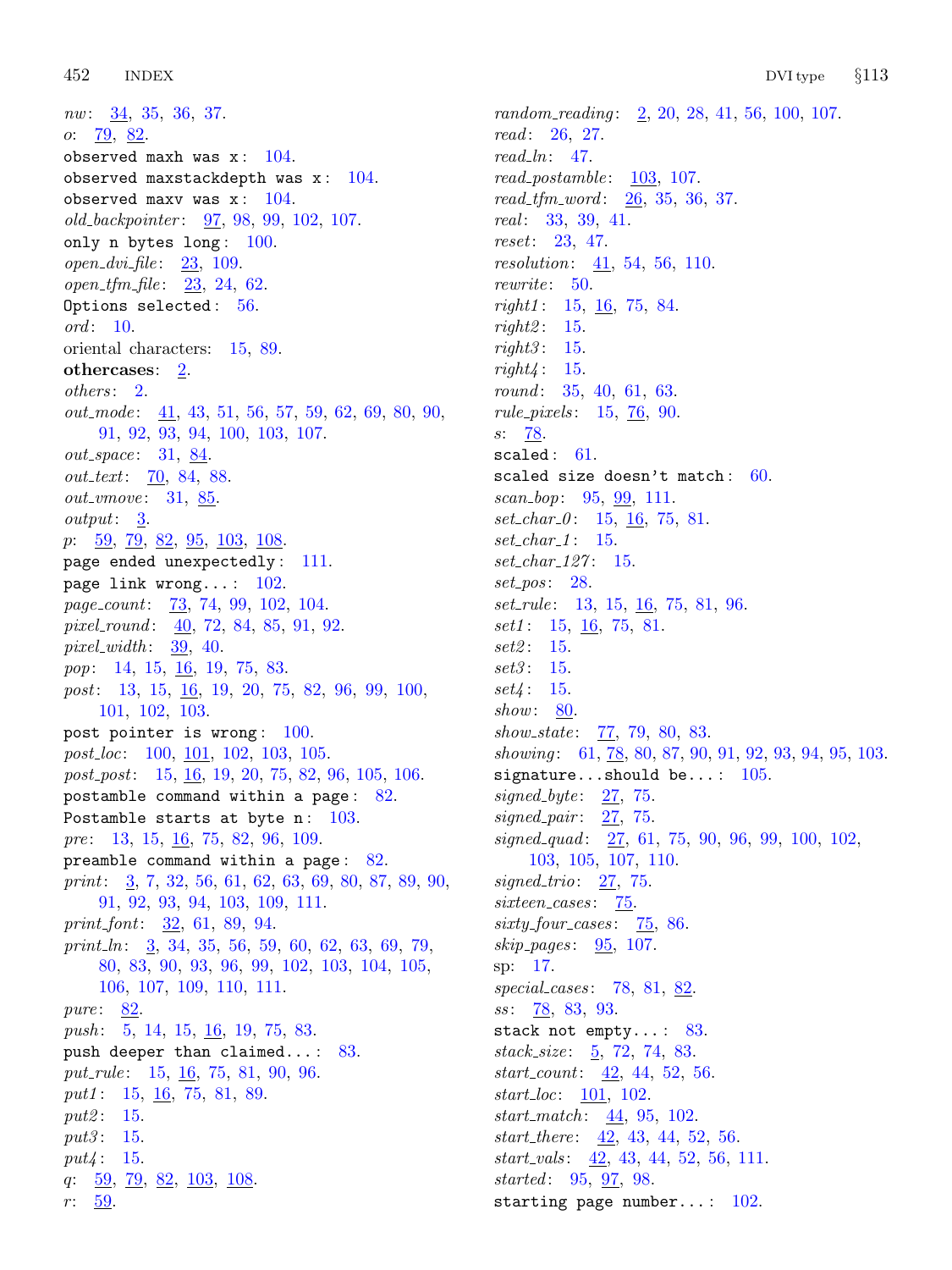string of negative length : [87.](#page-37-0) system dependencies: [2,](#page-1-0) [7,](#page-3-0) [9](#page-4-0), [20,](#page-12-0) [21,](#page-13-0) [23](#page-13-0), [26,](#page-14-0) [27](#page-15-0), [28,](#page-16-0) [40](#page-21-0), [41,](#page-22-0) [45,](#page-23-0) [46](#page-23-0), [47,](#page-23-0) [50](#page-24-0), [64,](#page-29-0) [66](#page-29-0), [112.](#page-48-0)  $term_in: 45, 47.$  $term_in: 45, 47.$  $term_in: 45, 47.$  $term_in: 45, 47.$  $term_in: 45, 47.$  $term\_out:$  [45,](#page-23-0) [46](#page-23-0), [50](#page-24-0), [51,](#page-24-0) [52](#page-24-0), [53,](#page-25-0) [54](#page-25-0), [55](#page-25-0). terminal line length:  $\frac{5}{2}$  $\frac{5}{2}$  $\frac{5}{2}$ , [45](#page-23-0), [47](#page-23-0), [48](#page-23-0). terse:  $41, 56, 80$  $41, 56, 80$  $41, 56, 80$  $41, 56, 80$  $41, 56, 80$ . text<sub>-buf</sub>:  $67, 69, 70$  $67, 69, 70$  $67, 69, 70$  $67, 69, 70$  $67, 69, 70$ . text\_char:  $\frac{9}{10}$ . text file:  $\frac{9}{2}$  $\frac{9}{2}$  $\frac{9}{2}$ , [45](#page-23-0).  $text\_ptr: 67, 68, 69, 70.$  $text\_ptr: 67, 68, 69, 70.$  $text\_ptr: 67, 68, 69, 70.$  $text\_ptr: 67, 68, 69, 70.$  $text\_ptr: 67, 68, 69, 70.$  $text\_ptr: 67, 68, 69, 70.$  $text\_ptr: 67, 68, 69, 70.$  $text\_ptr: 67, 68, 69, 70.$ TFM files: [29](#page-17-0). TFM file can't be opened:  $62$ . TFM file is bad:  $34$ .  $tfm\_check\_sum: 33, 35, 63.$  $tfm\_check\_sum: 33, 35, 63.$  $tfm\_check\_sum: 33, 35, 63.$  $tfm\_check\_sum: 33, 35, 63.$  $tfm\_check\_sum: 33, 35, 63.$  $tfm\_check\_sum: 33, 35, 63.$  $tfm\_check\_sum: 33, 35, 63.$ *tfm\_conv*:  $\frac{33}{35}$  $\frac{33}{35}$  $\frac{33}{35}$ , 35, [110.](#page-47-0)  $tfm\_design\_size: 33, 35, 63.$  $tfm\_design\_size: 33, 35, 63.$  $tfm\_design\_size: 33, 35, 63.$  $tfm\_design\_size: 33, 35, 63.$  $tfm\_design\_size: 33, 35, 63.$  $tfm\_design\_size: 33, 35, 63.$  $tfm\_design\_size: 33, 35, 63.$  $tfm$ -file:  $22, 23, 26, 33, 35, 62$  $22, 23, 26, 33, 35, 62$  $22, 23, 26, 33, 35, 62$  $22, 23, 26, 33, 35, 62$  $22, 23, 26, 33, 35, 62$  $22, 23, 26, 33, 35, 62$  $22, 23, 26, 33, 35, 62$  $22, 23, 26, 33, 35, 62$  $22, 23, 26, 33, 35, 62$  $22, 23, 26, 33, 35, 62$  $22, 23, 26, 33, 35, 62$ . the file ended prematurely:  $80, 96, 99$  $80, 96, 99$  $80, 96, 99$  $80, 96, 99$ . the works:  $\frac{41}{43}$  $\frac{41}{43}$  $\frac{41}{43}$  $\frac{41}{43}$  $\frac{41}{43}$ ,  $\frac{43}{51}$ ,  $\frac{56}{57}$  $\frac{56}{57}$  $\frac{56}{57}$ ,  $\frac{59}{100}$  $\frac{59}{100}$  $\frac{59}{100}$  $\frac{59}{100}$  $\frac{59}{100}$ ,  $\frac{103}{103}$ ,  $\frac{107}{50}$ . there are really n pages:  $102, 104$  $102, 104$ .  $thirty\_two\_cases: 75.$  $thirty\_two\_cases: 75.$  $thirty\_two\_cases: 75.$ this font is magnified:  $63$ . this font was already defined:  $59$ . this font wasn't loaded before:  $59$ . total pages : [73,](#page-31-0) [102](#page-43-0), [103](#page-44-0), [104](#page-44-0). true: [2](#page-1-0), [28,](#page-16-0) [34](#page-18-0), [42,](#page-22-0) [44](#page-22-0), [49](#page-23-0), [52,](#page-24-0) [60](#page-27-0), [79,](#page-33-0) [80](#page-34-0), [82,](#page-35-0) [83,](#page-36-0) [87,](#page-37-0) [95](#page-41-0), [99](#page-42-0), [100,](#page-43-0) [102,](#page-43-0) [107.](#page-46-0)  $true_{conv}: 39, 61, 63, 110.$  $true_{conv}: 39, 61, 63, 110.$  $true_{conv}: 39, 61, 63, 110.$  $true_{conv}: 39, 61, 63, 110.$  $true_{conv}: 39, 61, 63, 110.$  $true_{conv}: 39, 61, 63, 110.$  $true_{conv}: 39, 61, 63, 110.$  $true_{conv}: 39, 61, 63, 110.$ trunc: [76.](#page-32-0) UNDEFINED : [32.](#page-18-0) undefined command: [82.](#page-35-0) undefined commands:  $16$ , [75](#page-32-0), [96](#page-41-0). update\_terminal:  $\frac{46}{5}$  $\frac{46}{5}$  $\frac{46}{5}$ , [47.](#page-23-0)  $v: 72.$  $v: 72.$ *verbose*:  $41, 56, 80$  $41, 56, 80$  $41, 56, 80$  $41, 56, 80$ . vstack:  $\overline{72}$  $\overline{72}$  $\overline{72}$ , [83.](#page-36-0) vv: [72](#page-31-0), [79,](#page-33-0) [83](#page-36-0), [85,](#page-37-0) [92,](#page-40-0) [93](#page-40-0). vvstack: [72](#page-31-0), [83](#page-36-0). *vvv*:  $82, 92.$  $82, 92.$  $82, 92.$  $82, 92.$ w: [72](#page-31-0). warning: |h|... : [91](#page-39-0). warning:  $|v| \ldots$  : [92](#page-40-0). warning: observed maxh...:  $104$ . warning: observed maxstack...:  $104$ . warning: observed maxv...:  $104$ . width: [30](#page-17-0), [36,](#page-19-0) [39](#page-21-0), [40](#page-21-0). width base:  $30, 39, 40$  $30, 39, 40$  $30, 39, 40$  $30, 39, 40$ . width\_ptr: [30,](#page-17-0) [31,](#page-17-0) [34,](#page-18-0) [35,](#page-19-0) [36,](#page-19-0) [40.](#page-21-0) wp: [34,](#page-18-0) [35](#page-19-0), [36](#page-19-0), [40.](#page-21-0) write: [3,](#page-2-0) [51](#page-24-0), [52](#page-24-0), [53,](#page-25-0) [54,](#page-25-0) [55](#page-25-0). write ln: [3,](#page-2-0) [50](#page-24-0), [51](#page-24-0), [52](#page-24-0), [53](#page-25-0), [54](#page-25-0), [55](#page-25-0).

wstack:  $\overline{72}$  $\overline{72}$  $\overline{72}$ , [83.](#page-36-0)  $w0: 15, 16, 75, 84.$  $w0: 15, 16, 75, 84.$  $w0: 15, 16, 75, 84.$  $w0: 15, 16, 75, 84.$  $w0: 15, 16, 75, 84.$  $w0: 15, 16, 75, 84.$  $w0: 15, 16, 75, 84.$  $w0: 15, 16, 75, 84.$  $w1: 15, 16, 75, 84.$  $w1: 15, 16, 75, 84.$  $w1: 15, 16, 75, 84.$  $w1: 15, 16, 75, 84.$  $w1: 15, 16, 75, 84.$  $w1: 15, 16, 75, 84.$  $w1: 15, 16, 75, 84.$  $w1: 15, 16, 75, 84.$  $w2: 15.$  $w2: 15.$  $w2: 15.$  $w3: 15.$  $w3: 15.$  $w3: 15.$  $w4: 15.$  $w4: 15.$  $w4: 15.$  $x: \underline{17}, \underline{49}, \underline{72}.$  $x: \underline{17}, \underline{49}, \underline{72}.$  $x: \underline{17}, \underline{49}, \underline{72}.$  $x: \underline{17}, \underline{49}, \underline{72}.$  $x: \underline{17}, \underline{49}, \underline{72}.$  $xchr: \underline{10}$ , [11,](#page-5-0) [12](#page-5-0), [32](#page-18-0), [66,](#page-29-0) [69,](#page-30-0) [87](#page-37-0), [109](#page-46-0).  $xord: \underline{10}, 12, 47.$  $xord: \underline{10}, 12, 47.$  $xord: \underline{10}, 12, 47.$  $xord: \underline{10}, 12, 47.$  $xstack: 72, 83.$  $xstack: 72, 83.$  $xstack: 72, 83.$  $xstack: 72, 83.$  $xxx1$ : [15](#page-7-0), [16,](#page-10-0) [75](#page-32-0), [82,](#page-35-0) [96](#page-41-0).  $xxx2: 15.$  $xxx2: 15.$  $xxx2: 15.$  $xxx3: 15.$  $xxx3: 15.$  $xxx3: 15.$ xxx4 : [15](#page-7-0), [16.](#page-10-0)  $x0:$  [15](#page-7-0), [16](#page-10-0), [75,](#page-32-0) [84.](#page-36-0)  $x1: \quad 15, \quad \underline{16}, \quad 75, \quad 84.$  $x1: \quad 15, \quad \underline{16}, \quad 75, \quad 84.$  $x1: \quad 15, \quad \underline{16}, \quad 75, \quad 84.$  $x1: \quad 15, \quad \underline{16}, \quad 75, \quad 84.$  $x1: \quad 15, \quad \underline{16}, \quad 75, \quad 84.$  $x1: \quad 15, \quad \underline{16}, \quad 75, \quad 84.$  $x1: \quad 15, \quad \underline{16}, \quad 75, \quad 84.$  $x1: \quad 15, \quad \underline{16}, \quad 75, \quad 84.$  $x2: 15.$  $x2: 15.$  $x2: 15.$  $x3: 15.$  $x3: 15.$  $x3: 15.$  $x_4: 15.$  $x_4: 15.$  $x_4: 15.$  $y: \frac{72}{.}$ ystack:  $\overline{72}$ , [83.](#page-36-0)  $y0:$  [15](#page-7-0), [16](#page-10-0), [75](#page-32-0), [85.](#page-37-0)  $y1: 15, 16, 75, 85.$  $y1: 15, 16, 75, 85.$  $y1: 15, 16, 75, 85.$  $y1: 15, 16, 75, 85.$  $y1: 15, 16, 75, 85.$  $y1: 15, 16, 75, 85.$  $y1: 15, 16, 75, 85.$  $y1: 15, 16, 75, 85.$  $y2: 15.$  $y2: 15.$  $y2: 15.$  $y3: 15.$  $y3: 15.$  $y3: 15.$  $y_4: 15.$  $y_4: 15.$  $y_4: 15.$  $z: \frac{34}{72}.$  $z: \frac{34}{72}.$  $z: \frac{34}{72}.$ zstack: [72,](#page-31-0) [83.](#page-36-0)  $z0:$  [15,](#page-7-0) [16](#page-10-0), [75](#page-32-0), [85](#page-37-0).  $z1:$  [15,](#page-7-0) [16](#page-10-0), [75](#page-32-0), [85](#page-37-0).  $z2: 15.$  $z2: 15.$  $z3: 15.$  $z3: 15.$  $z_4$ : [15.](#page-7-0)